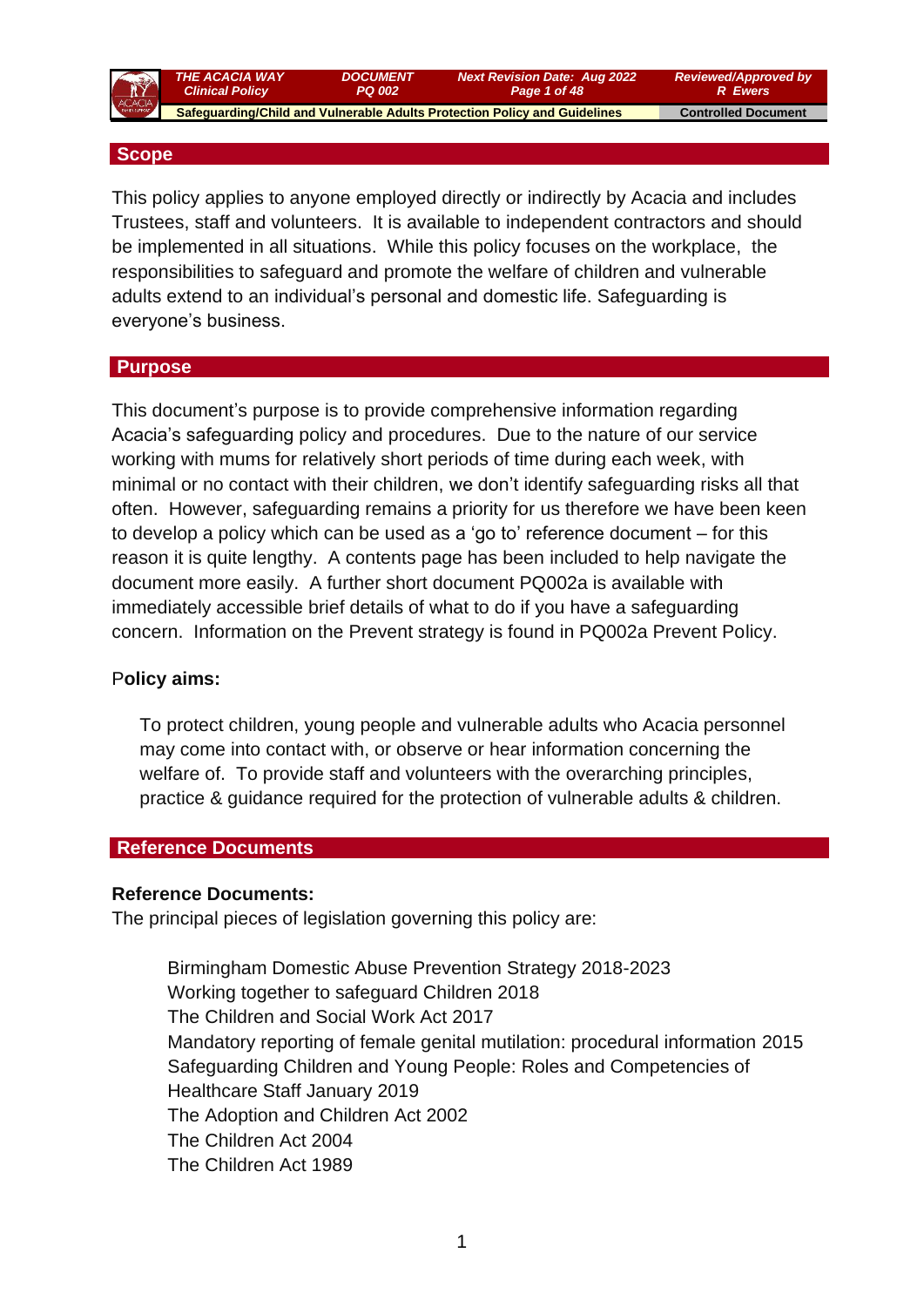

Adult Safeguarding: Roles and Competencies for Healthcare Staff 2018 The Care Act 2014 Safeguarding Vulnerable Groups Act 2006 Care Standards Act 2000 Mental Health Act 1983

## **Policy Contents**

|                                                                           | 1. What is safeguarding - adults?             |            |  |
|---------------------------------------------------------------------------|-----------------------------------------------|------------|--|
|                                                                           | 2. What is safeguarding - children?           |            |  |
| 3.                                                                        | Our policy - an introduction                  |            |  |
|                                                                           | 4. Safe recruitment                           |            |  |
|                                                                           | 5. Safe environments                          |            |  |
|                                                                           | 5a Contextual safeguarding                    |            |  |
| 6. Signposting vulnerable adults to support                               |                                               | <b>P07</b> |  |
| 7. Child and adult protection - overview                                  |                                               | <b>P07</b> |  |
|                                                                           | 8. Reporting concerns                         |            |  |
| 9. Acacia safeguarding pathway                                            |                                               | <b>P09</b> |  |
| 10. Allegations of physical injury, neglect or emotional abuse - children |                                               |            |  |
| 11. Allegations of sexual abuse                                           |                                               | <b>P11</b> |  |
| 12. Modern Slavery a brief overview                                       |                                               | <b>P12</b> |  |
| 13. Female Genital Mutilation a brief overview                            |                                               | <b>P12</b> |  |
| 14. Child Sexual Exploitation                                             |                                               | <b>P12</b> |  |
| 15. Allegations of abuse against a person who works with children         |                                               | <b>P13</b> |  |
| <b>16. Confidentiality</b>                                                |                                               | <b>P13</b> |  |
| 17. Awareness of how and when to take action                              |                                               | <b>P14</b> |  |
| 18. Reporting possible abuse or neglect of a vulnerable adult             |                                               | <b>P14</b> |  |
| 19. Acacia culture                                                        |                                               | <b>P15</b> |  |
| 20. Roles and responsibilities                                            |                                               | <b>P16</b> |  |
| 21. Training                                                              |                                               | <b>P17</b> |  |
|                                                                           | 22. Safeguarding supervision                  |            |  |
| 23. Appendix 1                                                            | <b>Acacia's Safeguarding Policy Statement</b> | <b>P19</b> |  |
| 24. Appendix 2                                                            | <b>Statutory definitions of abuse</b>         |            |  |
|                                                                           | <b>Children</b><br>1.                         | <b>P21</b> |  |
|                                                                           | <b>Adults</b><br>2.                           | P23        |  |
| 25. Appendix 3                                                            | <b>Recognising abuse</b>                      |            |  |
|                                                                           | 1. Children                                   | <b>P26</b> |  |
|                                                                           | Adults<br>2 <sup>2</sup>                      | <b>P29</b> |  |
| 26. Appendix 4                                                            | <b>Effective listening</b>                    | <b>P33</b> |  |
| 27. Appendix 5                                                            | <b>Female Genital Mutilation</b>              | P34        |  |
| 28. Appendix 6                                                            | <b>Modern Slavery</b>                         | <b>P37</b> |  |
| 29. Appendix 7                                                            | <b>Child Sexual Exploitation</b>              | <b>P40</b> |  |
| 30. Appendix 8                                                            | <b>Contacting CASS/MASH</b>                   | <b>P42</b> |  |
| 31. Appendix 9                                                            | <b>Contextual safeguarding</b>                | <b>P47</b> |  |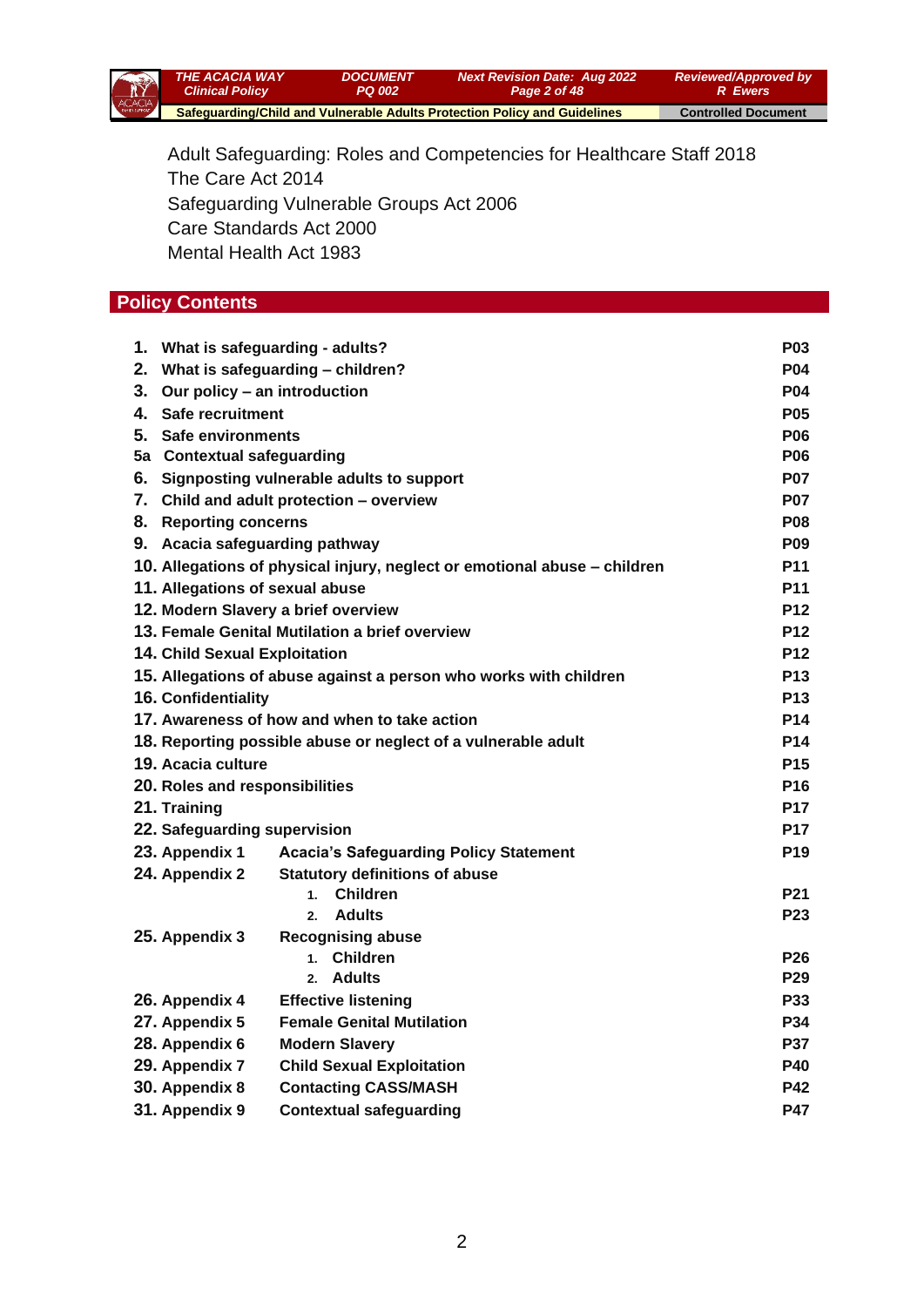

#### **Policy**

## **1** What is safeguarding and promoting the welfare of Adults?

Safeguarding is about embedding practices throughout the organisation to ensure the protection of children and / or vulnerable adults wherever possible. In contrast, adult and child protection is about responding to circumstances that arise.

Safeguarding Adults is defined as work which enables an adult who is, or may be, eligible for community care services to retain independence, wellbeing and choice AND to access their human right to live a life that is free from abuse and neglect.

People who might find themselves vulnerable to abuse are:

- People with learning disabilities
- Dementia sufferers
- People with mental health problems
- Substance misusers
- Older people
- Homeless people

The Care Act enshrined the following key principles highlighted in the consultation and review of No Secrets that reported in 2009, followed by the statement of Government Policy on Adult Safeguarding in 2011:

- Safeguarding must be built on empowerment or listening to the victim's voice. Without this, safeguarding is experienced as safety at the expense of other qualities of life, such as self-determination and the right to family life.
- Everyone must help to empower individuals but safeguarding decisions should be taken by the individual concerned. People wanted help with options, information and support. However, they wanted to retain control and make their own choices.
- Safeguarding adults is not like child protection. Adults do not want to be treated like children and do not want a system that was designed for children.
- The participation/representation of people who lack capacity is also important.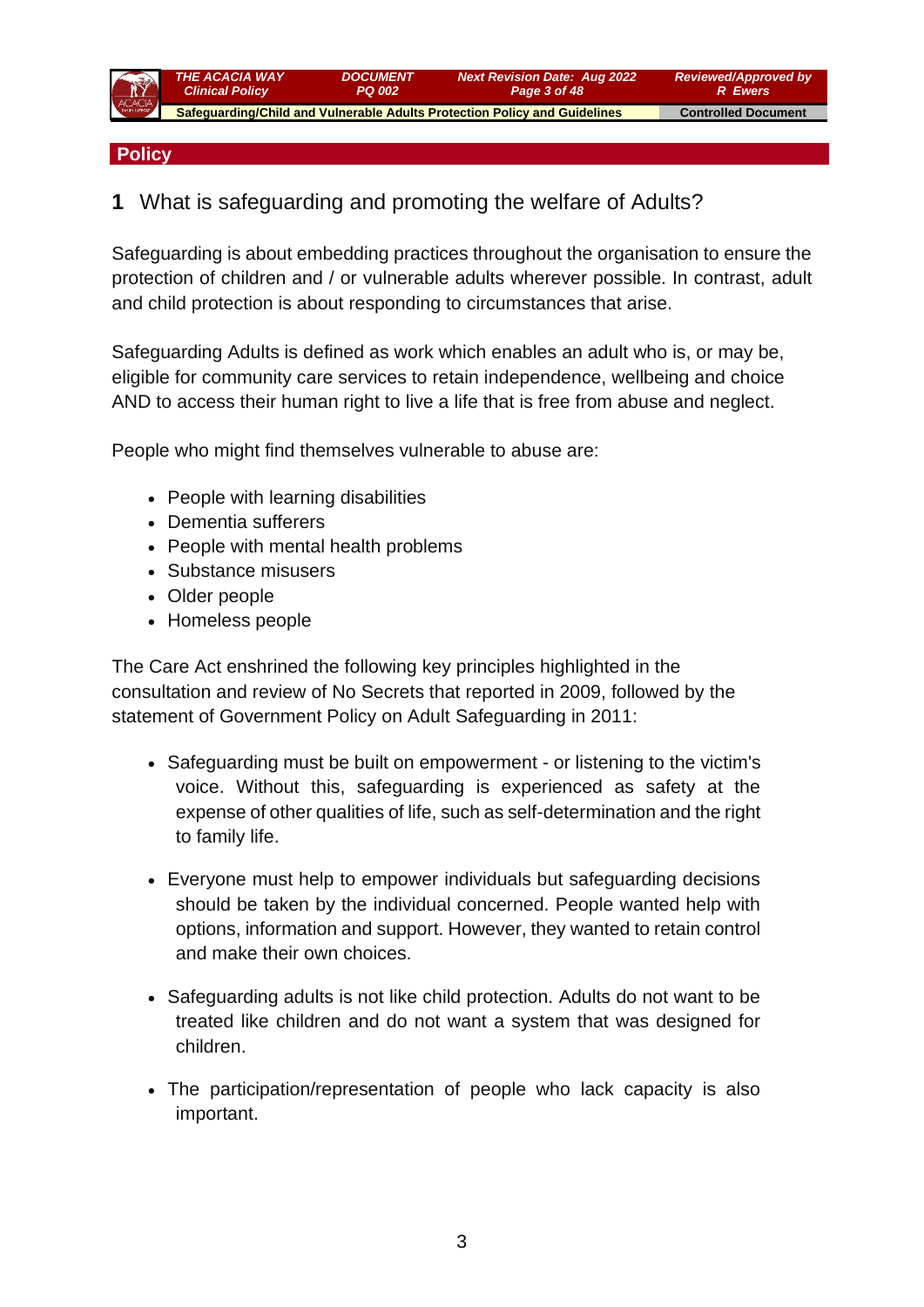

Acacia has contact with parents either face to face, over the telephone and in writing.

## **2** What is safeguarding and promoting the welfare of children?

It is the process of protecting all children from abuse or neglect, preventing impairment of health and development and ensuring that children grow up in circumstances that enable them to have the best life chances.

It is about promoting best outcomes for children so that they move into adulthood successfully regardless of age, class, religion, race, disability or gender.

There are a number of situations where contact with children occurs including:

- Parents bringing their children with them to befriending or group sessions at our centres.
- Home visits to deliver Helping Hands at Home service.
- a parent under 25 accessing the YPP service and receiving a visit where children are present.

Staff may observe children in any of the above situations and they may also be witness to other indirect observations whilst providing telephone or online services on a one to one basis. Staff will sometimes observe directly, infer from statements made or hear information that raises concerns about a child's welfare.

## **3** Our policy – an introduction

Acacia is a charity that works to improve the lives of families experiencing pre and postnatal depression. We believe that every individual who accesses our services should be treated with dignity and respect, have their choice respected and not be forced to do anything against their will. Acacia is committed to safeguarding all vulnerable adults and children coming into contact with the charity, regardless of gender, ethnicity, disability, sexuality or beliefs.

Acacia personnel come into direct and indirect contact with parents. Some of these may be vulnerable adults. While the majority of Acacia services are delivered to adults, we also come into contact with their children. This policy defines a child as anyone under the age of 18.

Safeguarding is everyone's responsibility and all staff who, during the course of their employment have direct or indirect contact with children or vulnerable adults, or who have access to information about them, have a responsibility to safeguard and promote the welfare of children and adults.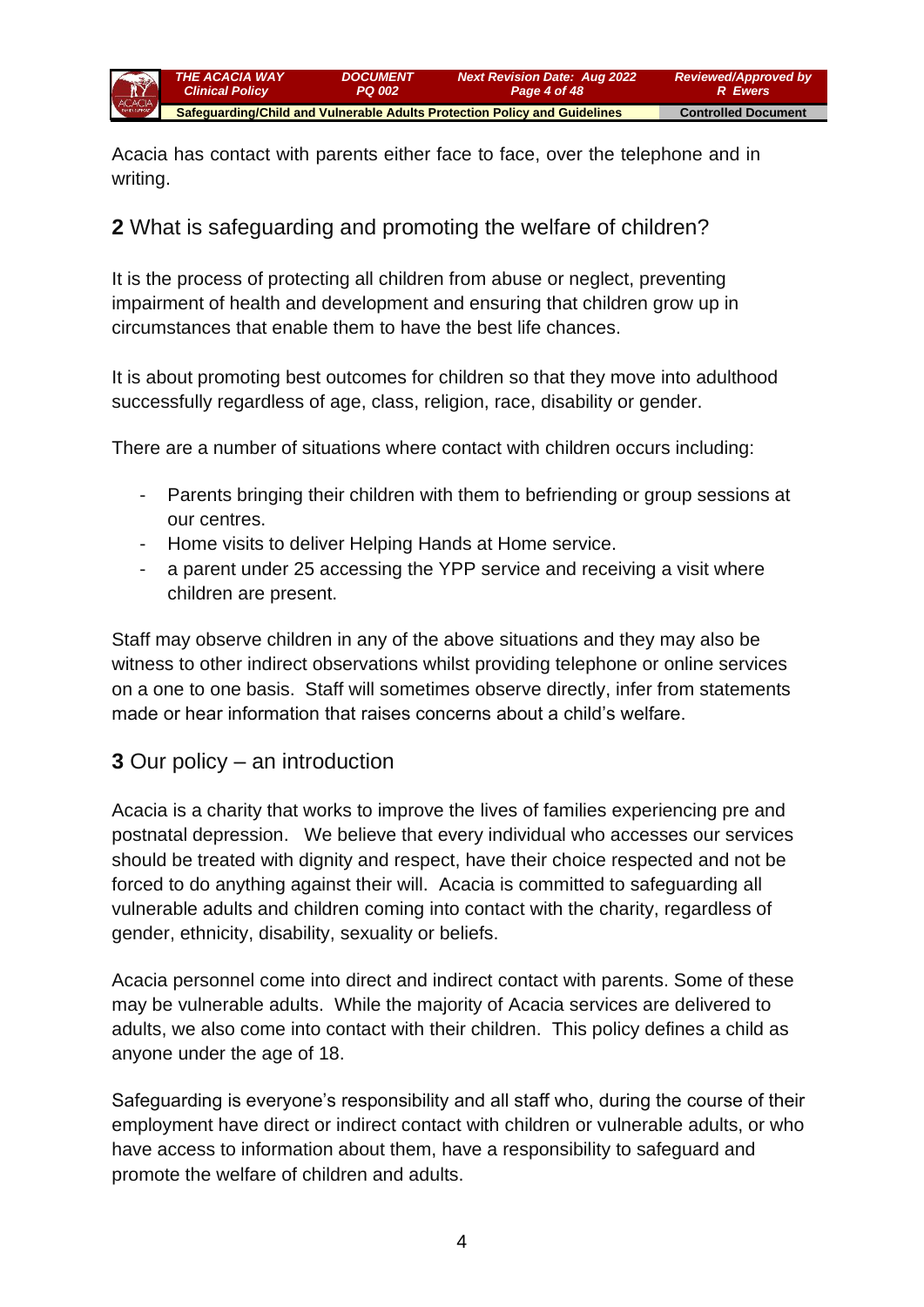

For Acacia this means ...

- 1. ensuring that Acacia practices safe recruitment in checking the suitability of staff, freelancers and volunteers to work with vulnerable adults and have contact with children.
- 2. ensuring safe environments, checking the suitability of childcare providers contracted by Acacia, ensuring services are provided in safe environments and that sufficient safeguards are in place.
- 3. raising awareness of how and when to signpost vulnerable adults to appropriate services.
- 4. raising awareness of child and adult protection situations, and our procedures for identifying and reporting concerns or suspected cases.
- 5. building a culture that values and respects all children and adults and modelling appropriate conduct in line with our values.
- 6. setting out clear roles and responsibilities for safeguarding.

We set out below the steps Acacia is taking and requires all Acacia personnel to take in order to safeguard children and vulnerable adults.

## **4** Safe recruitment

#### Staff and volunteers

It is Acacia's policy to ensure that thorough checks are made prior to appointment of staff, volunteers and freelance consultants, in order to prevent a person using their position to harm a child or vulnerable parent.

For all posts at Acacia the following vetting checks are carried out prior to confirming the appointment:

- a Self Disclosure form to disclose previous spent/unspent convictions and disciplinary or capability procedures.
- Identity documents including photographic identity
- Proof of right to work in the UK
- References including a professional reference using a pro-forma template
- Qualification certificates if required for the role
- Disclosure and Barring Service (DBS) Check if eligible. All appointments to posts involving direct work with children and/or vulnerable adults will be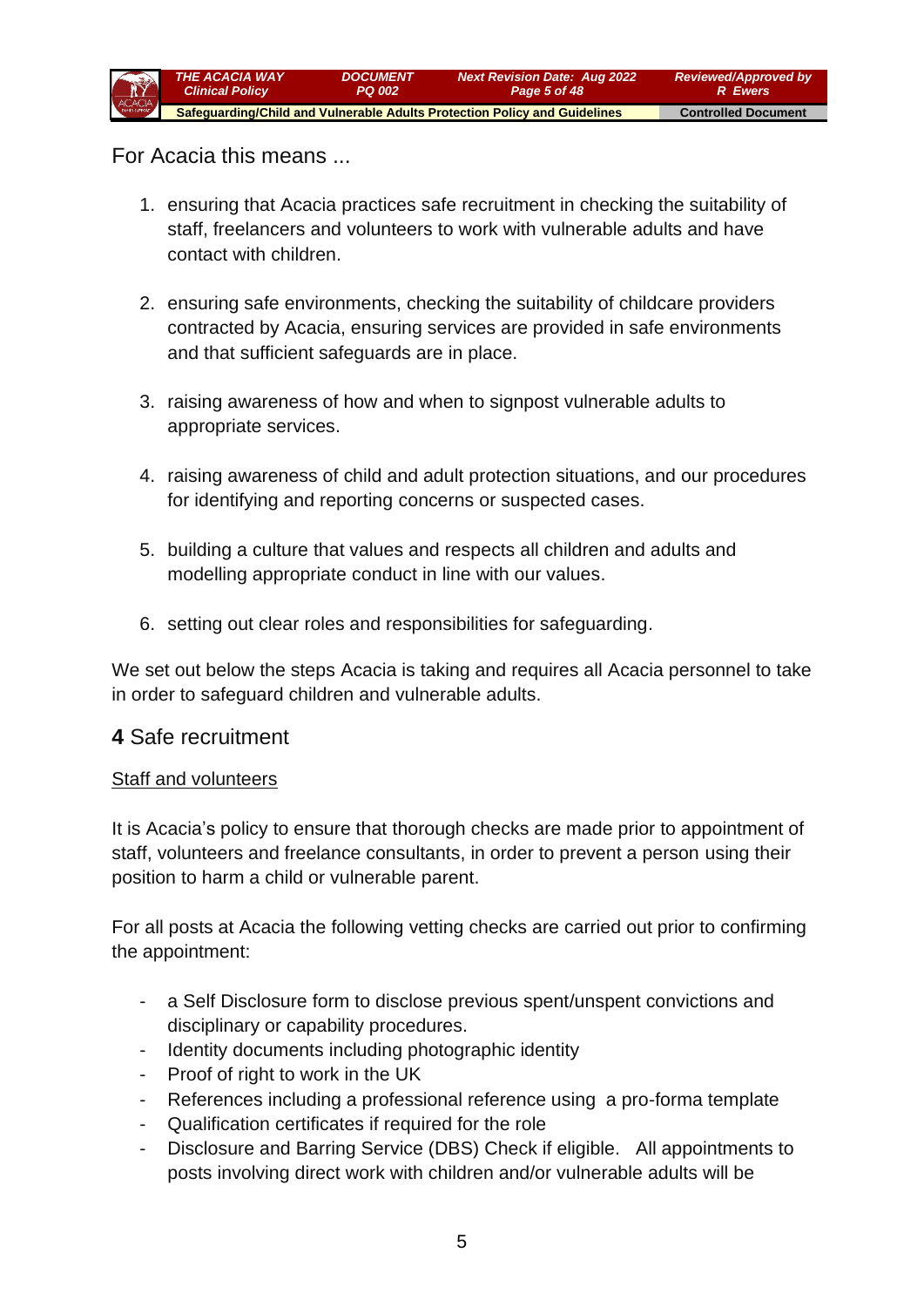

subject to an Enhanced Disclosure from the DBS, and agreement to re-check every 3 years.

In line with Acacia's [Policy on the Recruitment of Ex-Offenders,](file://///GBSRVFS/COMPANY/Corporate/Staff%20Handbook/Recruitment/Policy-on-Recruitment-of-ExOffenders%20120613.doc) a criminal record does not prevent employment at Acacia. A thorough [Risk Assessment](file://///GBSRVFS/COMPANY/Corporate/Staff%20Handbook/Recruitment/Risk%20Assessment%20Employing%20People%20with%20Criminal%20Convictions.docx) is carried out if convictions are revealed on the declaration form or criminal record check.

During interview and when formulating the job description safeguarding responsibilities should be clearly defined and emphasised commensurate with the role.

Acacia's Induction process ensures a thorough induction for new staff into the organisation. As part of Induction, the line manager must ensure new staff read key corporate policies, including Safeguarding/Child Protection/Vulnerable adult protection, Data Protection and Confidentiality policies, and understand their personal responsibilities within these, and that any training needs are identified and addressed.

Acacia's Operational and People Performance Management System ensures that all staff receive regular ongoing management support and feedback on performance, to ensure that performance meets appropriate standards and training and development opportunities are discussed.

### **5** Safe environments

### a. Childcare providers

Acacia often contracts crèche workers from third party providers. Acacia [policy](file://///Gbsrvfs/company/Corporate/Policies%20and%20procedures/Safeguarding%20and%20child%20protection/Guidance%20note%20providing%20childcare.docx) is to use only established and approved providers and all crèche workers should have been DBS checked.

### b. Safe environments

Acacia will ensure that all environments where services activities are delivered will not cause harm to vulnerable adults or children. As well as ensuring that suitable staff deliver activities, all service delivery environments will be assessed in line with Acacia's [Health and Safety policy.](file://///Gbsrvfs/company/Corporate/Staff%20Handbook/Health%20and%20Safety/Health&Safety-Policy-Statement-May2007.doc)

## **5a** Contextual Safeguarding

Contextual safeguarding is an approach to safeguarding that recognises that young people may be at risk of significant harm not only within their home environment, but also outside it. The traditional safeguarding approach does not consider extrafamilial contexts, which has led to cases of abuse and exploitation falling under the radar. Please see Appendix 9 for further information.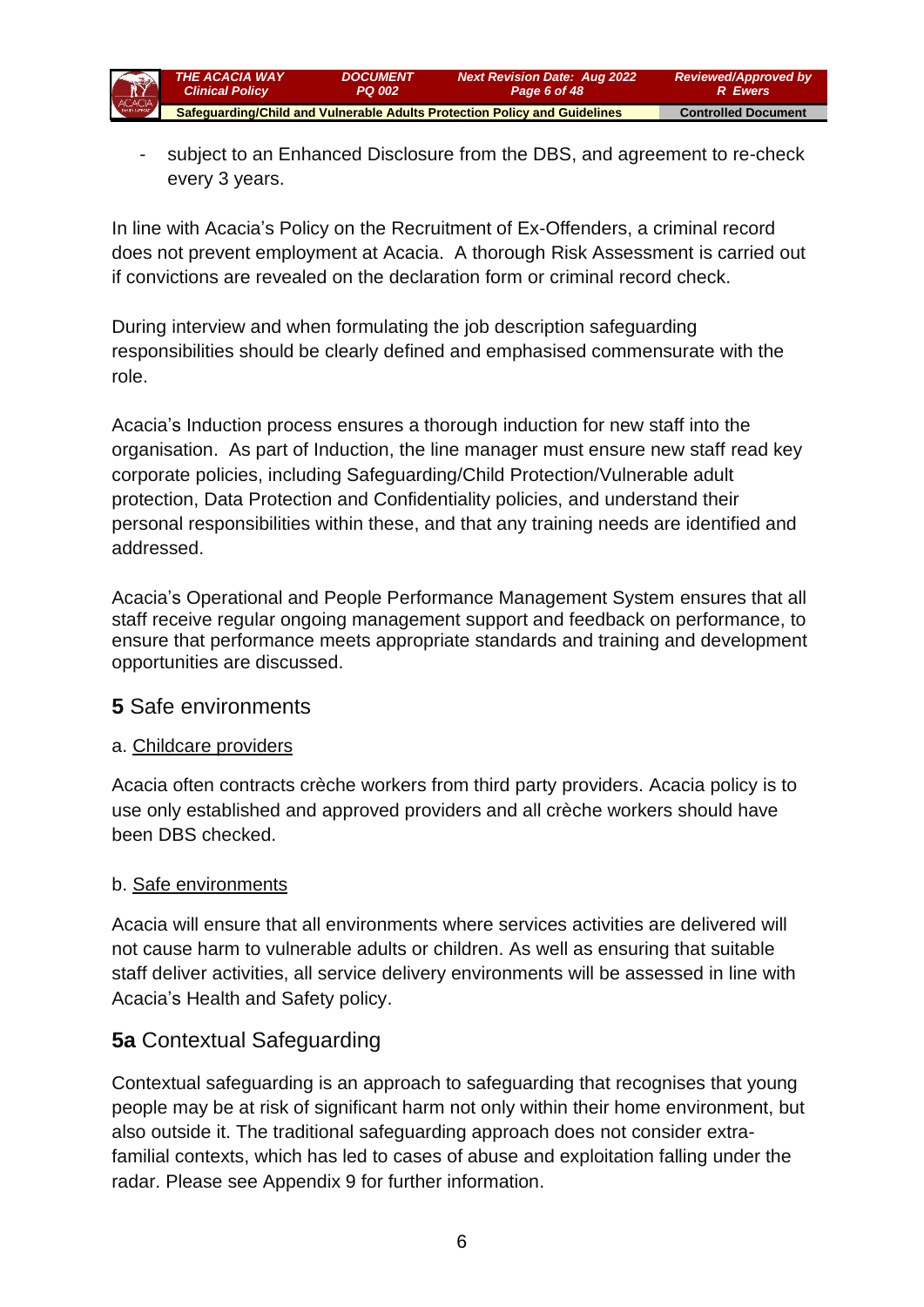

## **6** Signposting vulnerable adults to support

Our staff come into contact with parents by phone or face to face and some staff and moderators may interact with parents via online forums, social media and other written communication.

Some of these parents may be particularly vulnerable, experiencing distress (for example due to family conflict or experience of domestic violence) or have mental health issues. For the majority of these adults their situation will not be of a nature that requires a member of staff to report a concern. However, we believe it is

important to recognise the vulnerability of these adults. Acacia does not have appropriate expertise to deal directly with these issues although our intervention may be helpful, nor do we provide counselling support, so it is vital that staff understand how to identify signs and signpost effectively.

Acacia will support frontline staff to recognise the signs of distress, to handle this and their own reactions, and to signpost clients to services that can provide support.

Acacia will endeavour to provide up to date [signposting information](file://///Gbsrvfs/company/Corporate/Policies%20and%20procedures/Safeguarding%20and%20child%20protection/Guidance%20Signposting%20information%20update%20feb%202013.docx) for use by staff and volunteers which details organisations that can be contacted to support parents in a range of situations ranging from domestic violence, to mental health, drugs and alcohol and child safety.

## **7** Child and adult protection - overview

Alert to the signs of abuse

Our role in protecting children and vulnerable adults is to pick up cues that the child or adult may need protecting and pass appropriate information to those who can assess the situation and act when required. Staff are required to be aware of the different types and signs of abuse and the circumstances in which it can occur (see Appendix 3 [Recognising Abuse\)](file://///Gbsrvfs/company/Corporate/Policies%20and%20procedures/Safeguarding%20and%20child%20protection/Guidance%20What%20is%20Abuse.docx).

### **Understanding abuse and neglect**

Defining child abuse or abuse against a vulnerable adult is a difficult and complex issue. A person may abuse by inflicting harm, or failing to prevent harm. Children and adults in need of protection may be abused within a family, an institution or a community setting. Very often the abuser is known or in a trusted relationship with the child or vulnerable adult.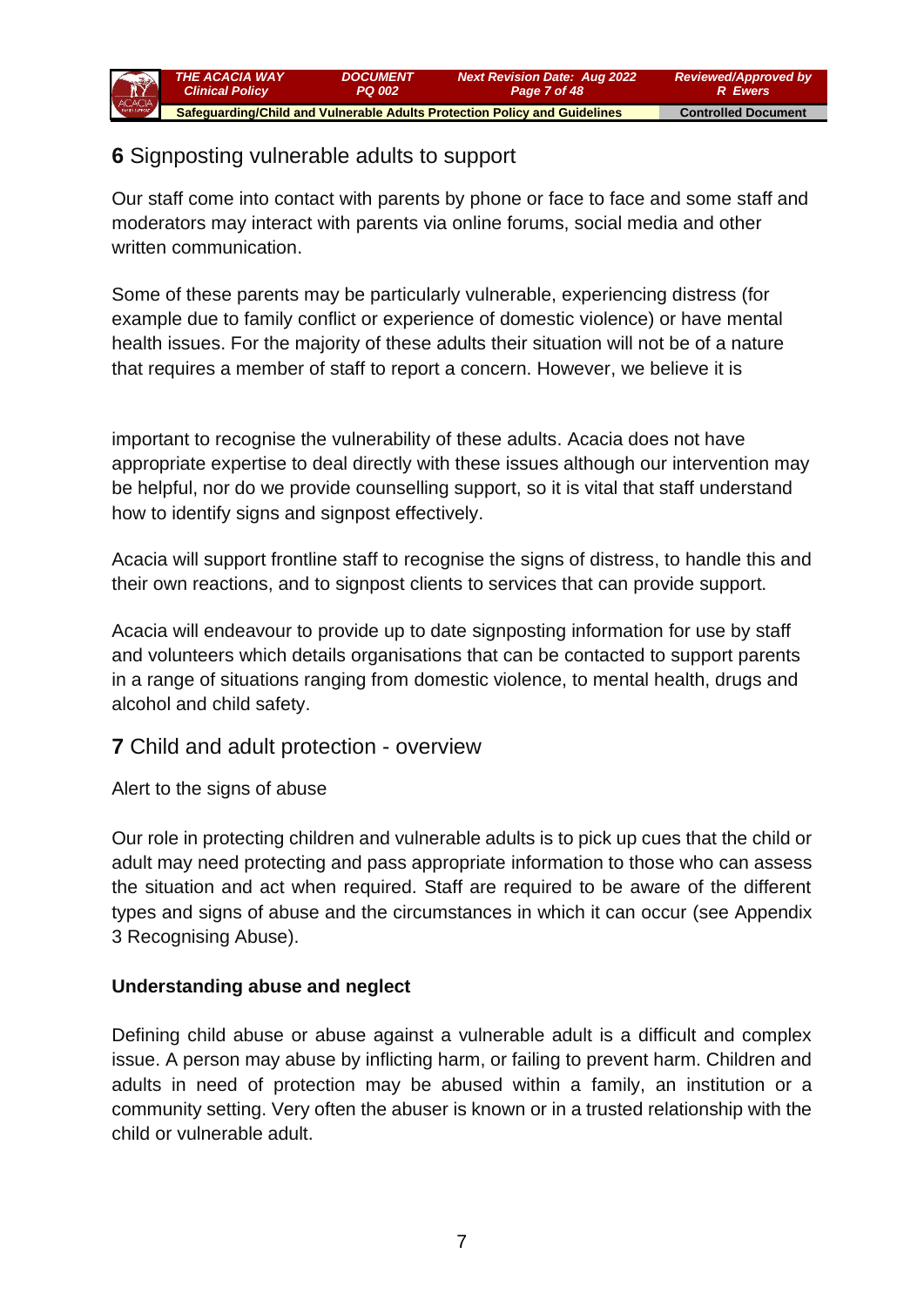

Detailed definitions, and signs and symptoms of abuse, as well as how to respond to a disclosure of abuse, are included here in our policy and as appendices. All staff must be familiar with this information.

Definitions of abuse: See Appendix 2: Statutory Definitions of Abuse.

Signs and symptoms of abuse: See Appendix 3: Recognizing Abuse.

How to respond to someone wishing to disclose abuse: See Appendix 4: Effective Listening.

## **8** Reporting Concerns

#### **Under no circumstances should an Acacia worker carry out their own investigation into the allegation or suspicion of abuse. The person in receipt of allegations or suspicions of abuse will do the following**:

Concerns must be reported as soon as possible to your Line Manager/Locality Manager/Creche Supervisor. Acacia Locality Managers are all Safeguarding Deputies. If your Locality Manager/Deputy is not available please contact the Safeguarding Lead Rob Ewers directly (07714 710568). In the absence of the Safeguarding Lead please contact one of the other Locality Managers/Deputies. In normal circumstances the Deputy will oversee the local response to the safeguarding concern and ensure to the best of their ability that processes are followed. In the first instance the Deputy will notify the Safeguarding Lead. Safeguarding Lead will provide support and advice to ensure that all processes are followed and that all necessary documentation is completed. The Safeguarding Lead also maintains a central register of safeguarding cases. These designated people have been nominated by the Trustees to act on their behalf in dealing with the allegation or suspicion of neglect or abuse, helping to ensure that the proper processes are followed and adhered to.

Acacia is a member of CCPAS (thirtyone:eight) who have a 24 hour telephone safeguarding advice line. This is a valuable resource which is available to support all of our staff in safeguarding decision making. The phone number is 0303 003 11 11. Our CCPAS membership number is 5668.

In instances where CCPAS advice is sought in relation to a safeguarding concern, the Acacia Safeguarding Lead must also be informed. It remains the responsibility of the individual to report concerns to Children's Advice and Support Service (MASH/CASS), whilst following the process above. However, where an Acacia volunteer raises the concern, the Locality Manager/Deputy will normally take on the role of managing the safeguarding process, including CASS/MASH referral, and provide ongoing support for the volunteer. The Safeguarding Lead must also be informed and will provide support and advice, and will also oversee the whole process to ensure we follow policy and procedure. The process for contacting MASH/CASS is to ring 0121 303 1888. You will be given three options: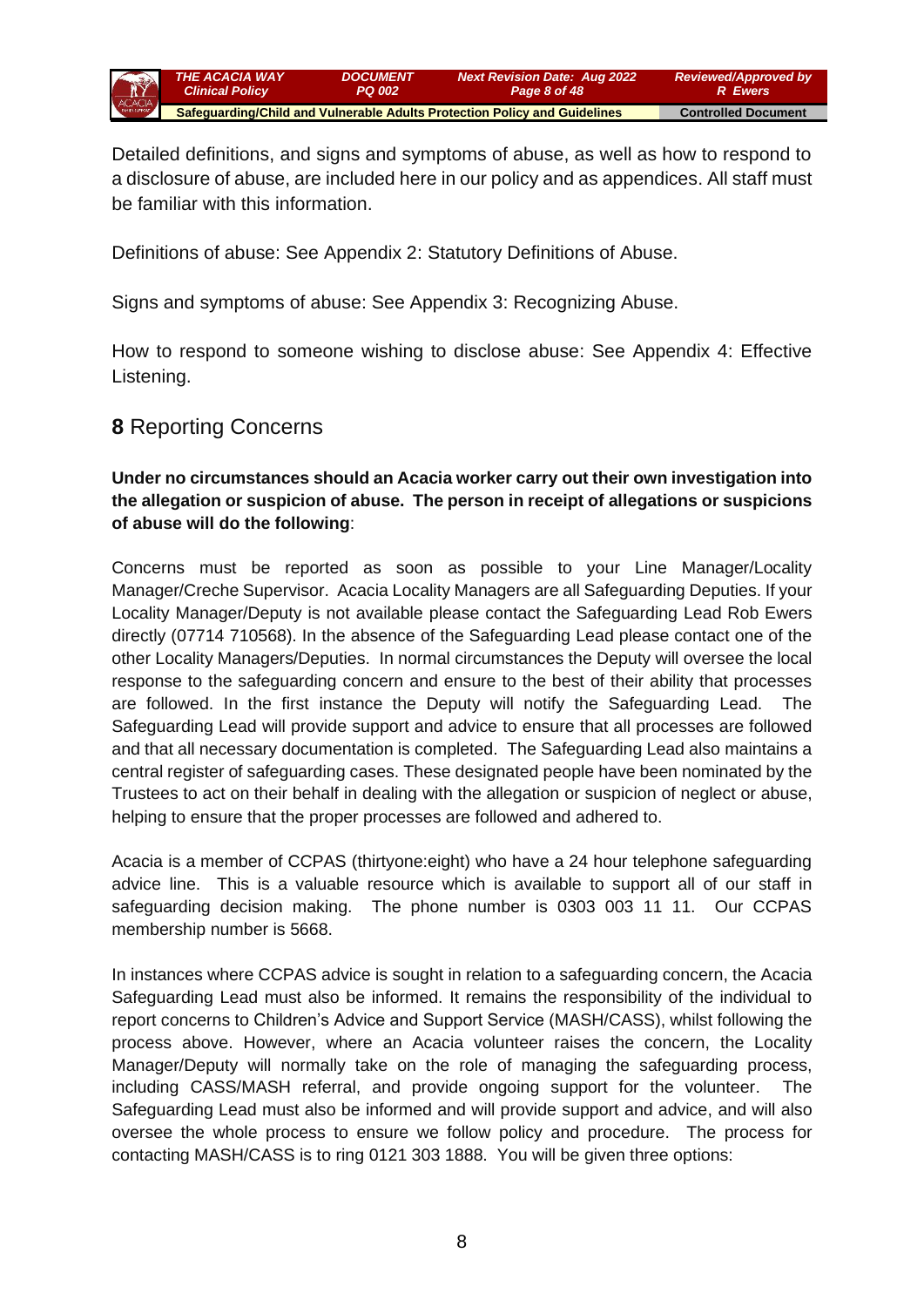

- For discussion/advice
- To make a safeguarding notification
- To speak to Social Services if client already has social worker

#### **Please see Appendix 5 – Contacting MASH/CASS**

## 9 Acacia Safeguarding Pathway



• In the absence of a line manager/safeguarding lead/deputy, or if the suspicion in any way involves the line manager or safeguarding lead/deputy then the report should always be made directly to CASS/MASH, and Georgina Dean, the chair of trustees should be informed (07882 127915).

### **All notifications regarding children's safeguarding concerns should be made to MASH/CASS 0121 303 1888**.

*A copy of all safeguarding referrals must be kept by the safeguarding lead for review and follow up, along with any relevant supporting documentation.*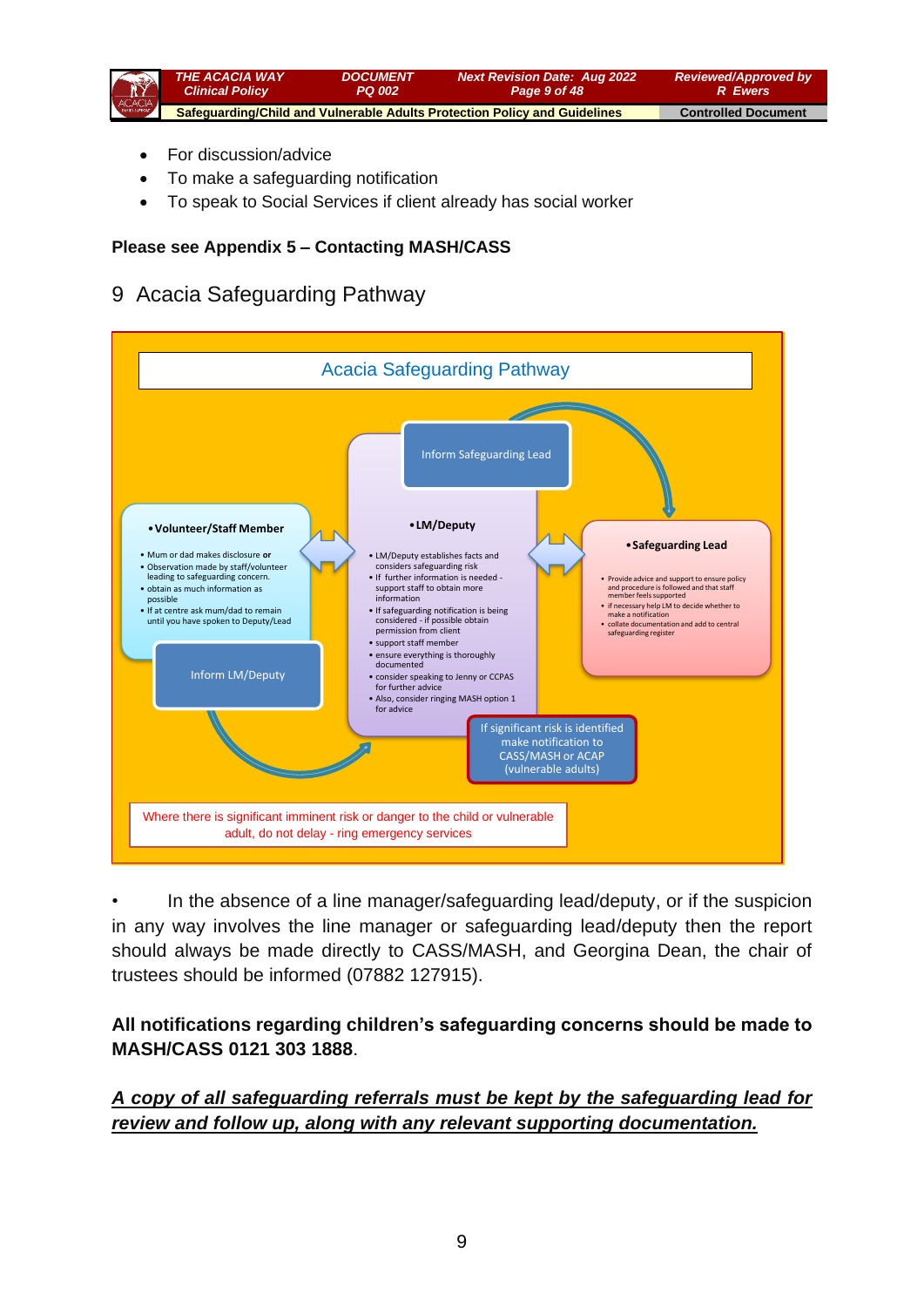

*Acacia is a member of CCPAS (thirtyone:eight) who have a 24 hour telephone safeguarding advice line. This is a valuable resource which is available to support all of our staff in safeguarding decision making. The phone number is 0303 003 11 11. Our CCPAS membership number is 5668.*

**All non-emergency notifications for vulnerable adults should be reported to: ACAP on 0121 303 1234 and press option 2 on your keypad. If it is urgent outside office hours, on weekends and during Bank Holidays phone the Emergency Duty Team on 0121 675 4806. If it is an emergency phone 999.**

If the suspicions implicate the trustees, then a report should be made to the Churches' Child Protection Advisory Service (CCPAS) PO Box 133, Swanley, Kent, BR8 7UQ. Telephone 0845 120 4550 or alternatively contact MASH directly.

• The West Midlands Police Child Abuse Protection Unit telephone number is 024 7653 9044.

• Suspicions must not be discussed with anyone other than those nominated above. A written record of the concerns should be made using our incident/accident/near miss form, and kept in a secure place.

• Whilst allegations or suspicions of abuse should normally be reported to the Locality Manager/Deputy and/or Safeguarding Lead, the absence of these should not delay referral to CASS/MASH.

• All information should be documented using Acacia incident/accident/near miss form, and any information must remain confidential and will be shared in a strictly limited way on a need to know basis.

The role of the Locality Manager/Deputy is to collate and clarify the precise details of the allegation or suspicion, and if appropriate, make a CASS/MASH referral. The notification must also be discussed with the Safeguarding Lead. Where staff are unsure whether to make a notification the Safeguarding Lead will provide advice and support, and help to formulate an action plan to address it. This may include obtaining further advice from Jenny and/or CCPAS and may also involve referral to MASH and/or other external services.

All concerns and allegations of abuse will be taken seriously and responded to appropriately (this may require a referral to children's services and / or emergencies, the Police). Staff have a duty to report concerns in line with Acacia's procedures. Failure to comply with these responsibilities will be seen as a serious matter which may lead to disciplinary action.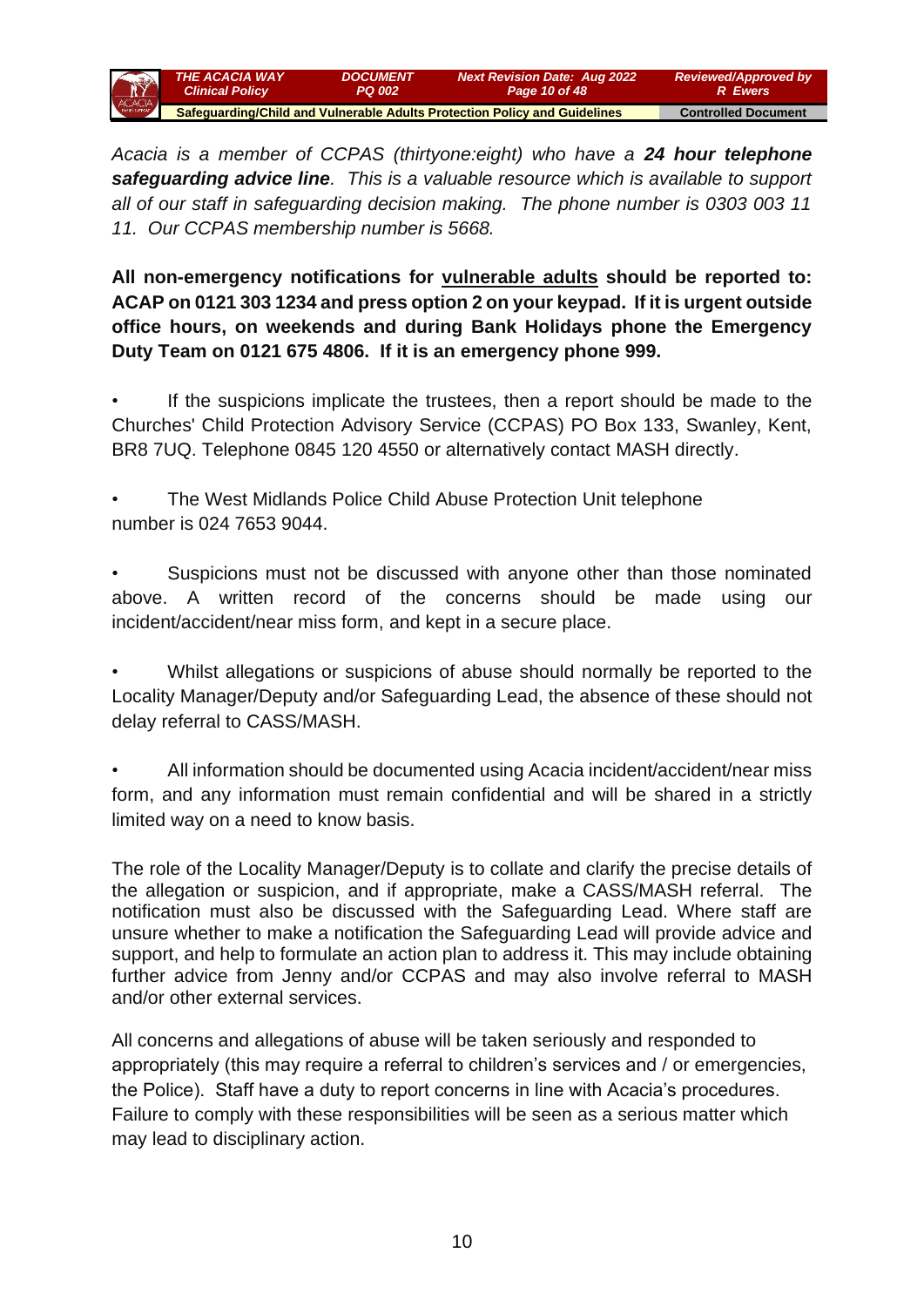

NB. Please remember that safeguarding notifications should be reported to our NHS funders as part of our usual performance monitoring by the safeguarding lead. If there is a significant safeguarding event this must be reported to funders urgently rather than waiting for the usual end of quarter reporting process. The funding officer/manager for The Big Lottery should also be informed of serious safeguarding events within a max of 3 days.

# **10** Allegations of Physical Injury, Neglect or Emotional Abuse

If a child has a physical injury, a symptom of neglect or where there are concerns about emotional abuse:

- $\circ$  Contact CASS/MASH for advice in cases of deliberate injury, if concerned about a child's safety or if a child is afraid to return home.
- o Do not tell the parents or carers unless advised to do so having contacted MASH/Children's Social Services.
- o Seek medical help if needed urgently, informing the doctor of any suspicions.
- o For lesser concerns (e.g. poor parenting) encourage parent/carer to seek help, but not if this places the child at risk of imminent injury.
- o Where the parent/carer is unwilling to seek help, offer to accompany them. In cases of real concern, if they still fail to act, contact MASH directly for advice.
- o Seek and follow advice given by MASH (who will confirm their advice in writing).
- o Make sure you document everything, including dates, times, names of people spoken to, job titles, phone numbers etc and don't forget to inform the safeguarding lead.

## **11** Allegations of Sexual Abuse

In the event of allegations or suspicions of sexual abuse:

- Contact MASH/CASS or Police Child Protection Team directly. Do NOT speak to the parent/carer or anyone else.
- Further advice may be obtained from the Safeguarding Lead/Deputy.
- Seek and follow the advice given by MASH/CASS/CCPAS if for any reason you are unsure what action to take.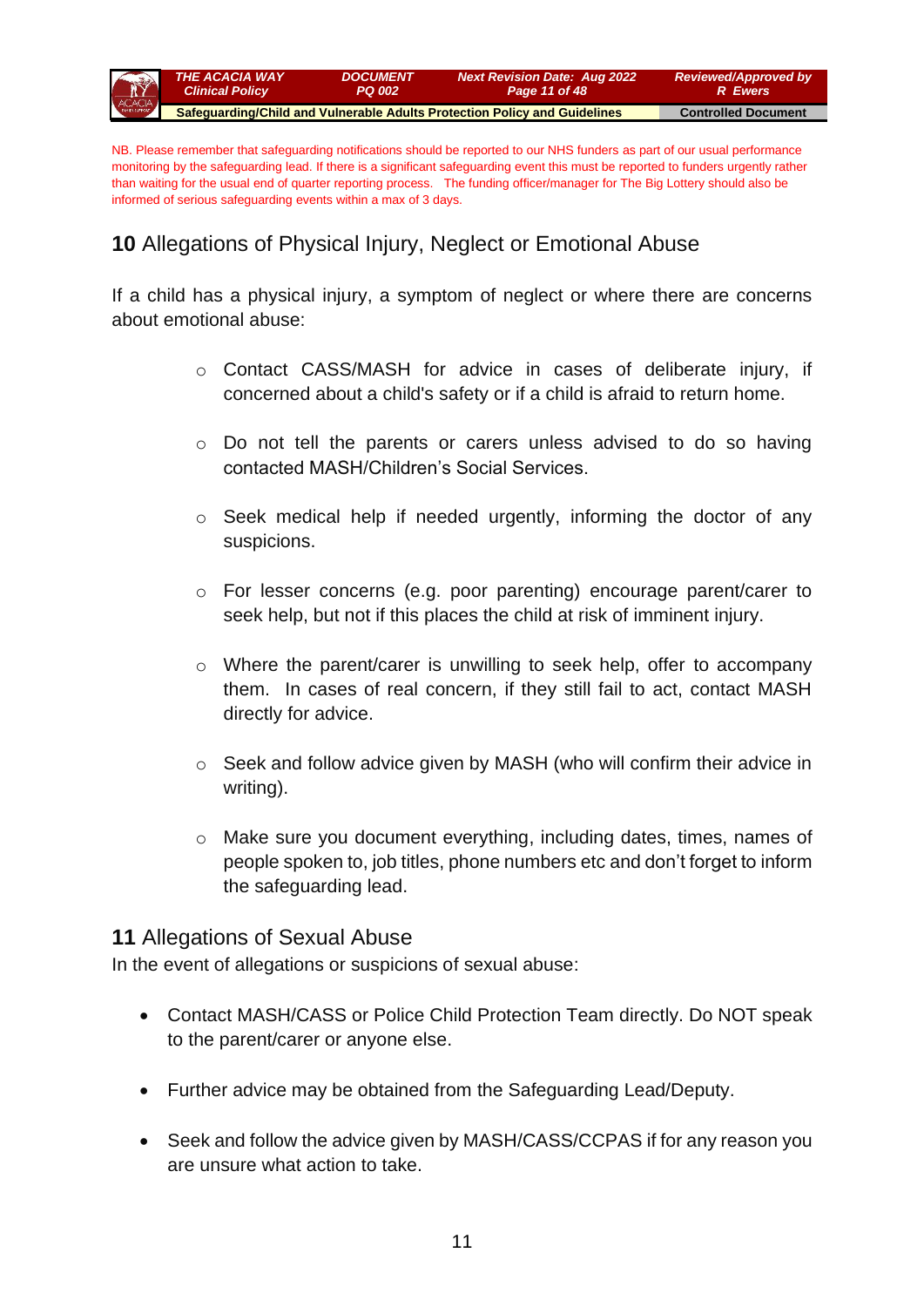

• Document everything.

## **12** Modern Slavery

Modern Slavery is the illegal trade of human beings for the purposes of commercial sexual exploitation or reproductive slavery, forced labour, or a modern-day form of slavery. British and foreign nationals can be trafficked into, around and out of the UK. Children, women and men can all be victims of modern slavery.

Any of our staff and volunteers could spot a victim of modern slavery and have a duty of care to take appropriate action. We also have a legal obligation in the case of children under 18.

For more comprehensive advice, including what to do if you suspect someone is a victim, please see Appendix 6.

## **13** Female Genital Mutilation

FGM is when a female's genitals are deliberately altered or removed for non-medical reasons. It's also known as 'female circumcision' or 'cutting', but has many other names.

Female Genital Mutilation (FGM) is child abuse and illegal. Regulated health and social care professionals and teachers are required to report cases of FGM in girls under 18s which they identify in the course of their professional work to the police. If you suspect FGM in a child or adult you must notify the safeguarding deputy/lead. Further information can be found in Appendix 5

## **14** Child Sexual Exploitation

Child sexual exploitation is a form of child sexual abuse. It can take many forms from the seemingly 'consensual' relationship where sex is exchanged for attention, accommodation or gifts, to serious organised crime and internal child trafficking. Any child or young person may be at risk of sexual exploitation, regardless of their family background or other circumstances.

Child sexual exploitation is a hidden crime. What marks out exploitation is an imbalance of power within the relationship. Young people often trust their abuser and don't understand that they're being abused. Practitioners should be aware that particularly young people aged 16 and 17 may believe themselves to be acting voluntarily. More comprehensive information can be found in Appendix 7.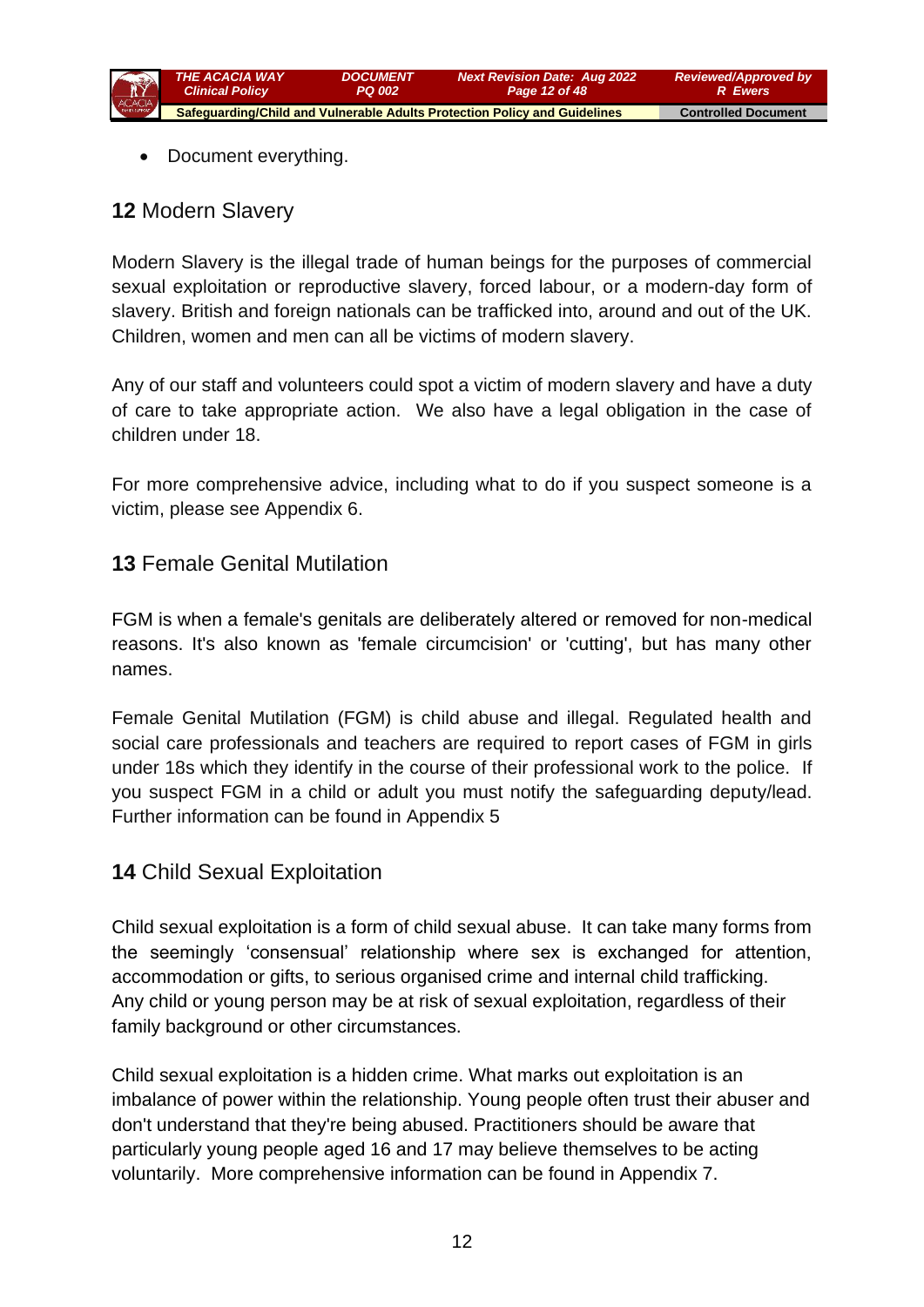

## **15** Allegations of Abuse Against a Person Who Works With Children

If an accusation is made against a worker (whether a volunteer or paid member of staff) whilst following the procedure outlined above the Safeguarding Lead in accordance with LSCB procedures will need to liaise with CASS/MASH in regards to the suspension of the worker and making a referral to an Allegations Management Adviser (AMA).

# **16** Confidentiality

Recognising that "the welfare of the child is paramount" Children's Act 1989, considerations of confidentiality which might apply to other situations should not be allowed to override the right of children to be protected from harm. Acacia's [Confidentiality policy](file://///Gbsrvfs/company/Corporate/Staff%20Handbook/ConfidentialityPolicy-Mar09.doc) therefore requires staff to act in any situation in which a child is at risk and in particular situations when a vulnerable adult is at risk.

While all staff should be open to the possible abuse of vulnerable adults in all situations, we envisage that there will be very few instances where staff will need toreport adult protection concerns. The situations where this is most likely to happen and where staff will be expected to act are

- ➢ an adult has been assessed as being at high risk of suicide (see guidance on reporting concerns)
- $\triangleright$  There is a significant risk that the adult will seriously physically harm another person.

In respect of vulnerable adults all action, including referrals to Social Services and the police, must be subject to the consent of the service user. In every situation it will be assumed that a person can make their own decisions and action will only be taken in the absence of consent from the service user where;

- they or others are in physical danger
- after seeking advice from an appropriate agency you have been advised to report the concern as it is believed that the vulnerable adult is unable/incapable of making an informed decision for himself or herself.

Staff should never give absolute guarantees of confidentiality to anyone wishing to tell them about something serious.

Acacia's [complaints](file://///Gbsrvfs/company/Corporate/Policies%20and%20procedures/Complaints/Gingerbread%20complaints%20policy%202011%20staff%20version%20110510.doc) procedure is an important way in which concerns can be raised and should be easily accessible to clients.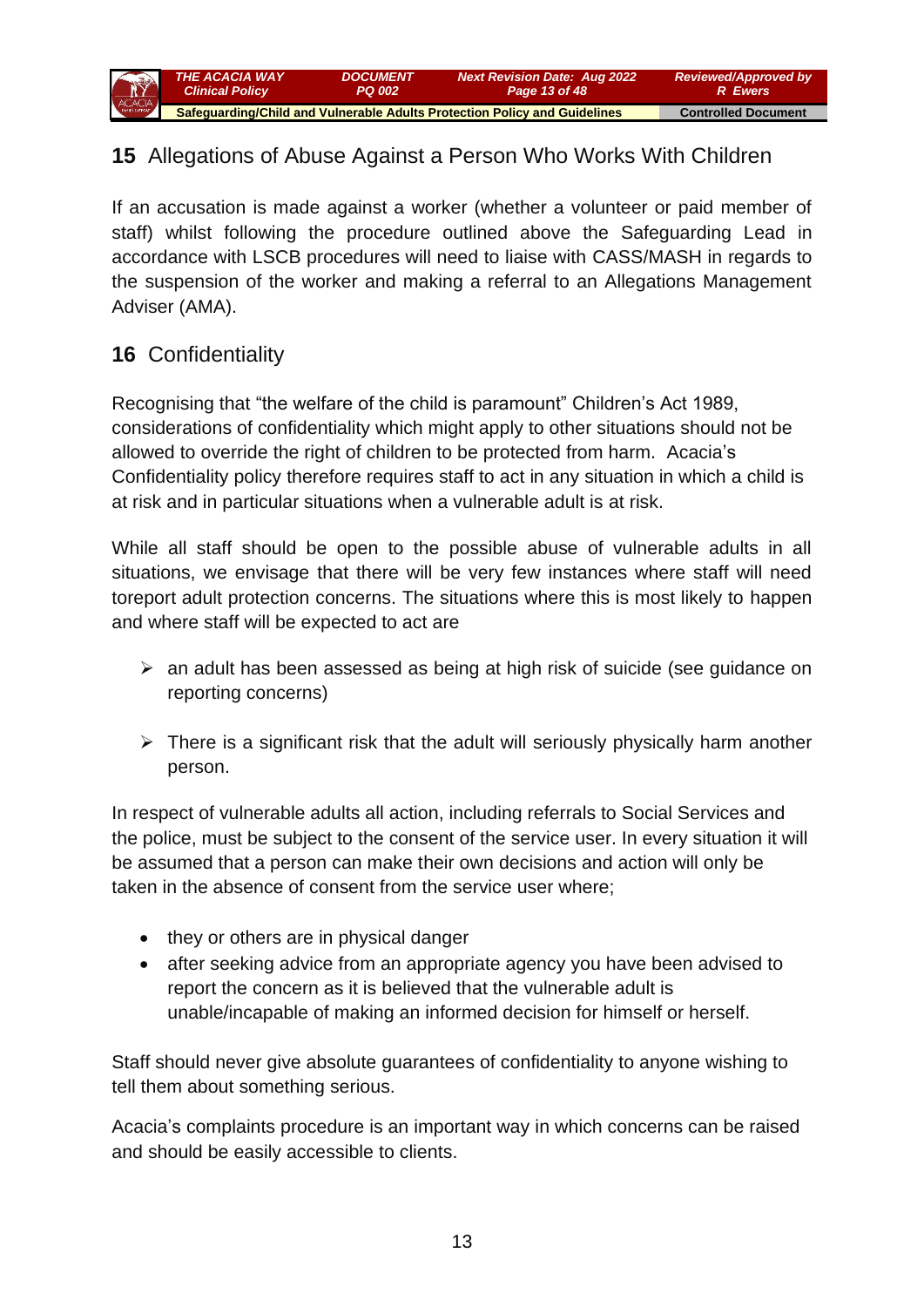# **17** Awareness of how and when to take action

Staff should follow Acacia Guidance on Recognizing Abuse to help them assess the risk of harm and take action if required.

All incidents should be recorded on the incident/accident/near miss form and given to the safeguarding lead or deputy. This form will be stored securely in compliance with relevant legislation and kept in accordance with Acacia's archiving procedure.

Allegations of abuse or concerns raised against members of staff, volunteers, trainers or trustees, will always be treated seriously. Where there is an allegation against a member of staff the Safeguarding lead or deputy should be informed and a disciplinary investigation will be carried out. There may also be criminal (police) investigations. Where the allegation concerns any of the above personnel the chair of the trustees will be involved in the investigation.

**18** Reporting possible abuse or neglect of a vulnerable adult

## If you think someone is in immediate danger call the Police on 999.

If it is not an emergency and you want to report adult abuse, please call the "Adults & Communities Access Point" (ACAP) on 0121 303 1234 and press option 2 on your keypad

In an emergency outside office hours, on weekends and during Bank Holidays phone the Emergency Duty Team on 0121 675 4806 or the police and tell them you are worried about possible adult abuse. They will then put you in touch with the right person to talk to.

The Emergency Duty Team is available at the following times:

5.15pm to 8.45am (Monday to Thursday) or 4.15pm to 8.45am (Friday to Monday)

If you think there has been **a crime**, but it's **not an emergency**, contact [West](http://www.west-midlands.police.uk/)  [Midlands Police](http://www.west-midlands.police.uk/) as soon as possible on **0345 113 5000** or **101**.

## **Other teams and contacts**

Please be aware that you can also contact directly the hospital social work teams, the mental health social work teams where they are the appropriate team for the person you are concerned about. Please see contact details below.

## *Adult Mental Health Social Services for reporting a safeguarding concern*

## **Central Birmingham – Phone: 0121 303 5188**

**South Birmingham (Safeguarding Adults Board) – Phone: 0121 301 2830**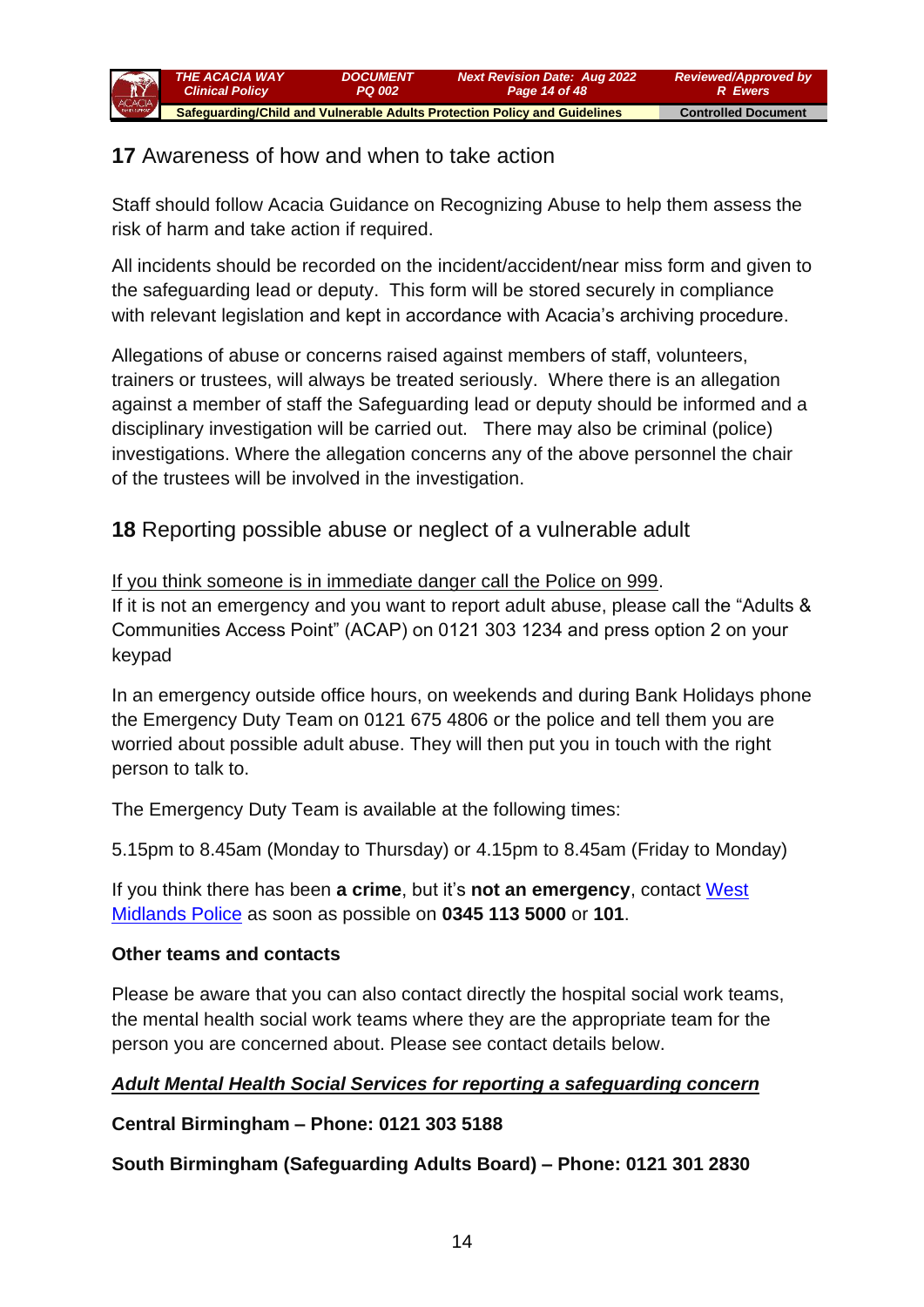*THE ACACIA WAY Clinical Policy DOCUMENT PQ 002 Next Revision Date: Aug 2022 Page 15 of 48 Reviewed/Approved by*

 **Safeguarding/Child and Vulnerable Adults Protection Policy and Guidelines Controlled Document** 

*R Ewers*

### **North Birmingham – Phone: 0121 464 5123**

| Hospital social-work teams              |                      |
|-----------------------------------------|----------------------|
| Good Hope Hospital                      | Phone: 0121 424 7880 |
| <b>Heartlands and Solihull Hospital</b> | Phone: 0121 424 1622 |
| <b>Moseley Hall Hospital</b>            | Phone: 0121 442 3509 |
| Royal Orthopaedic Hospital              | Phone: 0121 685 4194 |
| Sandwell and West Birmingham Hospital   | Phone: 0121 507 4623 |
|                                         | or 0121 507 4622     |
|                                         | or 0121 507 4626     |
| Queen Elizabeth Hospital                | Phone: 0121 371 4593 |
| West Heath Hospital                     | Phone: 0121 627 8237 |

## **19** Acacia Culture

Staff and volunteers are encouraged to value diversity and respect the contribution of each individual. However, it is important to recognise the difference between being accepting of a person's culture and customs and identifying instances where there is a genuine concern regarding a vulnerable adult and or child.

Employees/volunteers are encouraged to raise concerns about anything of concern within Acacia. This includes employment practices and staff behaviour. Concerns will always be taken seriously. Unlawful discrimination, bullying or harassment will not be tolerated. The Discipline and Grievance Procedure sets out how to raise concerns both informally and formally, how concerns will be investigated and support for individuals raising a concerns as well as for employees who are the subject of a complaint. Employees will not suffer any negative treatment for giving constructive criticism or raising a genuine grievance.

Acacia's [whistle blowing and FTSU policy](file://///Gbsrvfs/company/Corporate/Staff%20Handbook/Section%202%20Code%20of%20Conduct/WHISTLEBLOWING.doc) provides guidance for staff on confidential reporting of concerns about wrong doing in the workplace.

### **Online forums and Facebook**

Acacia works to ensure that our online forums and Facebook page are safe and supportive places where parents feel comfortable to express themselves and share their experiences.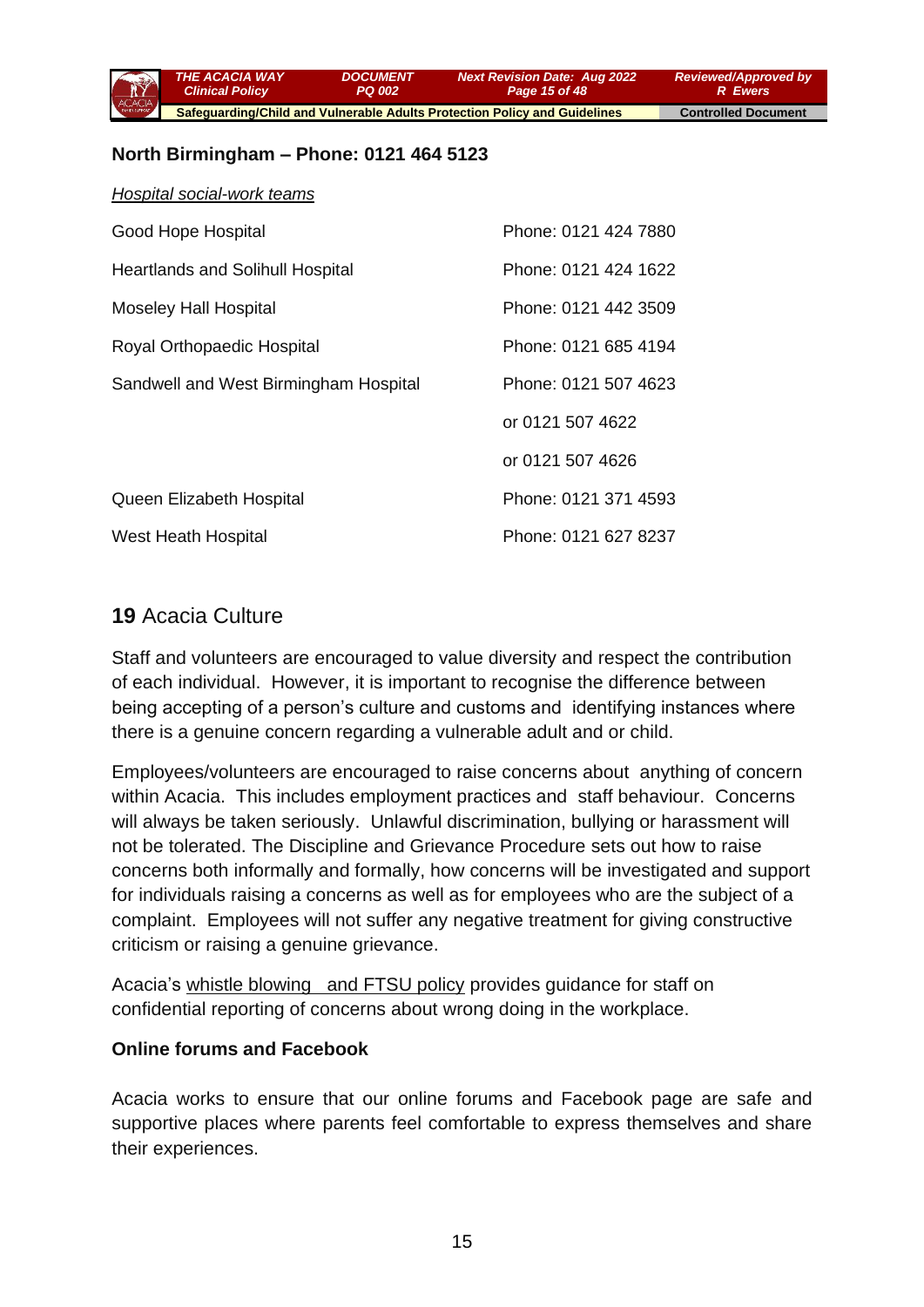

While we encourage lively debate, we do not tolerate behaviour which makes other users feel uneasy or unable to contribute to the page. As such, we reserve the right to remove posts which are aggressive in tone, abusive towards other users or disruptive to how the forum or page operates. Racist, sexist, homophobic or bullying posts will be removed without delay. This is common practice and corresponds with Facebook's terms and conditions.

## **20** Roles and responsibilities

Safeguarding and Child Protection Responsibilities are set out as follows:

- Trustees are accountable for Acacia and therefore all safeguarding within the organisation. Rachel Gregory is the Trustee Lead for safeguarding.
- Rob Ewers, The Operations Director/Safeguarding Lead is accountable to the Trustees for safeguarding within the organisation and will ensure a clear framework for the management accountability for safeguarding is in operation.
- All Locality Managers also act as Safeguarding Deputiesand work alongside the Safeguarding Lead.
- Safeguarding Leads/Deputys provide advice and support to staff and volunteers unsure about how to proceed with a particular case. They will also help to ensure that proper procedure is followed including good documentation.
- The Safeguarding Leads/Deputys will stay abreast of developments on safeguarding best practice, advise on changes to policy and practice and coordinate Safeguarding audits and reporting.
- Safeguarding is everyone's responsibility and all staff who, during the course of their employment have direct or indirect contact with children or vulnerable adults, or who have access to information about them, have a responsibility to safeguard and promote their welfare.

### *Awareness of Acacia's policies*

All staff are required to read Acacia's Safeguarding/Child and vulnerable adults protection policy, to know their responsibilities in their role, and to provide signed confirmation of this on the Induction checklist (FQ035). Staff working directly with families should receive additional training to identify signs of abuse and know how to report concerns. All staff are responsible for maintaining their safeguarding knowledge and where they feel that they require additional training this must be raised promptly through Acacia's OPPMS system.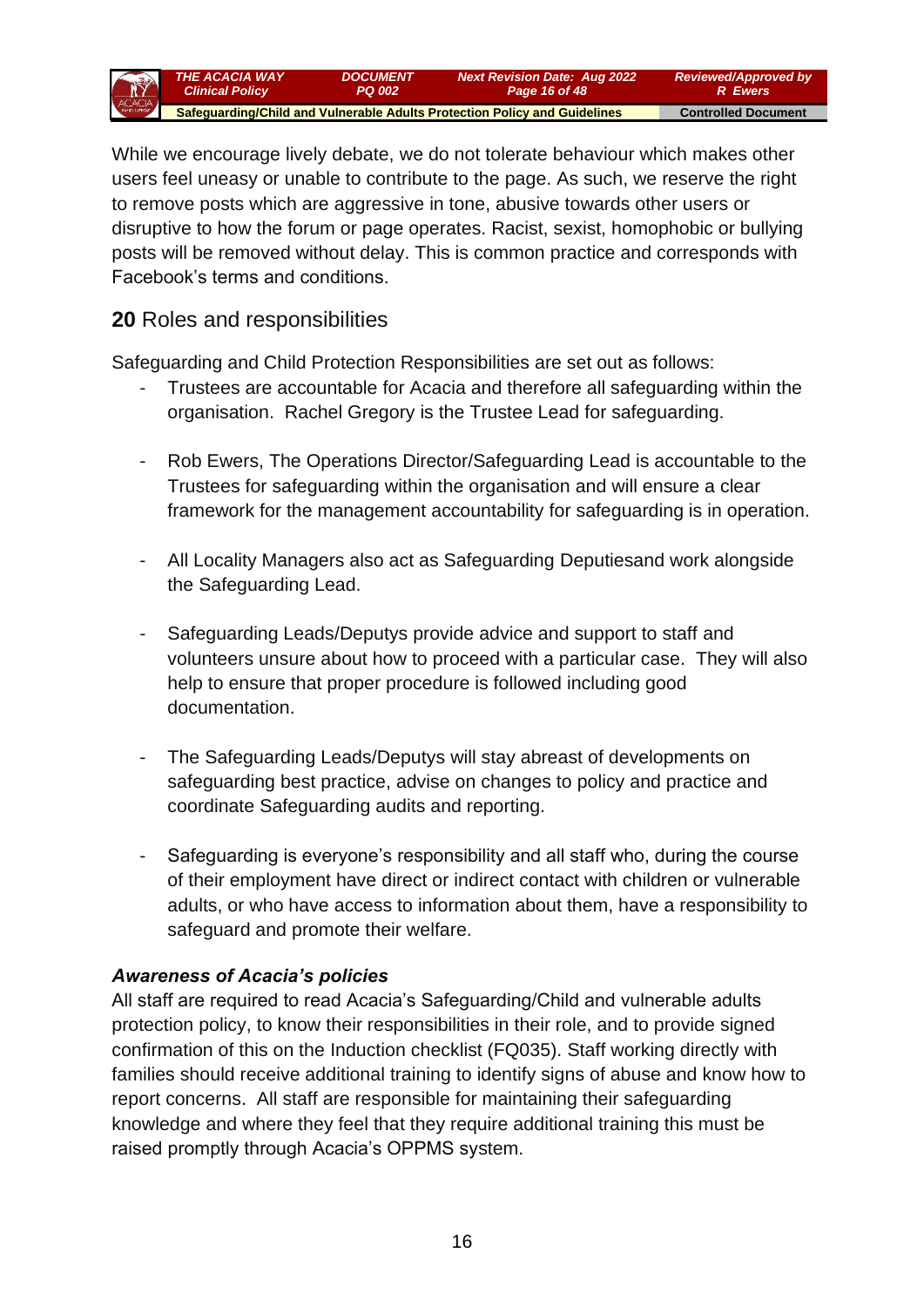

# **21** Training

All staff and volunteers will receive training and updates according to their roles and responsibilities in compliance with the recommendations of Safeguarding Children and Young People: Roles and Competencies of Healthcare Staff January 2019. These are as follows:

| Volunteers:                       | Acacia's level one/two safeguarding<br>children/adults training including supplementary<br>training in FGM, Modern Slavery (MS), CSE,<br>Prevent and DV |  |
|-----------------------------------|---------------------------------------------------------------------------------------------------------------------------------------------------------|--|
|                                   | Befrienders will receive the above training plus<br>elearning safeguarding children/adults level 2/3.                                                   |  |
| Staff with no client contact:     | No training                                                                                                                                             |  |
| Staff with direct client contact: | Level one/two safeguarding children/adults<br>training, FGM, MS, CSE, Prevent, DV                                                                       |  |
| Designated leads                  | As above plus level 3 safeguarding children/adults<br>training including Designated Lead Training.                                                      |  |

All safeguarding training will be monitored, recorded and maintained by the operations director and volunteer co-ordinator. Update training will be at least every two years with opportunities for more frequent updating. Learning from serious case reviews is disseminated via email, OMT and workshops.

## 22 Safeguarding Supervision

It is the responsibility of the Safeguarding Lead to ensure that Deputies and staff have access to safeguarding supervision. Deputies hold joint responsibility to provide appropriate supervision to volunteers in their centres.

Supervision is defined as: *A formal process of professional support and learning which enables individual practitioners to develop knowledge and competence, assume responsibility for their own practice and enhance patient/client protection and safety of care in complex clinical situations (CQC, 2013).*

The purpose of supervision is to provide an opportunity for sharing, learning and reflection, and for increased collaboration and support. The aim of supervision is the improvement of the quality of work to achieve the agreed outcomes.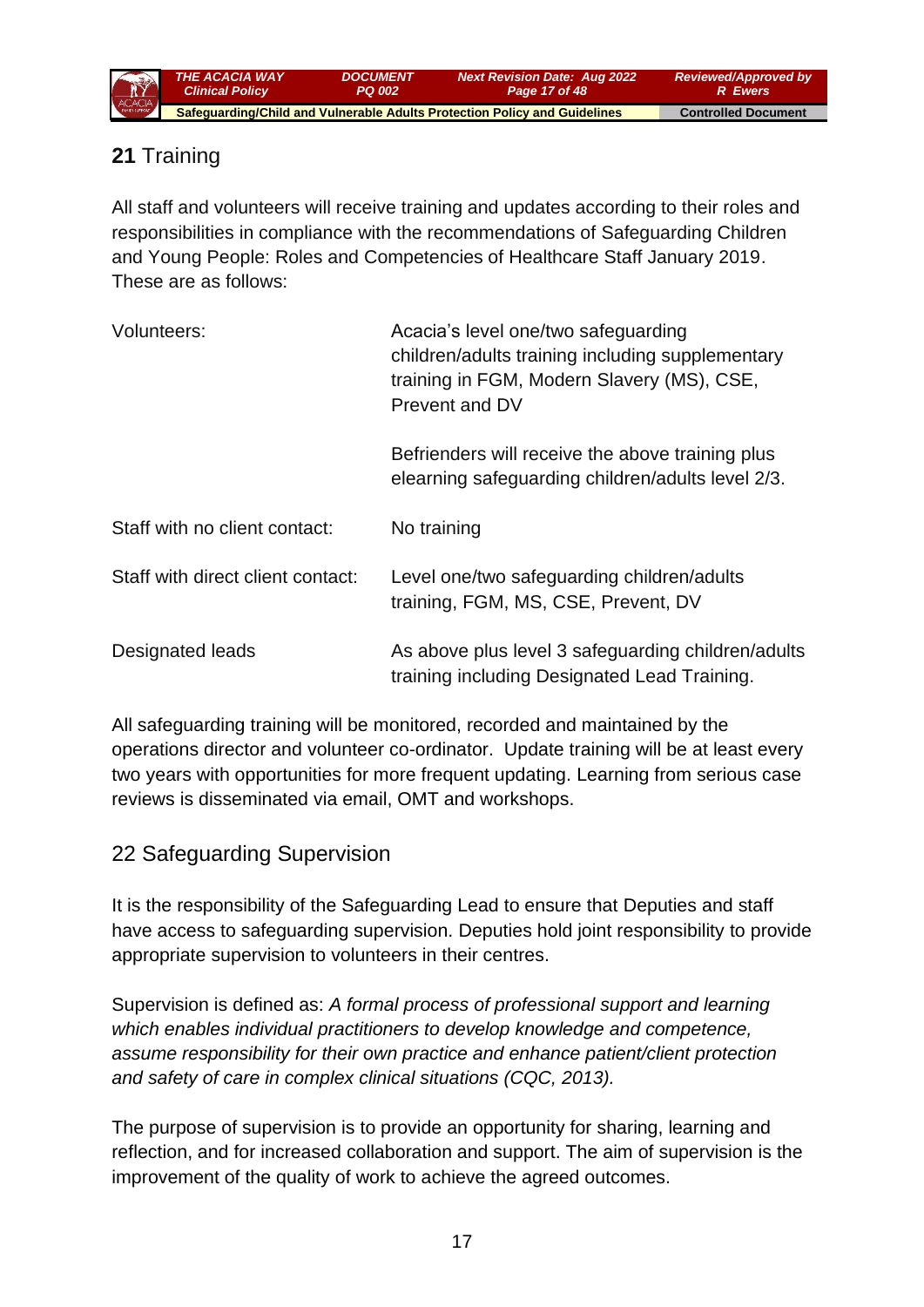

Acacia aims to promote and develop a culture that values and engages in regular safeguarding supervision as and when required.

#### **For Acacia this means:**

DSGL's & DSDL's receive safeguarding supervision as part of their regular external one to one and group clinical supervision, and monthly line management 121's.

Safeguarding leads/deputys will share safeguarding cases and serious case review learning and reflection as part of their regular Operational Management Team meetings and this is minuted.

Other staff receive one to one safeguarding supervision as and when needed through their external clinical supervision and line managers (lead/deputy's).

Volunteers receive de-brief and safeguarding supervision from their locality managers as and when needed.

Group supervisions for all staff/volunteers incorporating learning for case review/case discussions will be held during the year.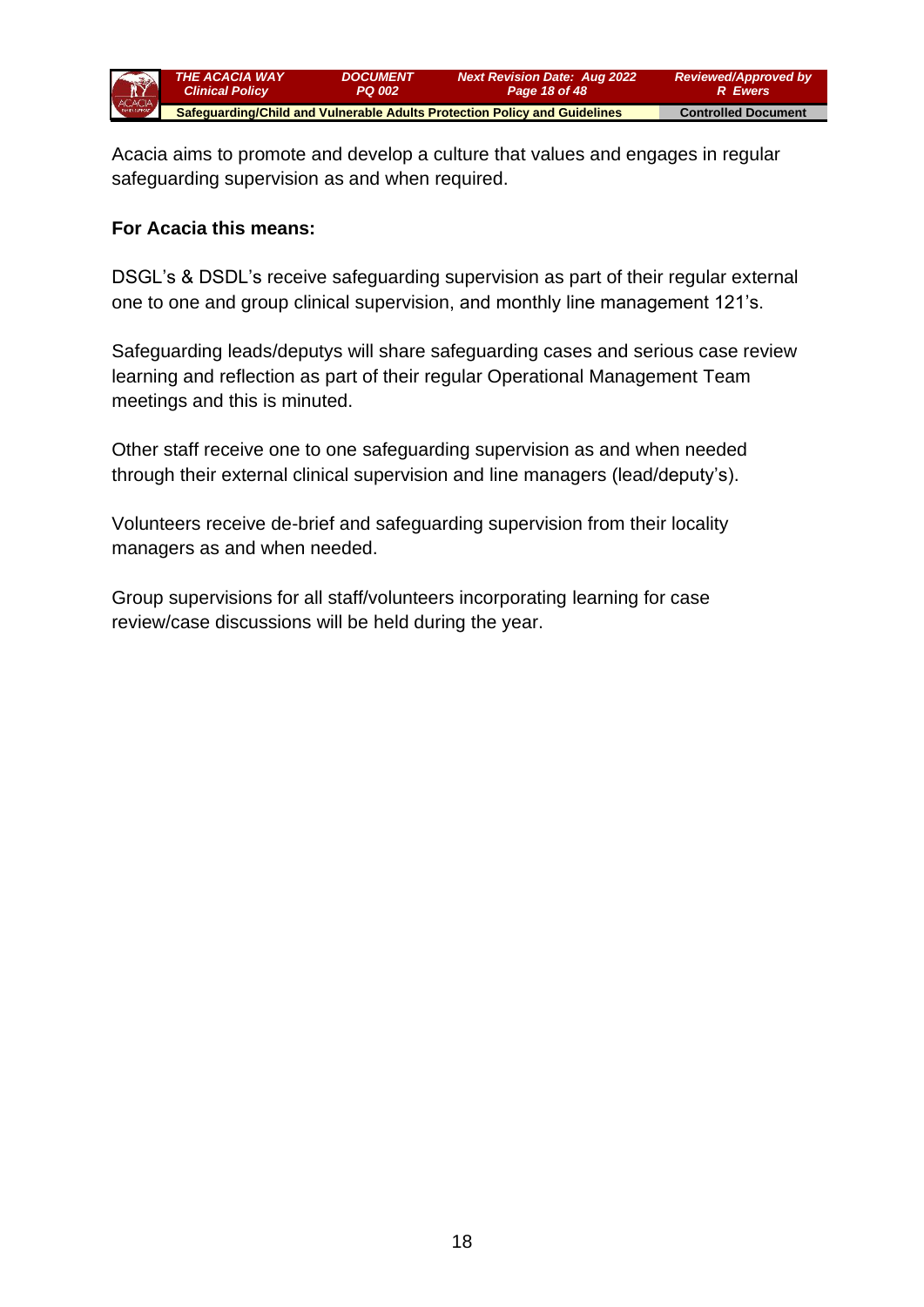

# **Appendix 1**

Acacia's Safeguarding/Child and Vulnerable Adults Protection Policy, and Practice Guidelines Policy Statement

#### *The following statement was agreed by the organisation on: 1st February 2017*

#### **Our commitment**

Trustees of charities which work with children and vulnerable adults have a duty of care to their charity which will include taking the necessary steps to safeguard and take responsibility for those children and vulnerable adults. They must always act in their best interests and ensure they take all reasonable steps to prevent any harm to them. Trustees also have duties to manage risk and to protect the reputation and assets of the charity. [*Charity Commission's Strategy for dealing with safeguarding Children and Vulnerable Adults Issues in Charities*, April 2012]

As a Leadership team we recognise the need to provide a safe and caring environment for children, young people and vulnerable adults. We acknowledge that children, young people and vulnerable adults can be the victims of physical, sexual and emotional abuse, and neglect. We also concur with the Convention on the Rights of the Child which states that children should be able to develop their full potential, free from hunger and want, neglect and abuse. They have a right to be protected from "all forms of physical or mental violence, injury or abuse, neglect or negligent treatment or exploitation, including sexual abuse, while in the care of parent(s), legal guardian(s), or any other person who has care of the child." As a Leadership we have therefore adopted the procedures set out in the safeguarding policy in accordance with statutory guidance. We are committed to build constructive links with statutory and voluntary agencies involved in safeguarding.

The Leadership undertakes to:

- Endorse and follow all national and local safeguarding legislation and procedures, in addition to the international conventions outlined above.
- Provide on-going safeguarding training for all its workers and will regularly review the operational guidelines attached.
- Ensure that the premises meet the requirements of the Disability Discrimination Act 1995 and all other relevant legislation, and that it is welcoming and inclusive.
- Support the Safeguarding Leads in their work and in any action they may need to take in order to protect children and vulnerable adults.
- Ensure we have robust safeguarding and child/adult protection policy which is current and regularly updated.

#### **The policy**

Acacia's Safeguarding/Child and Vulnerable Adults Protection Policy, and Practice Guidelines applies to all staff, including senior managers and the board of trustees, paid staff, volunteers and sessional workers, agency staff, students or anyone working on behalf of Acacia.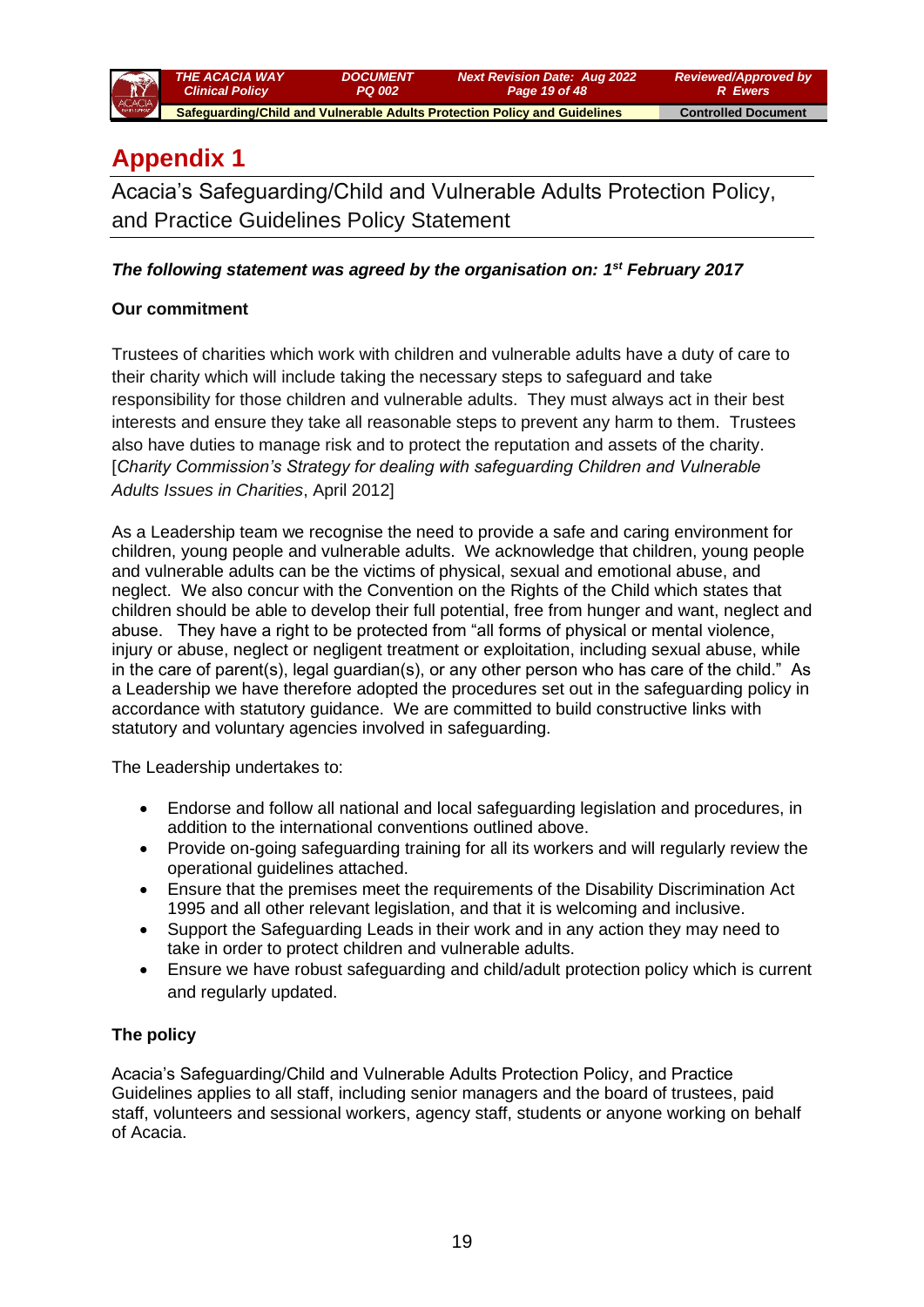

#### **The purpose of the policy:**

to protect children, young people and vulnerable adults who Acacia personnel may come into contact with, or observe or hear information concerning the welfare of.

to provide staff and volunteers with the overarching principles that quide our approach to the protection of vulnerable adults.;

#### **We believe that:**

A child or young person should never experience abuse of any kind and that the welfare of the child / young person is paramount.

All children and vulnerable adults, regardless of age, disability, gender, racial heritage, religious belief, sexual orientation or identity, have the right to equal protection from all types of harm or abuse.

Every parent who accesses our services has a right to a life free from fear, to be treated with dignity and respect and to have their choice respected and not be forced to do anything against their will.

People have the right to decide how they live and the risks they take in their lives without outside intervention, provided they do not harm others and provided there is no evidence to suggest that they are the victim of a criminal offence or are putting themselves in danger because they do not have the mental capacity to make that decision.

We have a responsibility to promote the welfare of all children, young people and vulnerable adults and to keep them safe. We are committed to practice in a way that protects them.

Working in partnership is essential in promoting the welfare of children, young people and vulnerable adults.

#### **We will seek to keep children and young people and vulnerable adults safe by:**

- valuing them, listening to and respecting them;
- adopting child protection and vulnerable adult safeguarding practices through procedures for staff and volunteers;
- providing effective management for staff and volunteers through supervision, support and training;
- recruiting staff and volunteers safely, ensuring all necessary checks are made;
- sharing information about child protection safeguarding vulnerable adults and good practice with service users, staff and volunteers
- sharing concerns with agencies who need to know and involve carers or representatives as appropriate.
- Staying up to date with developments on safeguarding best practice, reporting and auditing our safeguarding activities annually and reviewing and updating our policies and practices every 3 years.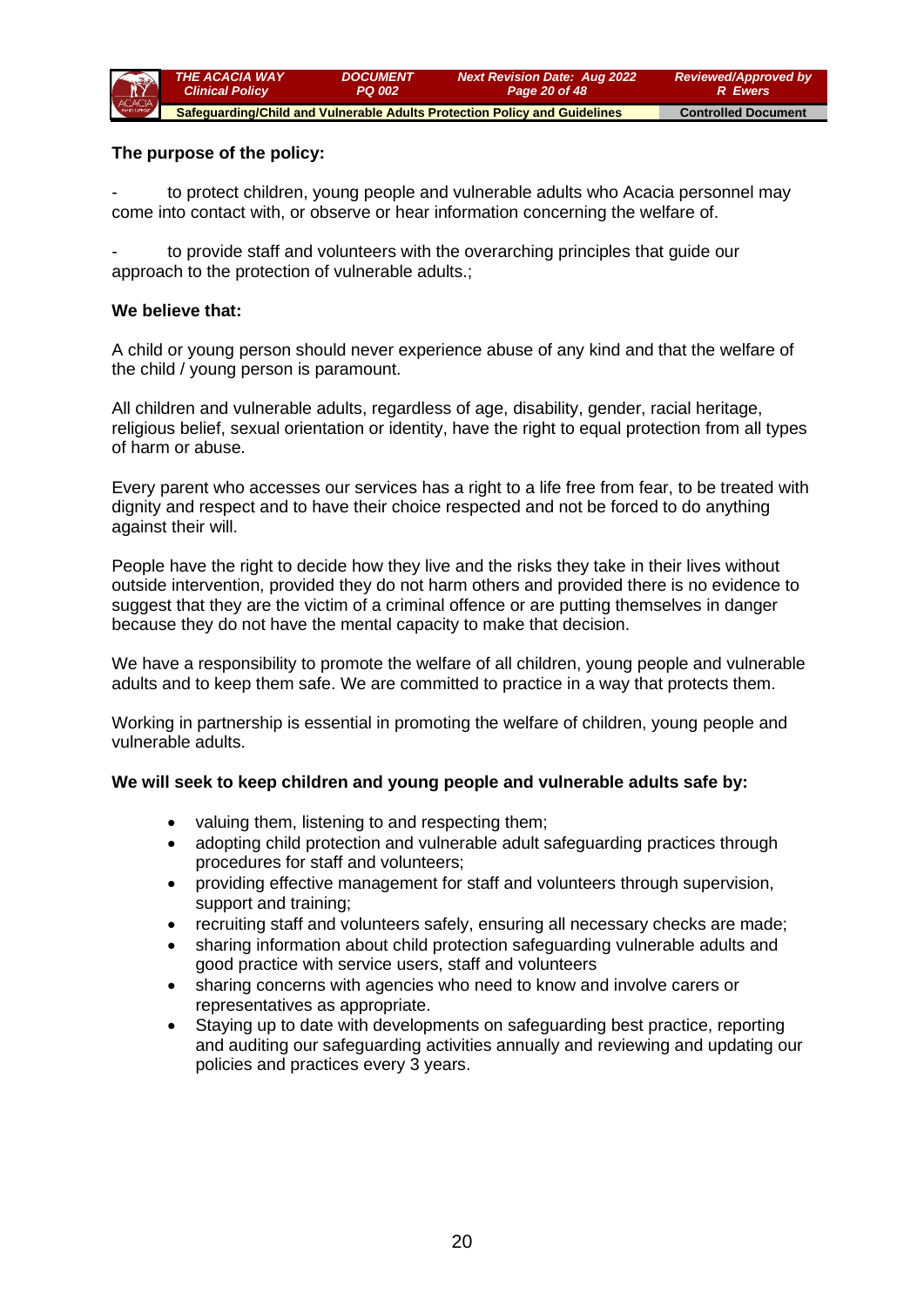

# **Appendix 2**

**There are five core types of child abuse. They are defined in the UK Government Guidance Working Together to Safeguard Children (2018) as follows:** 

## **Physical abuse**

Physical abuse may involve hitting, shaking, throwing, poisoning, burning or scalding, drowning, suffocating, or otherwise causing physical harm to a child or failing to protect a child from that harm. Physical harm may also be caused when a parent or carer fabricates the symptoms of, or deliberately induces illness in a child. It can also include female genital mutilation (FGM). Please see Appendix 5 for advice and responsibilities regarding FGM.

## **Emotional Abuse**

Emotional abuse is the persistent emotional maltreatment of a child such as to cause severe and persistent adverse effects on the child's emotional development. It may involve conveying to children that they are worthless or unloved, inadequate, or valued only insofar as they meet the needs of another person.

It may feature age- or developmentally inappropriate expectations being imposed on children. These may include interactions that are beyond the child's developmental capability, as well as overprotection and limitation of exploration and learning, or preventing the child participating in normal social interaction. It may involve seeing or hearing the ill-treatment of another. It may involve serious bullying causing children frequently to feel frightened or in danger, or the exploitation or corruption of children. Some level of emotional abuse is involved in all types of maltreatment of a child, though it may occur alone.

## **Sexual Abuse (including child sexual exploitation)**

Sexual abuse involves forcing or enticing a child or young person to take part in sexual activities, including prostitution, whether or not the child is aware of what is happening. The activities may involve physical contact including both penetrative or non-penetrative acts such as kissing, touching or fondling the child's genitals or breasts, vaginal or anal intercourse or oral sex.

They may include non-contact activities, such as involving children in looking at, or in the production of, pornographic material or watching sexual activities, or encouraging children to behave in sexually inappropriate ways.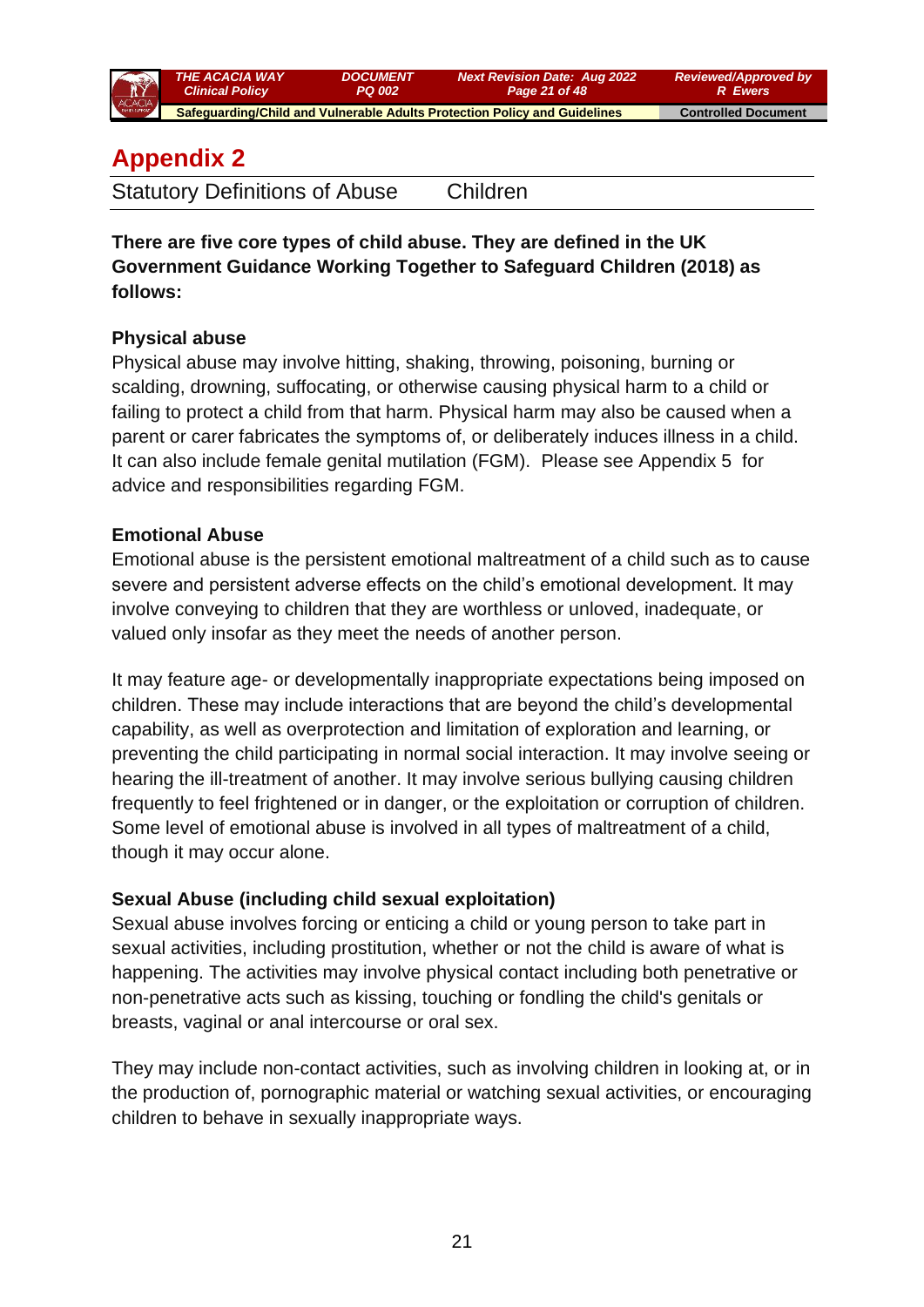

### **Neglect**

Neglect is the persistent failure to meet a child's basic physical and/or psychological needs, likely to result in the serious impairment of the child's health or development. Neglect may occur during pregnancy as a result of maternal substance abuse. Once a child is born, neglect may involve a parent or carer failing to provide adequate food and clothing; shelter, including exclusion from home or abandonment; failing to protect a child from physical and emotional harm or danger; failure to ensure adequate supervision including the use of inadequate caretakers; or the failure to ensure access to appropriate medical care or treatment. It may also include neglect of, or unresponsiveness to, a child's basic emotional needs.

### **Bullying**

Bullying may be defined as deliberately hurtful behaviour, usually repeated over a period of time, where it is difficult for those bullied to defend themselves. It can take many forms, but the three main types are physical (e.g. hitting, kicking, theft), verbal (e.g. racist or homophobic remarks, threats, name calling) and emotional (e.g. isolating an individual from the activities and social acceptance of their peer group).

The damage inflicted by bullying can frequently be underestimated. It can cause considerable distress to children to the extent that it affects their health and development or, at the extreme, cause them significant harm (including self-harm). All settings in which children are provided with services or are living away from home should have in place rigorously enforced anti-bullying strategies.

### **Other Categories**

Two further categories of abuse are identified in the Working Together 2018 guidance:

### *Child Criminal Exploitation*

As set out in the Serious Violence Strategy, published by the Home Office, where an individual or group takes advantage of an imbalance of power to coerce, control, manipulate or deceive a child or young person under the age of 18 into any criminal activity (a) in exchange for something the victim needs or wants, and/or (b) for the financial or other advantage of the perpetrator or facilitator and/or (c) through violence or the threat of violence. The victim may have been criminally exploited even if the activity appears consensual. Child criminal exploitation does not always involve physical contact; it can also occur through the use of technology.

### *Extremism/Radicalisation*

Extremism goes beyond terrorism and includes people who target the vulnerable – including the young – by seeking to sow division between communities on the basis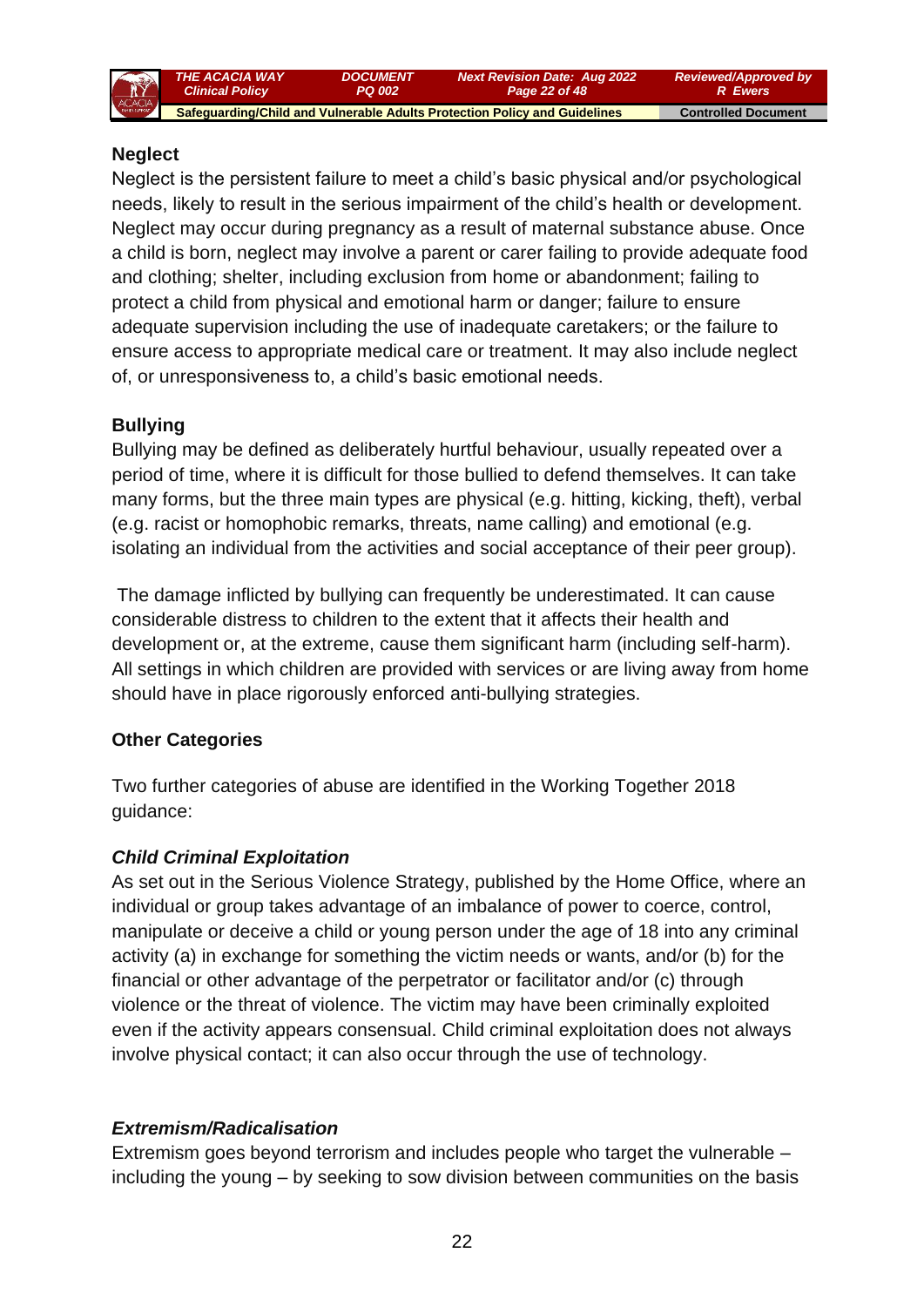

of race, faith or denomination; justify discrimination towards women and girls; persuade others that minorities are inferior; or argue against the primacy of democracy and the rule of law in our society. Extremism is defined in the Counter Extremism Strategy 2015 as the vocal or active opposition to our fundamental values, including the rule of law, individual liberty and the mutual respect and tolerance of different faiths and beliefs. We also regard calls for the death of members of our armed forces as extremist.

## Statutory Definitions of Abuse Vulnerable Adults

The following definition of abuse is laid down in No Secrets: Guidance on developing and implementing multi-agency policies and procedures to protect vulnerable adults from abuse (Department of Health 2000):

*'Abuse is a violation of an individual's human and civil rights by any other person or persons'*. In giving substance to that statement, however, consideration needs to be given to a number of factors:

Abuse may consist of a single act or repeated acts. It may be physical, verbal or psychological, it may be an act of neglect or an omission to act, or it may occur when a vulnerable person is persuaded to enter into a financial or sexual transaction to which he or she has not consented, or cannot consent. Abuse can occur in any relationship and may result in significant harm to, or exploitation of, the person subjected to it'.

According to Adult Safeguarding: Roles and Competencies August 2018 an adult at risk is any person who is aged 18 years or over and at risk of abuse, harm or neglect because of their needs for care and/or support and are unable to safeguard themselves. Adult safeguarding means to work with an individual to protect their right to live in safety, free from abuse, harm and neglect. This can include both proactive and reactive interventions to support health and wellbeing with the engagement of the individual and their wider community. The aim is to enable the individual to live free from fear and harm and have their rights and choices respected.

### **Physical Abuse**

This is the infliction of pain or physical injury, which is either caused deliberately, or through lack of care.

### **Sexual Abuse**

This is the involvement in sexual activities to which the person has not consented or does not truly comprehend and so cannot give informed consent, or where the other party is in a position of trust, power or authority and uses this to override or overcome lack of consent.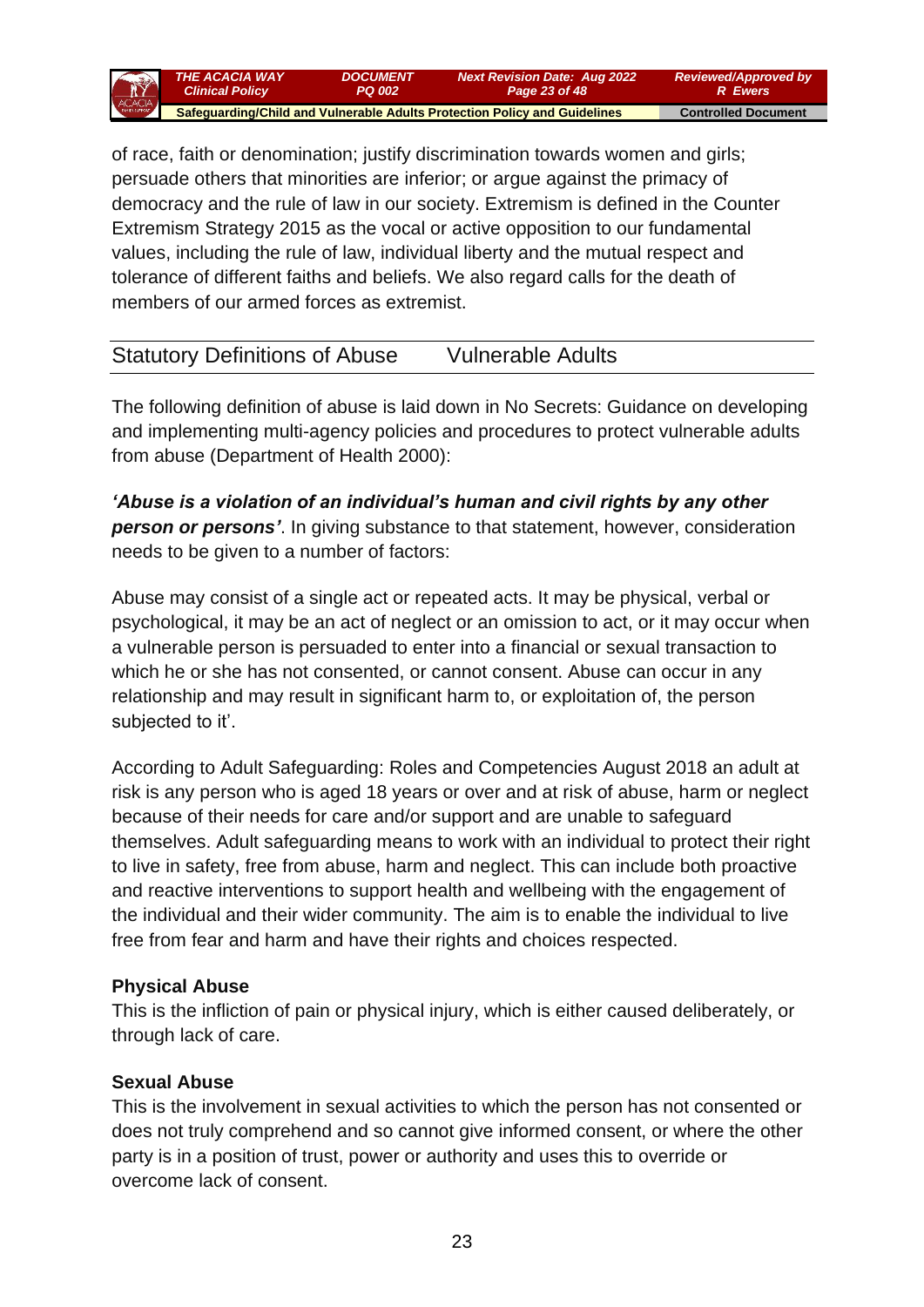

## **Psychological or Emotional Abuse**

These are acts or behaviour, which cause mental distress or anguish or negates the wishes of the vulnerable adult. It is also behaviour that has a harmful effect on the vulnerable adult's emotional health and development or any other form of mental cruelty.

#### **Financial or Material Abuse**

This is the inappropriate use, misappropriation, embezzlement or theft of money, property or possessions

### **Neglect or Act of Omission**

This is the repeated deprivation of assistance that the vulnerable adult needs for important activities of daily living, including the failure to intervene in behaviour which is dangerous to the vulnerable adult or to others. A vulnerable person may be suffering from neglect when their general well being or development is impaired

### **Self-Neglect**

This covers a wide range of behaviour neglecting to care for one's personal hygiene, health or surroundings and can include behaviour such as hoarding and nonattendance at necessary health/dental appointments. Consideration must be given to the impact on other family members and/or the wider community, mental capacity legislation and whether this gives rise to a safeguarding concern.

### **Discriminatory Abuse**

This is the inappropriate treatment of a vulnerable adult because of their age, gender, race, religion, cultural background, sexuality, disability etc. Discriminatory abuse exists when values, beliefs or culture result in a misuse of power that denies opportunity to some groups or individuals. Discriminatory abuse links to all other forms of abuse.

### **Domestic Abuse**

The cross-government definition of domestic violence and abuse is: any incident or pattern of incidents of controlling, coercive, threatening behaviour, honour based violence, violence or abuse between those aged 16 or over who are, or have been, intimate partners or family members regardless of gender or sexuality (Gov.UK, 2013). The offence of coercive and controlling behaviour in intimate and familial relationships was introduced into the Serious Crime Act (2015) and recognition of violence against women domestic abuse and sexual violence (VAWDASV) is part of the Social Services and Well-being (Wales) Act2014.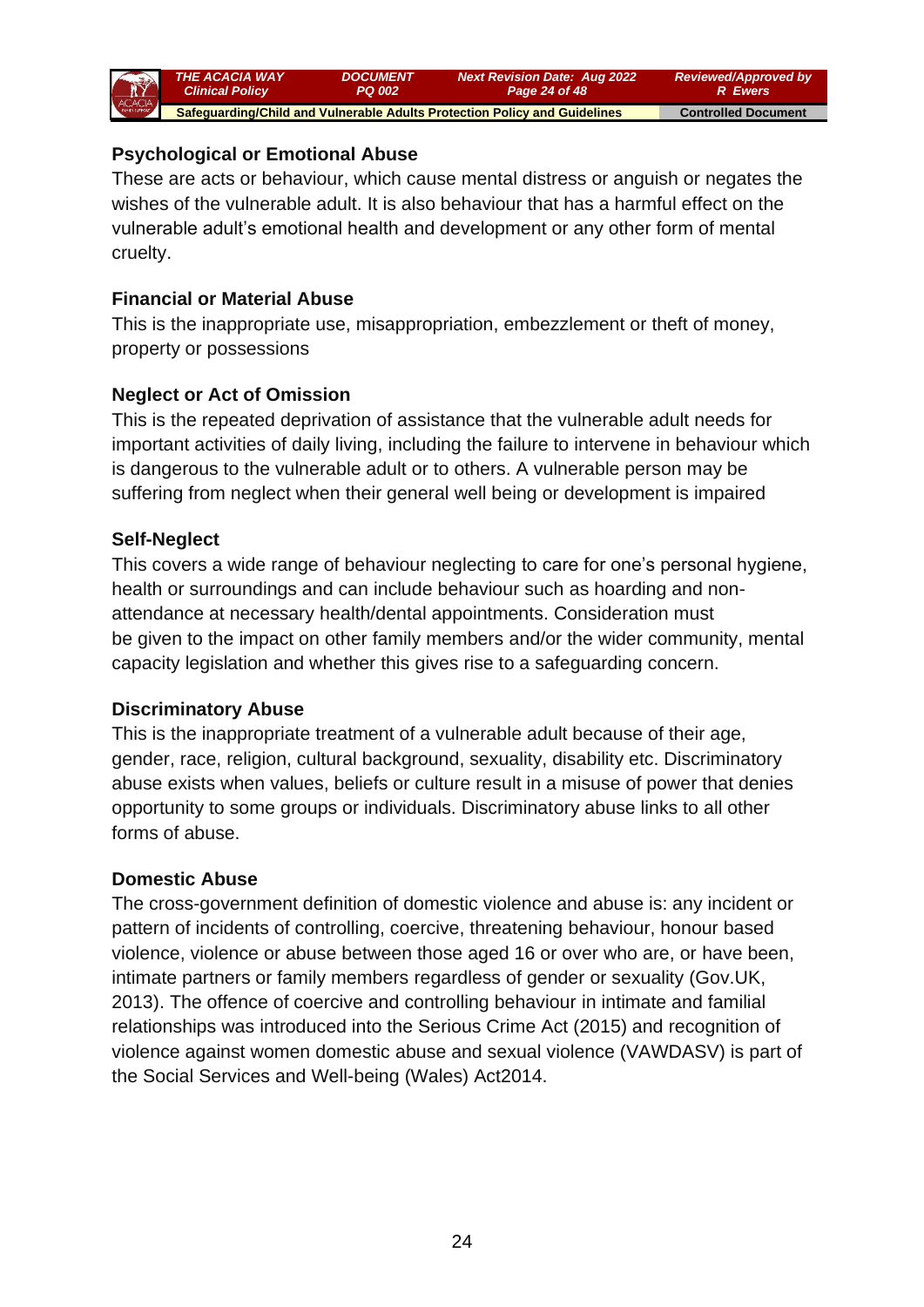

# *Domestic abuse includes Female Genital Mutilation* **(FGM)**

FGM comprises all procedures involving partial or total removal of the external female genital organs or any other injury to the female genital organs for nonmedical reasons. FGM is most often carried out on young girls aged between infancy and 15 years old. Whilst there is a mandatory requirement to report incidents of FGM for children and young people this is not a requirement for adult women. If a professional has safeguarding concerns about an individual who has experienced FGM a referral should be made in line with usual local safeguarding arrangements (GOV UK, 2012). See Appendix 5.

## **Organisational/Institutional Abuse**

This is the mistreatment or abuse of a vulnerable adult by a regime or individuals within an institution (e.g. hospital or care home) or in the community. It can be through repeated acts of poor or inadequate care and neglect or poor professional practice.

### **Modern slavery**

This encompasses slavery, human trafficking, forced labour and domestic servitude. See Appendix 6.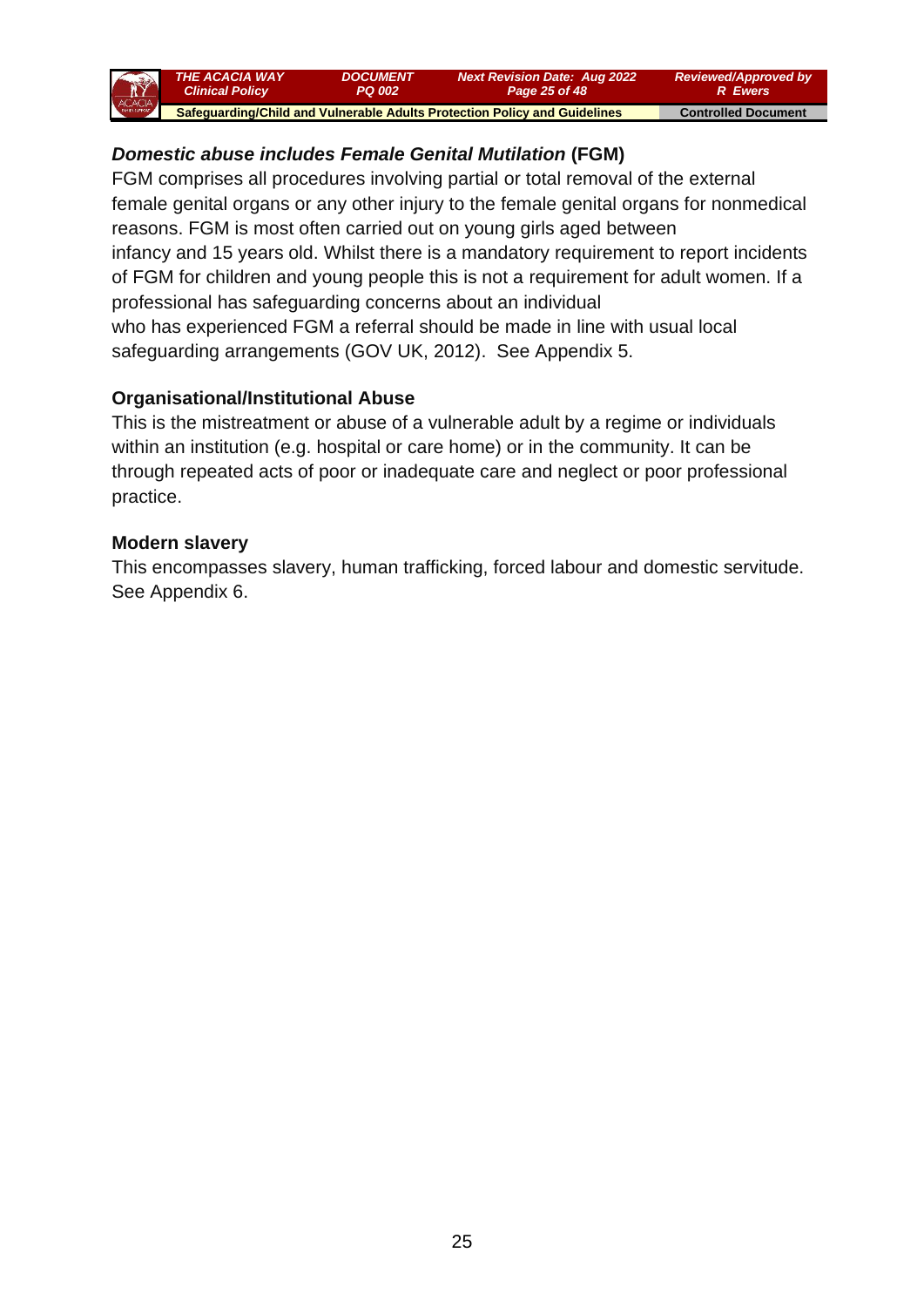

*Next Revision Date: Aug 2022 Page 26 of 48*

 **Safeguarding/Child and Vulnerable Adults Protection Policy and Guidelines Controlled Document** 

# **Appendix 3**

Recognizing Abuse - Children

Abusive behavior comes in many forms, but the common denominator is the emotional effect on the child. Children need predictability, structure, clear boundaries, and the knowledge that their parents are looking out for their safety. Abused children cannot predict how their parents will act. Their world is an unpredictable, frightening place with no rules. Whether the abuse is a slap, a harsh comment, stony silence, or not knowing if there will be dinner on the table tonight, the end result is a child that feels unsafe, uncared for, and alone.

## **Signs of Possible Abuse (children & young people)**

Child abuse is not always obvious. But by learning some of the common warning signs of abuse and neglect, you can catch the problem as early as possible and get both the child and the abuser the help that they need.

Of course, just because you spot a red flag doesn't automatically mean a child is being abused. It's important to dig deeper, looking for a pattern of abusive behavior and warning signs, if you notice something off.

The following signs could be indicators that abuse has taken place but should be considered in context of the child's whole life.

## **Physical**

Physical abuse involves physical harm or injury to the child. It may be the result of a deliberate attempt to hurt the child, but not always. It can also result from severe discipline, such as using a belt on a child, or physical punishment that is inappropriate to the child's age or physical condition.

Many physically abusive parents and caregivers insist that their actions are simply forms of discipline—ways to make children learn to behave. But there is a big difference between using physical punishment to discipline and physical abuse. The point of disciplining children is to teach them right from wrong, not to make them live in fear.

The difference between discipline and physical abuse

In physical abuse, unlike physical forms of discipline, the following elements are present: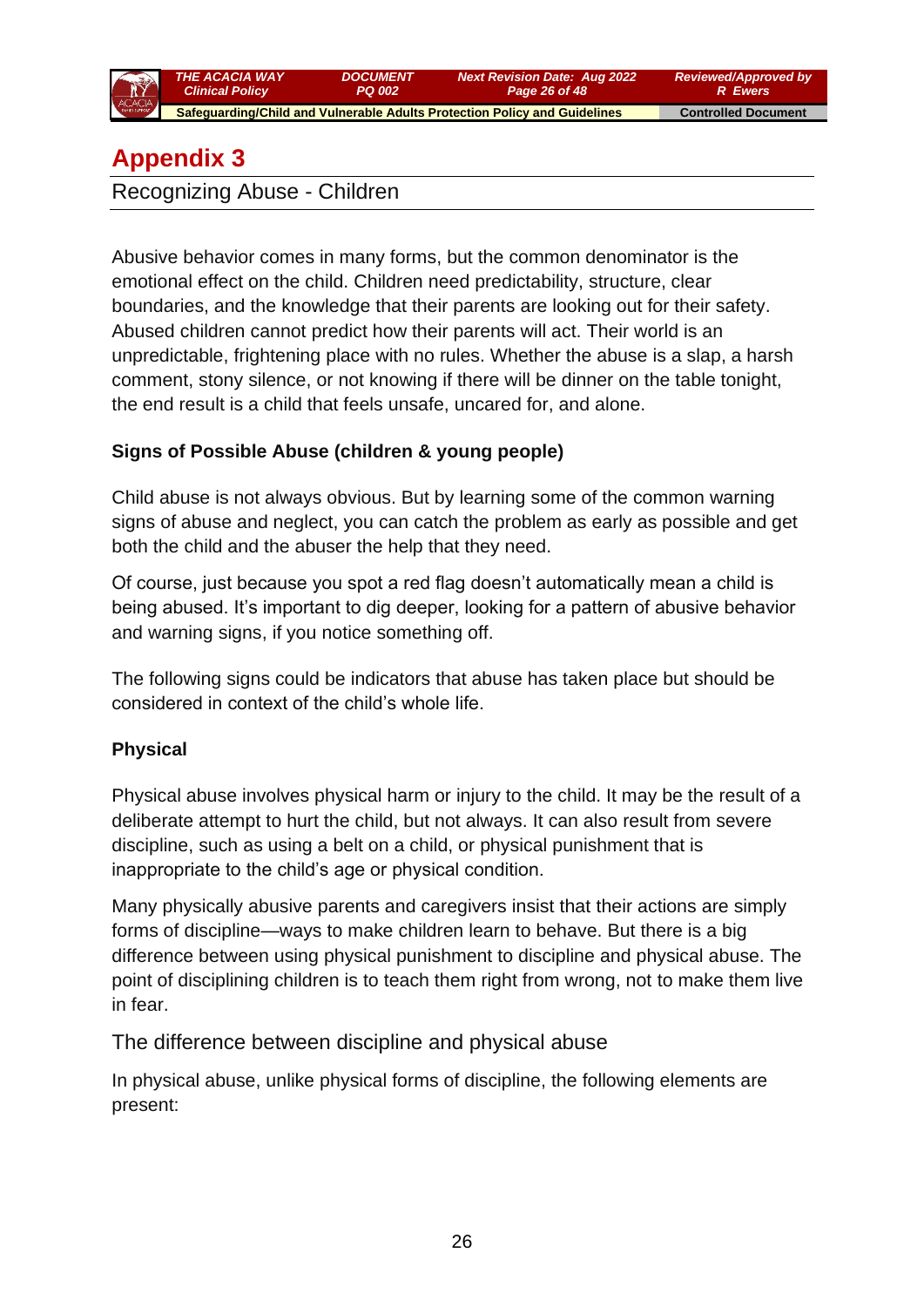

## *Unpredictability.*

The child never knows what is going to set the parent off. There are no clear boundaries or rules. The child is constantly walking on eggshells, never sure what behavior will trigger a physical assault.

#### *Lashing out in anger.*

Physically abusive parents act out of anger and the desire to assert control, not the motivation to lovingly teach the child. The angrier the parent, the more intense the abuse.

#### *Using fear to control behavior.*

Parents who are physically abusive may believe that their children need to fear them in order to behave, so they use physical abuse to "keep their child in line." However, what children are really learning is how to avoid being hit, not how to behave or grow as individuals.

#### *Signs may include:*

Injuries not consistent with the explanation given for them Injuries that occur in places not normally exposed to falls, rough games, etc Injuries that have not received medical attention Reluctance to change for, or participate in, games or swimming Repeated urinary infections or unexplained tummy pains Bruises on babies, bites, burns, fractures etc which do not have an accidental explanation\*

Cuts/scratches/substance abuse\*

### **Sexual**

Sexual abuse is an especially complicated form of abuse because of its layers of guilt and shame. It's important to recognize that sexual abuse doesn't always involve body contact. Exposing a child to sexual situations or material is sexually abusive, whether or not touching is involved.

While news stories of sexual predators are scary, what is even more frightening is that sexual abuse usually occurs at the hands of someone the victim knows and should be able to trust—most often close relatives. And contrary to what many believe, it's not just girls who are at risk. Boys and girls both suffer from sexual abuse. In fact, sexual abuse of boys may be underreported due to shame and stigma.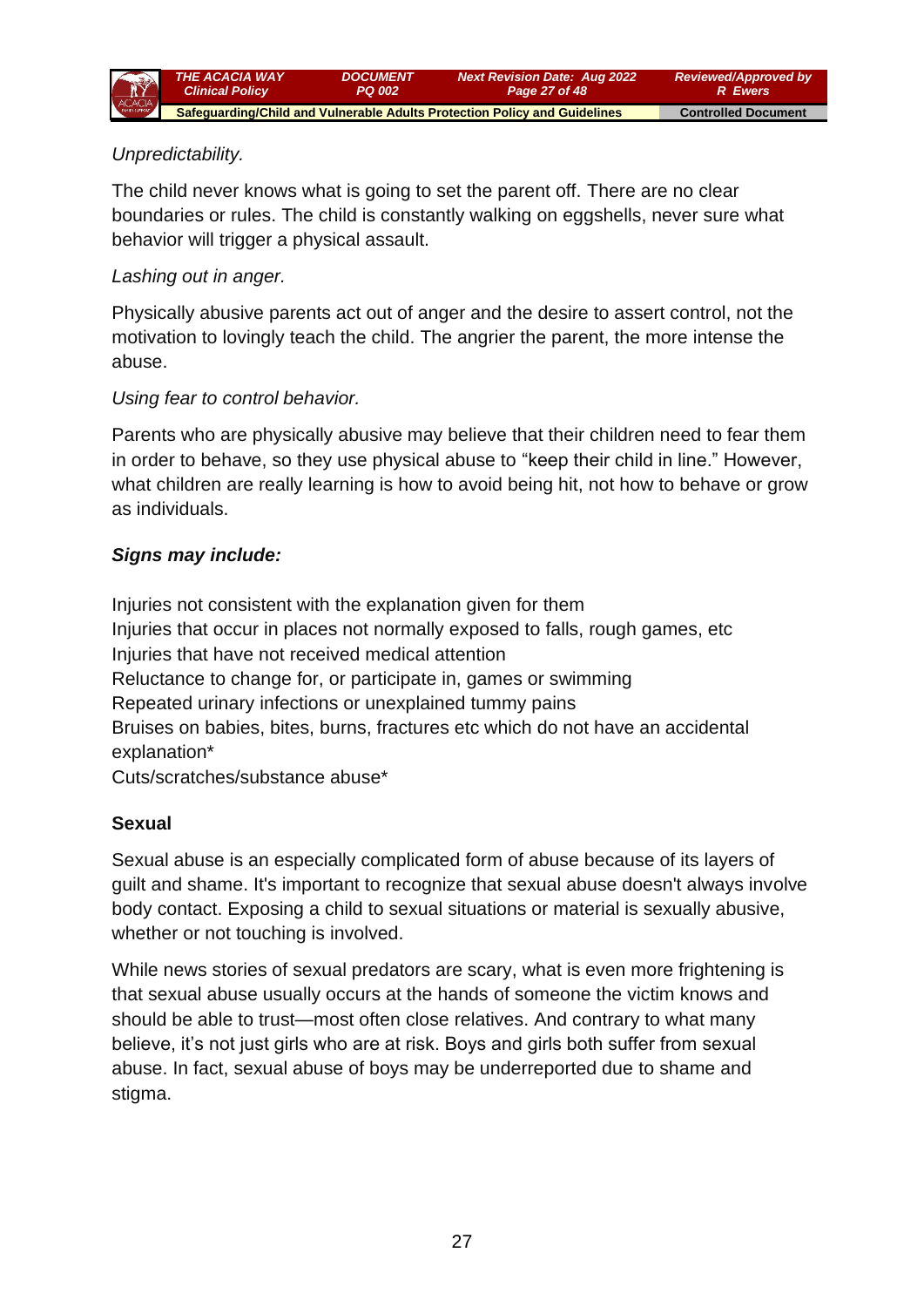*THE ACACIA WAY Clinical Policy DOCUMENT PQ 002 Next Revision Date: Aug 2022 Page 28 of 48 Reviewed/Approved by R Ewers*  **Safeguarding/Child and Vulnerable Adults Protection Policy and Guidelines Controlled Document** 

Aside from the physical damage that sexual abuse can cause, the emotional component is powerful and far-reaching. Sexually abused children are tormented by shame and guilt. They may feel that they are responsible for the abuse or somehow brought it upon themselves. This can lead to self-loathing and sexual problems as they grow older—often either excessive promiscuity or an inability to have intimate relations.

The shame of sexual abuse makes it very difficult for children to come forward. They may worry that others won't believe them, will be angry with them, or that it will split their family apart. Because of these difficulties, false accusations of sexual abuse are not common, so if a child confides in you, take him or her seriously. Don't turn a blind eye!

## *Signs may include*

Any allegations made concerning sexual abuse Excessive preoccupation with sexual matters and detailed knowledge of adult sexual behaviour Age-inappropriate sexual activity through words, play or drawing Child who is sexually provocative or seductive with adults Inappropriate bed-sharing arrangements at home Severe sleep disturbances with fears, phobias, vivid dreams or nightmares, sometimes with overt or veiled sexual connotations Eating disorders - anorexia, bulimia\*

## **Emotional**

Emotional abuse can severely damage a child's mental health or social development. Examples of emotional child abuse include:

- 1. Constant belittling, shaming, and humiliating a child
- 2. Calling names and making negative comparisons to others
- 3. Telling a child he or she is "no good," "worthless," "bad," or "a mistake"
- 4. Frequent yelling, threatening, or bullying
- 5. Ignoring or rejecting a child as punishment, giving him or her the silent treatment
- 6. Limited physical contact with the child—no hugs, kisses, or other signs of affection
- 7. Exposing the child to violence or the abuse of others, whether it be the abuse of a parent, a sibling, or even a pet

## *Signs may include*:

Changes or regression in mood or behaviour, particularly where a child withdraws or becomes clinging.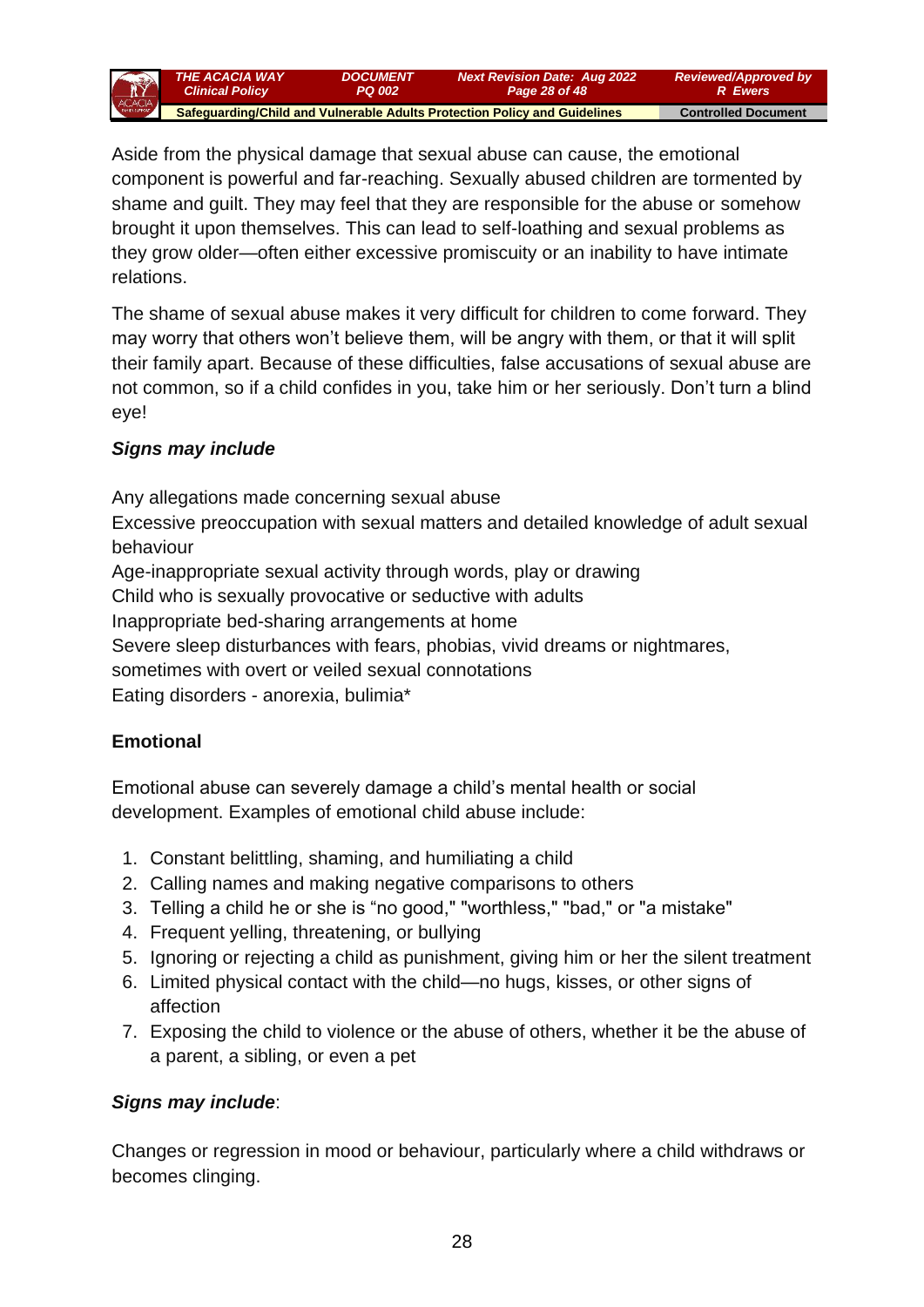

Depression, aggression, extreme anxiety. Nervousness, frozen watchfulness Obsessions or phobias Sudden under-achievement or lack of concentration Inappropriate relationships with peers and/or adults Attention-seeking behaviour Persistent tiredness Running away/stealing/lying

## **Neglect**

Child neglect—a very common type of child abuse—is a pattern of failing to provide for a child's basic needs, whether it be adequate food, clothing, hygiene, or supervision. Child neglect is not always easy to spot. Sometimes, a parent might become physically or mentally unable to care for a child, such as with a serious injury, untreated depression, or anxiety. Other times, alcohol or drug abuse may seriously impair judgment and the ability to keep a child safe.

Older children might not show outward signs of neglect, becoming used to presenting a competent face to the outside world, and even taking on the role of the parent. But at the end of the day, neglected children are not getting their physical and emotional needs met.

### *Signs may include*

Under nourishment, failure to grow, constant hunger, stealing or gorging food, Untreated illnesses, Inadequate care, etc

\*These indicate the possibility that a child or young person is selfharming. Approximately 20,000 are treated in accident and emergency departments in the UK each year.

## Recognizing Abuse - Vulnerable Adults

#### **Physical**

A history of unexplained falls, fractures, bruises, burns, minor injuries Signs of under or over use of medication and/or medical problems unattended **Sexual**

## Pregnancy in a woman who is unable to consent to sexual intercourse Unexplained change in behaviour or sexually implicit/explicit behaviour Torn, stained or bloody underwear and/or unusual difficulty in walking or sitting Infections or sexually transmitted diseases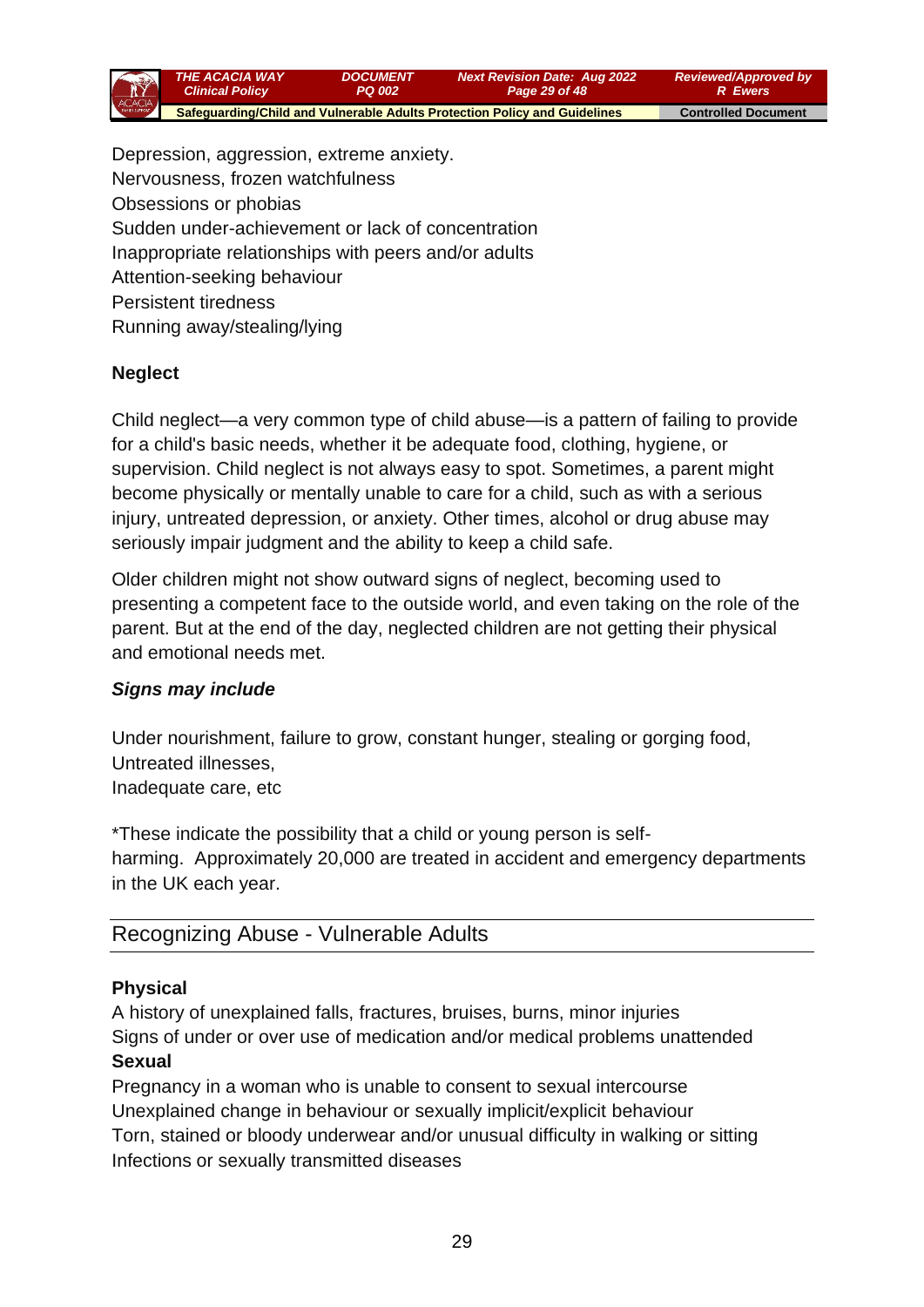

Full or partial disclosure or hints of sexual abuse Self-harming

## **Psychological**

Alteration in psychological state e.g. withdrawn, agitated, anxious, tearful Intimidated or subdued in the presence of the carer Fearful, flinching or frightened of making choices or expressing wishes Unexplained paranoia

## **Financial or Material**

Disparity between assets and living conditions Unexplained withdrawals from accounts or disappearance of financial documents Sudden inability to pay bills Carers or professionals fail to account for expenses incurred on a person's behalf Recent changes of deeds or title to property

## **Neglect or Omission**

Malnutrition, weight loss and /or persistent hunger Poor physical condition, poor hygiene, varicose ulcers, pressure sores Being left in wet clothing or bedding and/or clothing in a poor condition Failure to access appropriate health, educational services or social care No callers or visitors, hoarding.

### **Discriminatory**

Inappropriate remarks, comments or lack of respect Poor quality or avoidance of care

### **Institutional**

Lack of flexibility or choice over meals, bed times, visitors, phone calls etc Inadequate medical care and misuse of medication Inappropriate use of restraint Sensory deprivation e.g. denial of use of spectacles or hearing aids Missing documents and/or absence of individual care plans Public discussion of private matter Lack of opportunity for social, educational or recreational activity

### **Modern Slavery**

Traffickers and slave masters use whatever means they have at their disposal to coerce, deceive and force individuals into a life of abuse, servitude and inhumane treatment. Trafficking is the movement of people by means such as force, fraud, coercion or deception with the aim of exploiting them. It is a form of Modern Slavery. People can be trafficked for manydifferent forms of exploitation such as forced prostitution, forced labour, forced begging, and forced criminality, forced marriage,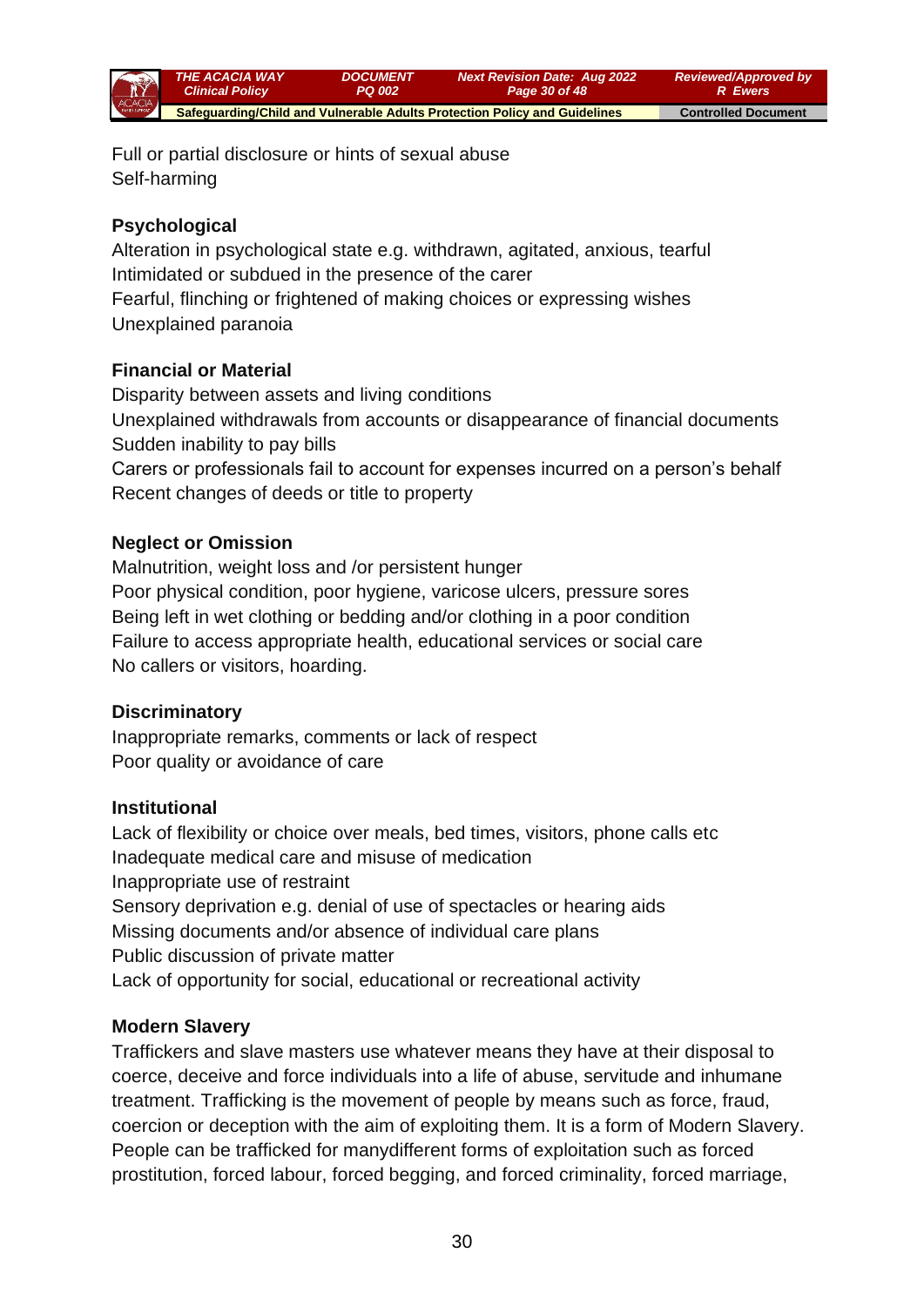

domestic servitude, forced organ removal. Trafficking can occur within the UK as well as countries outside the UK. Often those trafficked are very guarded about giving any personal information and are rarely or never seen alone. There is always someone chaperoning them. See Appendix 6.

### **Domestic Violence**

Victims of domestic abuse may show signs of;

- physical injuries
- excuses for frequent injuries
- stress, anxiety or depression
- absent from work and social occasions
- personality changes being jumpy or nervous
- low self-esteem
- lack of independent communication
- self-blame
- increased alcohol or drug use
- lack of money
- damage to property.

## **FGM**

### *Signs that FGM might happen*

- A relative or someone known as a 'cutter' visiting from abroad.
- A special occasion or ceremony takes place where a girl 'becomes a woman' or is 'prepared for marriage'.
- A female relative, like a mother, sister or aunt has undergone FGM.
- A family arranges a long holiday overseas or visits a family abroad during the summer holidays.
- Unexpected or long absence from school/college/work.
- struggling to keep up in school/college/work.
- Running away or planning to run away from home.

### *Signs that FGM may have taken place*

- Having difficulty walking, standing or sitting.
- Spending longer in the bathroom or toilet.
- Appearing quiet, anxious or depressed.
- Acting differently after an absence from school/college/work.
- Reluctance to go to the doctors or have routine medical examinations.
- Asking for help though they might not be explicit about the problem because they're scared or embarrassed (see Appendix 5).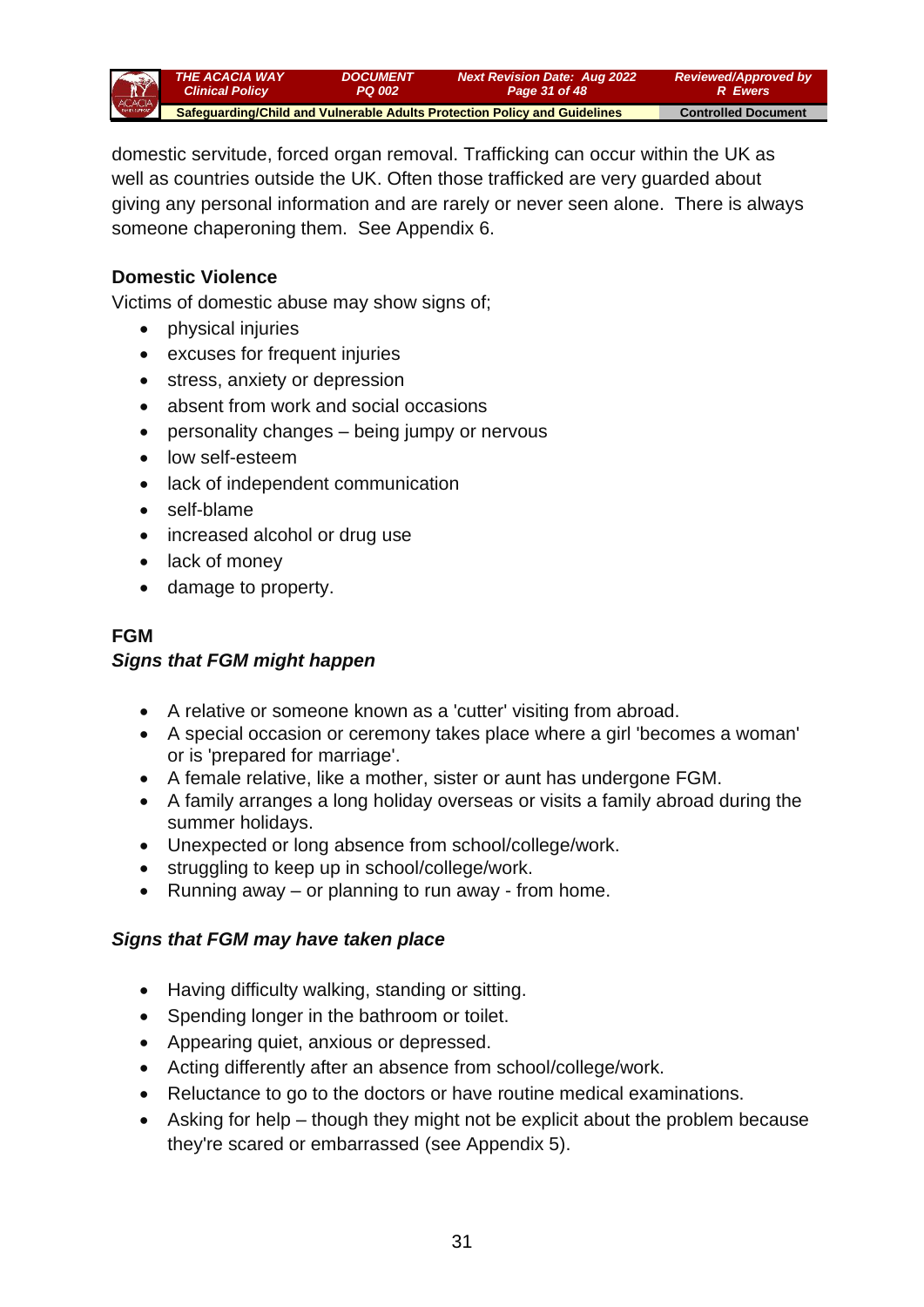

# **Appendix 4**

Effective Listening

Ensure the physical environment is welcoming, giving opportunity for the child or vulnerable adult to talk in private but making sure others are aware the conversation is taking place.

- It is especially important to allow time and space for the person to talk
- Above everything else listen without interrupting
- Be attentive and look at them whilst they are speaking
- Show acceptance of what they say (however unlikely the story may sound) by reflecting back words or short phrases they have used
- Try to remain calm, even if on the inside you are feeling something different
- Be honest and don't make promises you can't keep regarding confidentiality
- If they decide not to tell you after all, accept their decision but let them know that you are always ready to listen.
- Use language that is age appropriate and, for those with disabilities, ensure there is someone available who understands sign language, Braille etc.

### **HELPFUL RESPONSES**

- You have done the right thing in telling
- I am glad you have told me
- I will try to help you

### **DON'T SAY**

- Why didn't you tell anyone before?
- I can't believe it!
- Are you sure this is true?
- Why? How? When? Who? Where?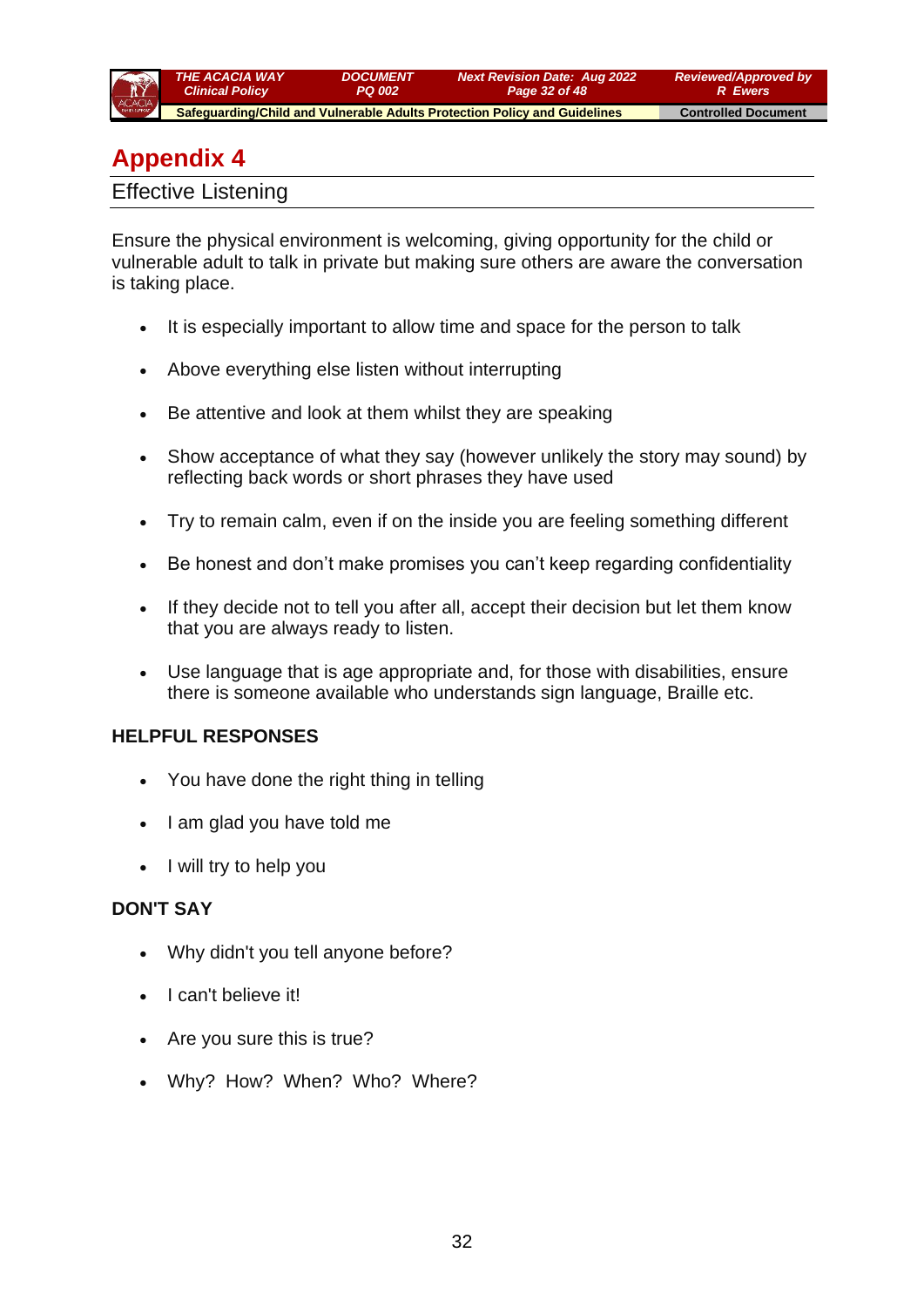

# **Appendix 5**

FGM

#### **1. Introduction**

FGM is when a female's genitals are deliberately altered or removed for non-medical reasons. It's also known as 'female circumcision' or 'cutting', but has many other names such as:

female circumcision

- cutting
- sunna
- gudniin
- halalays
- tahur
- megrez
- khitan.

FGM is a form of child abuse. It's dangerous and a criminal offence in the UK. We know:

- there are no medical reasons to carry out FGM
- it's often performed by someone with no medical training, using instruments such as knives, scalpels, scissors, glass or razor blades
- children are rarely given anaesthetic or antiseptic treatment and are often forcibly restrained
- it's used to control female sexuality and can cause long-lasting damage to physical and emotional health.

FGM can happen at different times in a girl or woman's life, including:

- when a baby is new-born
- during childhood or as a teenager
- just before marriage
- during pregnancy.

A child who's at risk of FGM might ask you for help. But some children might not know what's going to happen to them. So it's important to be aware of the signs.

Signs FGM might happen:

- A relative or someone known as a 'cutter' visiting from abroad.
- A special occasion or ceremony takes place where a girl 'becomes a woman' or is 'prepared for marriage'.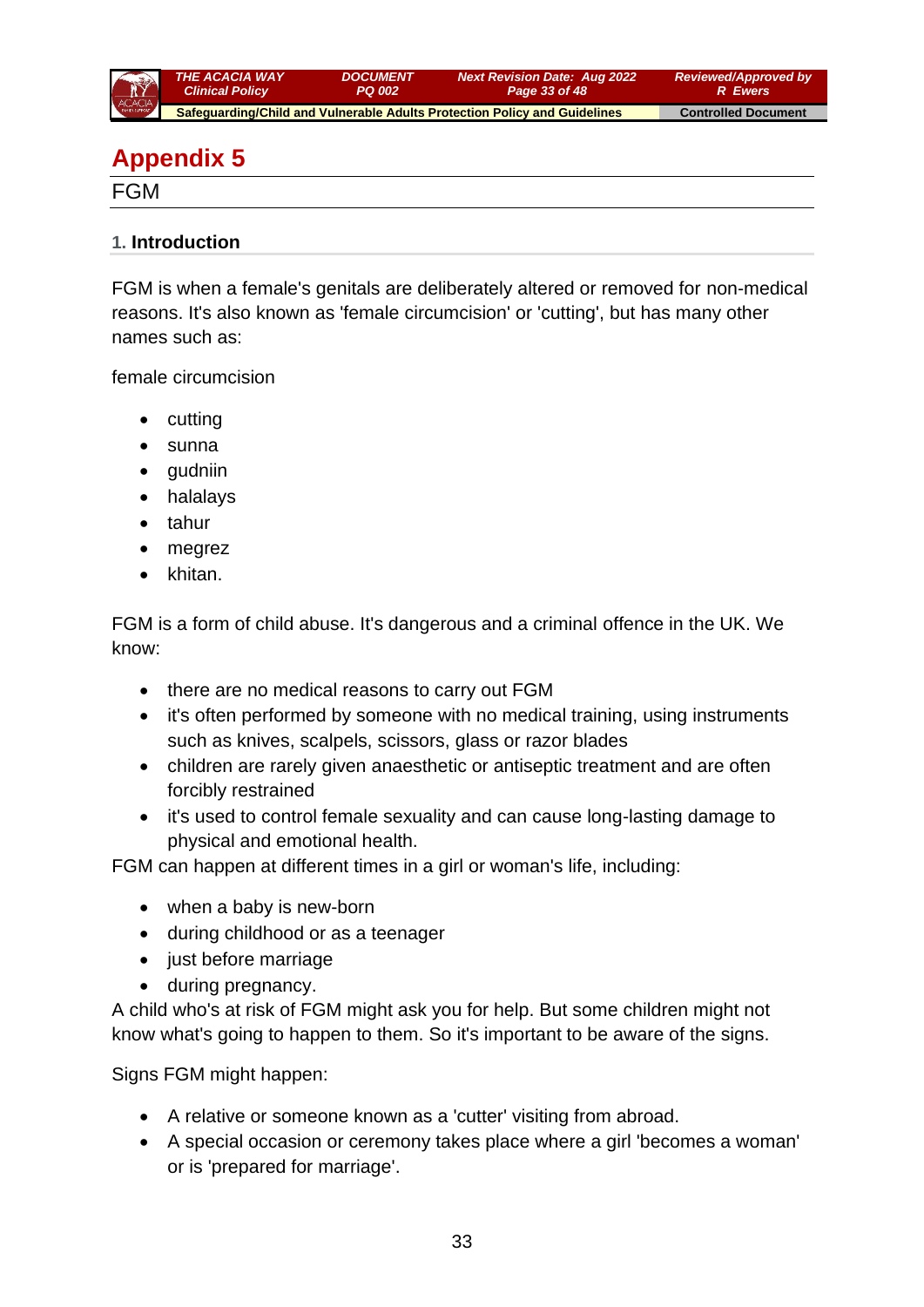

- A female relative, like a mother, sister or aunt has undergone FGM.
- A family arranges a long holiday overseas or visits a family abroad during the summer holidays.
- A girl has an unexpected or long absence from school.
- A girl struggles to keep up in school.
- A girl runs away  $-$  or plans to run away  $-$  from home.

### Signs FGM might have taken place:

- Having difficulty walking, standing or sitting.
- Spending longer in the bathroom or toilet.
- Appearing quiet, anxious or depressed.
- Acting differently after an absence from school or college.
- Reluctance to go to the doctors or have routine medical examinations.
- Asking for help though they might not be explicit about the problem because they're scared or embarrassed

#### Effects of FGM

There are no health benefits to FGM. It can cause serious harm, including:

- severe and/or constant pain
- infections, such as tetanus, HIV and hepatitis B and C
- pain or difficulty having sex
- infertility
- bleeding, cysts and abscesses
- difficulties urinating or incontinence
- organ damage
- problems during pregnancy and childbirth, which can be life-threatening for the mother and baby
- mental health problems, such as depression, flashbacks and self-harm
- death from blood loss or infections.

#### Why FGM happens

FGM is carried out for a number of cultural, religious and social reasons. Some families and communities believe that FGM will benefit the girl in some way, such as preparing them for marriage or childbirth.

#### Who's at risk

Girls living in communities that practise FGM are most at risk. It can happen in the UK or abroad.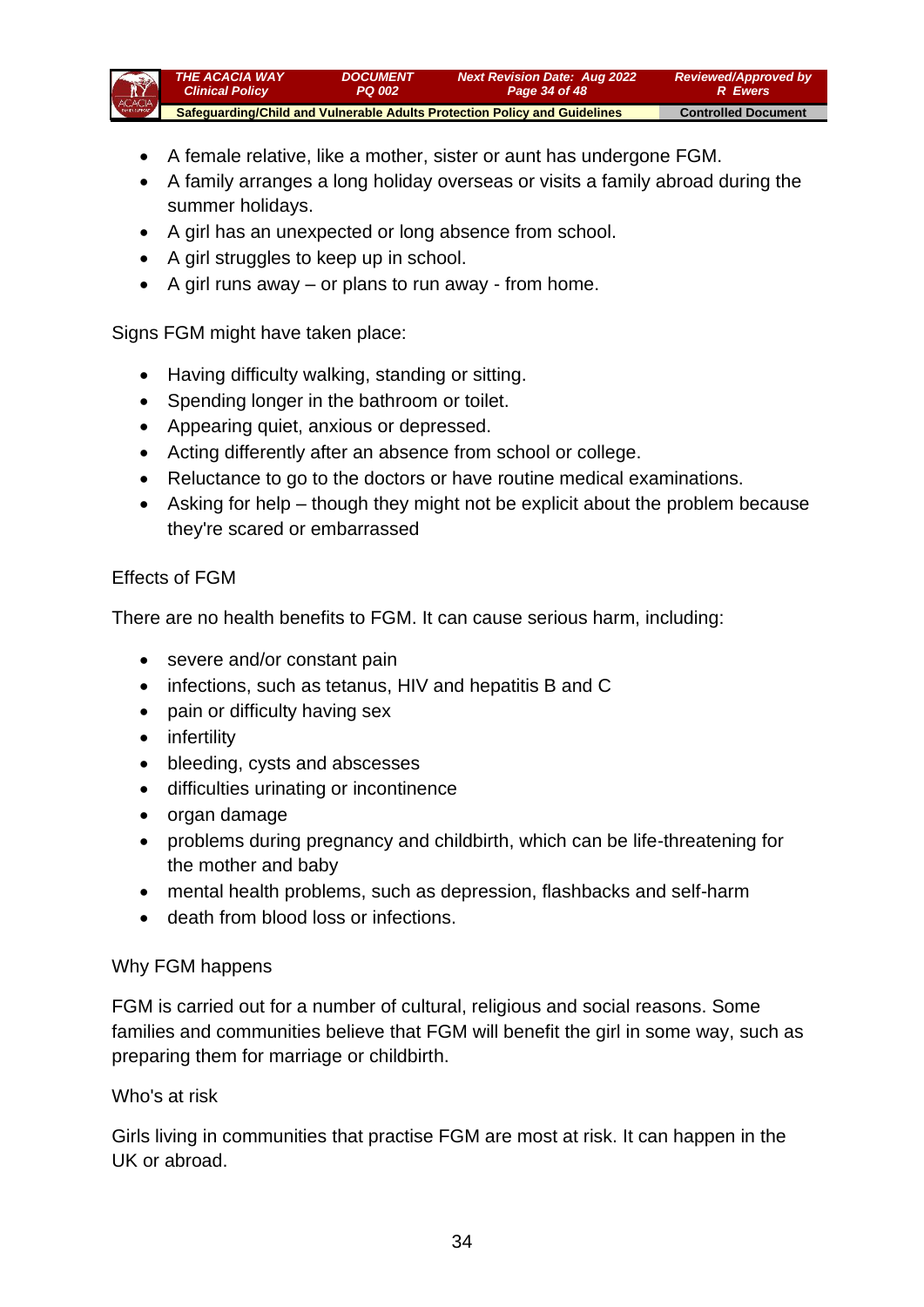

In the UK, the Home Office has identified girls and women from certain communities as being more at risk:

- Somali
- Kenyan
- Ethiopian
- Sierra Leonean
- Sudanese
- Egyptian
- Nigerian
- Eritrean
- Yemeni
- Kurdish
- Indonesian.

Children are also at a higher risk of FGM if it's already happened to their mother, sister or another member of their family.

What to do if you are suspicious that FGM has or will take place

If you are concerned you must inform your safeguarding deputy and/or safeguarding lead as soon as possible. The deputy/lead will ensure that the right notifications and action take place. The deputy's/lead are able to access specific advice from the NSPCC's dedicated FGM helpline 0800 028 3550 or email [fgmhelp@nspcc.org.uk.](mailto:fgmhelp@nspcc.org.uk)

In the UK there is a legal duty to make a notification if someone under 18 years informs you that FGM has been performed on her. It is illegal to perform or force someone to undergo FGM. If you believe a person is at immediate risk of FGM you must call the police on 999. If it is not an emergency the police can be contacted on 111 for advice.

FORWARD (Foundation for Women's Health Research and Development) is an African-led women's rights organisation who can offer guidance on emergency support and advice for those who are concerned about someone else and those personally affected by FGM<https://www.forwarduk.org.uk/i-need-help/>or Phone:+44 (0)208 960 4000, text 07834168141 - Monday to Friday 9:30 to 5:30 pm.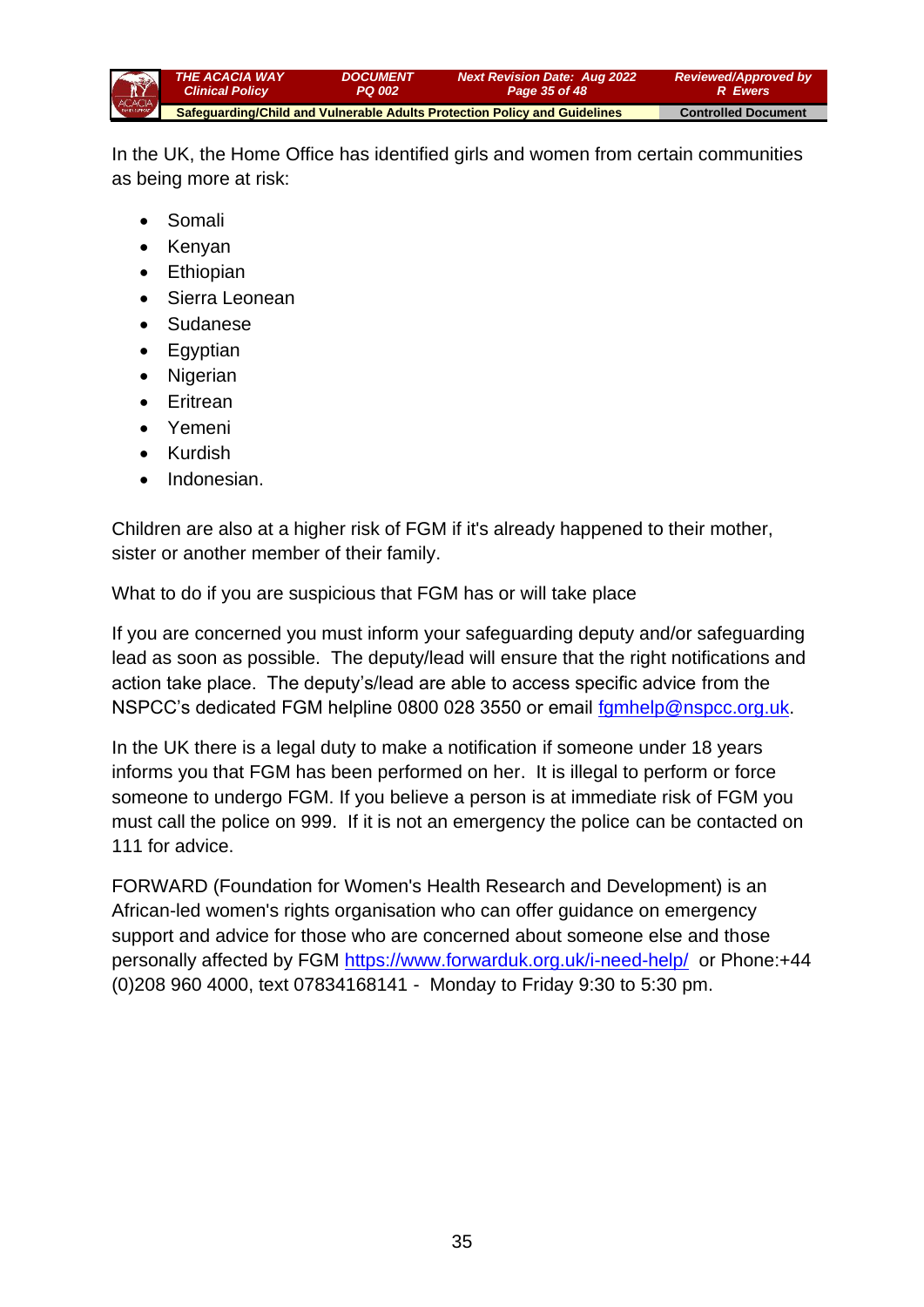

 **Safeguarding/Child and Vulnerable Adults Protection Policy and Guidelines Controlled Document** 

# **Appendix 6**

Modern Slavery

# Identifying and supporting victims of modern slavery

# Guidance for health staff

**Allstaff and volunteers ineveryhealthcaresettingcouldspotavictimofmodernslavery**

**All staff and volunteers havea duty of care totakeappropriate actionandlegal obligationsin the case of children under 18**

### What is modern slavery?

Modern Slavery is the illegal trade of human beings for the purposes of commercial sexual exploitation or reproductive slavery, forced labour, or a modern-day form of slavery.

#### Who is trafficked?

British and foreign nationals can be trafficked into, around and out of the UK. Children, women and men can all be victims of modern slavery.

#### Why are people trafficked?

Children, women and men are trafficked for a wide range of reasons including:

- Sexual exploitation
- Domestic servitude
- Forced labour including in the agricultural, construction, food processing, hospitality industries and in factories
- Criminal activity including cannabis cultivation, street crime, forced begging and benefit fraud
- Organ harvesting

#### How might you encounter a victim of modern slavery?

- A person may tell you about their experience
- You detect signs that suggest a person may have been trafficked
- A trafficked person may be referred to you

#### Signs of trafficking for adults, children and young people include:

• A person being accompanied by someone who appears controlling, who insists on giving information and coming to see the health worker

#### The person:

- Is withdrawn and submissive, seems afraid to speak to a person in authority and the accompanying person speaks for them
- Gives a vague and inconsistent explanation of where they live, their employment or schooling
- Has old or serious injuries left untreated. Has delayed presentation and is vague and reluctant to explain how the injury occurred or to give a medical history
- Is not registered with a GP, nursery or school
- Has experienced being moved locally, regionally, nationally or internationally
- Appears to be moving location frequently
- Their appearance suggests general physical neglect
- They may struggle to speak English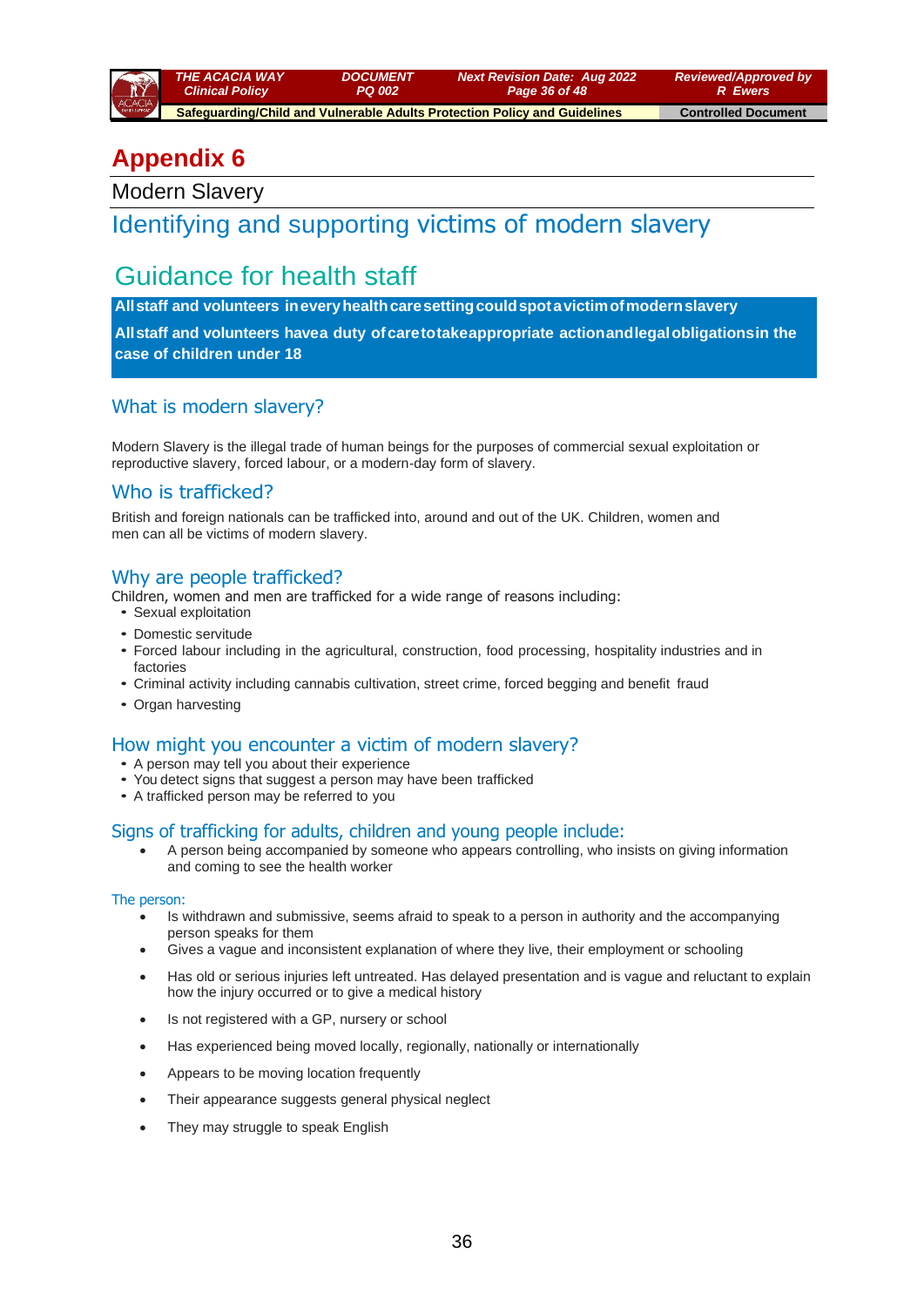

*Reviewed/Approved by R Ewers*

 **Safeguarding/Child and Vulnerable Adults Protection Policy and Guidelines Controlled Document** 

*DOCUMENT PQ 002*

#### **In Addition:**

#### Children and young people

Have an unclear relationship with the accompanying adult

Go missing quickly (sometimes within 48 hours of going into care) and repeatedly from school, home and care Give inconsistent information about their age

#### **Adults**

Have no official means of identification or suspicious looking documents

#### What are the possible health care issues of trafficked people?

Victims of modern slavery may only come to your attention when seriously ill or injured or with an injury or illness that has been left untreated for a while. Health care issues may include:

- Evidence of long term multiple injuries
- Indications of mental, physical and sexual trauma r **not** .
- Sexually Transmitted Infections
- Pregnant, or a late booking over 24 weeks for maternity care • Pregnant, or a late booking over 24 weeks for maternity care
- Disordered eating or poor nutrition Adults
- Evidence of self-harm
- Dental pain
- Fatigue
- Non-specific symptoms of Post- Traumatic Stress Disorder
- Symptoms of psychiatric and psychological distress
- Back pain, stomach pain, skin problems; headaches and dizzy spells

#### How might you suspect that a person is a victim of modern slavery?

In all cases, trust and act on your instinct that something is not quite right. It is usually a combination of triggers, an inconsistent story and a pattern of symptoms that may cause you to suspect trafficking.

#### If you have *any* concerns about a child, young person or adult take immediate action to ask further **questions and seek out additional information and support.**

# Remember:

- Trafficked people may not self-identify as victims of modern slavery
- Trafficking victims can be prevented from revealing their experience to health care staff from fear, shame, r language barriers and a lack of opportunity to do so. It can take time for a person to feel safe enough to open up not .
- Err on the side of caution regarding age if a person tells you they are under 18 or if a person says they are an adult, but you suspect they are not, then take action as though they were under 18 years old
- Support for victims of human trafficking is available

#### **What do you do next?**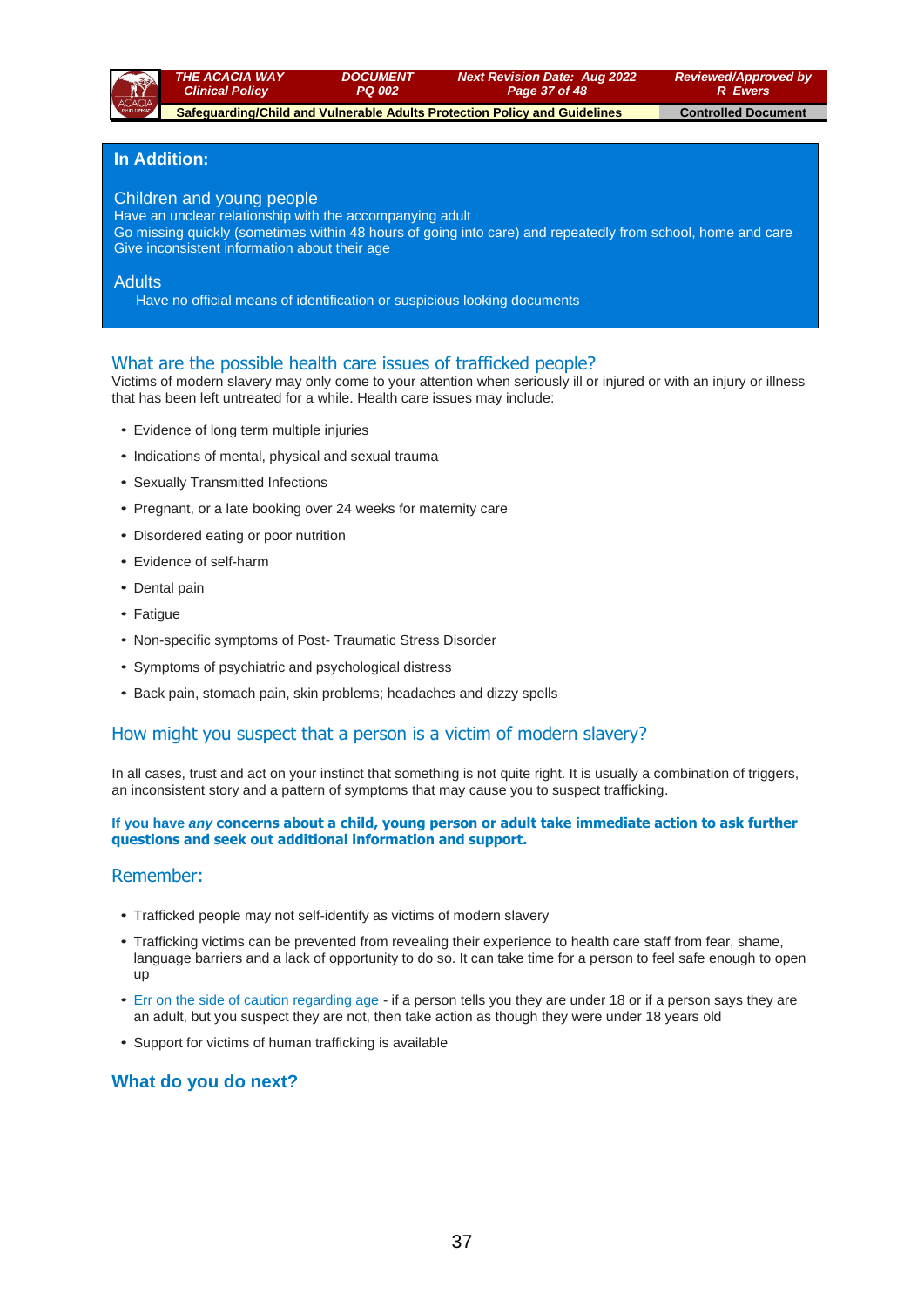

*Page 38 of 48*

*Next Revision Date: Aug 2022*

*Reviewed/Approved by R Ewers*  **Safeguarding/Child and Vulnerable Adults Protection Policy and Guidelines Controlled Document** 

#### In all cases for children, young people and adults:

Do not raise your trafficking concerns with anyone accompanying the person

Ensure you address the health needs of the person by continuing to provide care

*DOCUMENT PQ 002*

Ensure the person knows that the health facility is a safe place

React in a sensitive way that ensures the safety of the person

Think about support and referral

Use an interpreter if translation is necessary

Only use an independent, qualified and police checked interpreter or Language Line.

Do not use anyone accompanying the person as an interpreter. This applies to children, young people and adults.

- Try to find out more about the situation and speak to the person in private without anyone who accompanied them
- When speaking to the person reassure them that it is safe for them to speak
- Do not make promises you cannot keep
- Only ask non-judgemental relevant questions
- Allow the person time to tell you their experiences
- Do not let concerns you may have about challenging cultural beliefs stand in the way of making informed assessments about the safety of a child, young person or adult
- Speak to your line manager, safeguarding deputy and/or safeguarding lead for advice

#### If you suspect that a client or other may be a victim of modern slavery take the following action:

#### **Children and young people under 18 years**

For concerns about a child or young adult follow all child safeguarding guidelines and speak to your designated Safeguarding Lead or deputy, *specifically highlighting your concern for child trafficking.* 

#### *Consider whether to ring the police directly.*

#### **Adults**

Contact the Salvation Army 24 hour confidential helpline for professional advice and support and referrals on 0300 303 8151 operating 7 days a week

Only make referrals if the person is able to give consent and has agreed to the referral Consider using maternity

services to admit pregnant women for observation

This leaflet has been produced by the Department of Health with guidance from a steering group comprising representatives from: British Association of Sexual Health and HIV, Child Trafficking Advice Centre NSPCC, College of Emergency Medicine, Department of Health, Home Office; UK Human Trafficking Centre Serious Organised Crime Agency, Ministry of Justice, Royal College of General Practitioners, Royal College of Midwives, Royal College of Nursing, Royal College of Paediatric and Child Health, Royal College of Psychiatrists, Salvation Army; Poppy Project, Section for Women's Health Institute of Psychiatry Kings College London.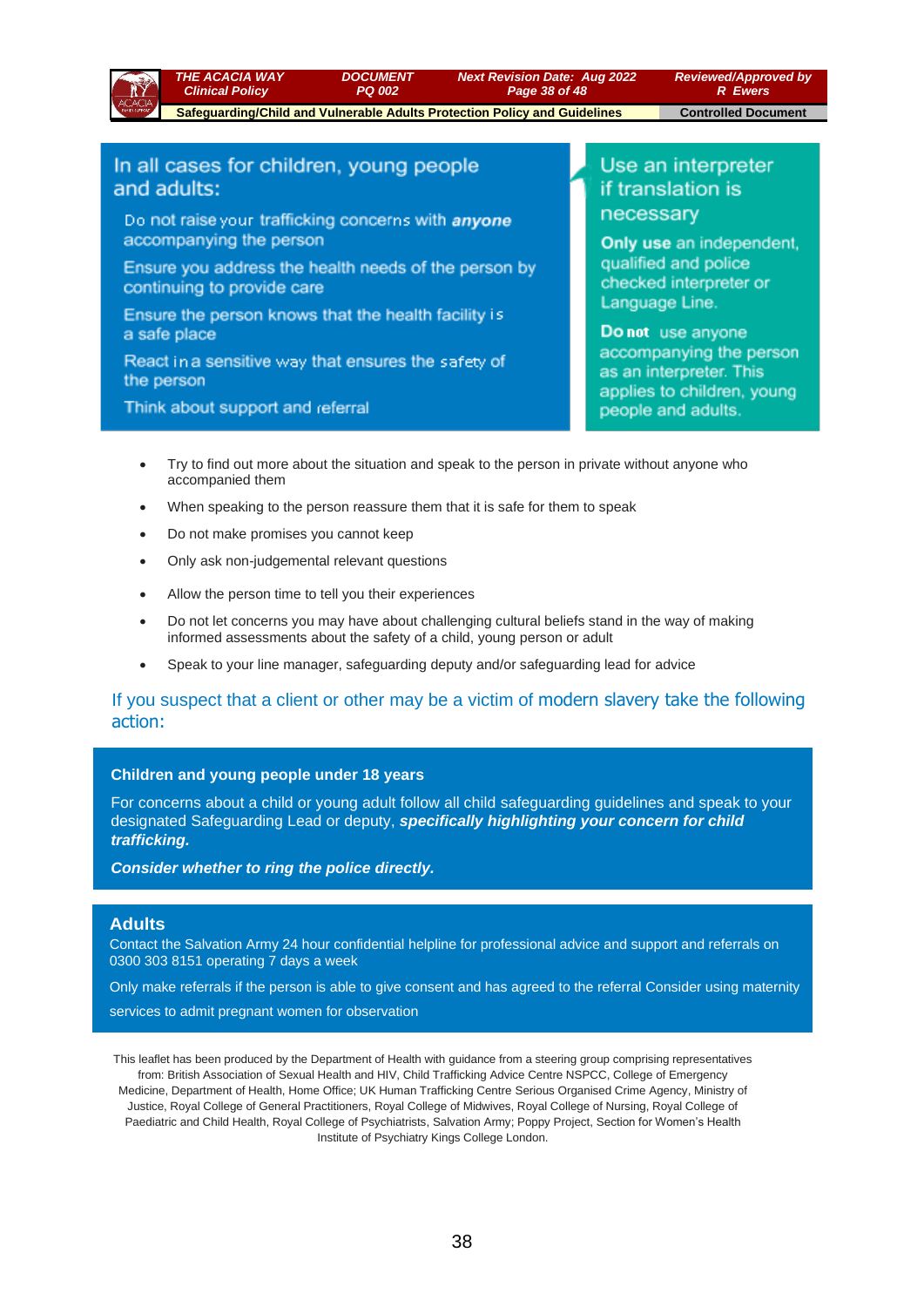

# **Appendix 7**

Child Sexual Exploitation

Child sexual exploitation is a form of child sexual abuse. It can take many forms from the seemingly 'consensual' relationship where sex is exchanged for attention, accommodation or gifts, to serious organised crime and internal child trafficking. Any child or young person may be at risk of sexual exploitation, regardless of their family background or other circumstances.

Child sexual exploitation is a hidden crime. What marks out exploitation is an imbalance of power within the relationship. Young people often trust their abuser and don't understand that they're being abused. Practitioners should be aware that particularly young people aged 16 and 17 may believe themselves to be acting voluntarily and will need practitioners to work with them so they can recognise that they are being sexually exploited.

They may depend on their abuser or be too scared to tell anyone what's happening. The perpetrator always holds some kind of power over the victim, increasing the dependence of the victim as the exploitative relationship develops.

It can involve violent, humiliating and degrading sexual assaults, including oral and anal rape. In some cases, young people are persuaded or forced into exchanging sexual activity for money, drugs, gifts, affection or status.

Child sexual exploitation doesn't always involve physical contact and can happen online. Technology can, for example, be used to record abuse and share it with other like-minded individuals or as a medium to access children and young people online inorder to groom them.

Sexual exploitation has strong links with other forms of crime, for example, online and offline grooming, the distribution of abusive images of children and child trafficking.

The perpetrators of sexual exploitation are often well organised and use sophisticated tactics. They are known to target areas where children and young people gather without much adult supervision, e.g. parks or shopping centres, takeaway restaurants or sites on the Internet.

Sexual exploitation results in children and young people suffering harm, and causes significant damage to their physical and mental health. It can also have profound and damaging consequences for the child's family. Parents and carers are often traumatised and under severe stress. Siblings can feel alienated and their self-esteem affected. Family members can themselves suffer serious threats of abuse, intimidation and assault at the hands of perpetrators.

There are strong links between children involved in sexual exploitation and other behaviours such as running away from home or care, bullying, self-harm, teenage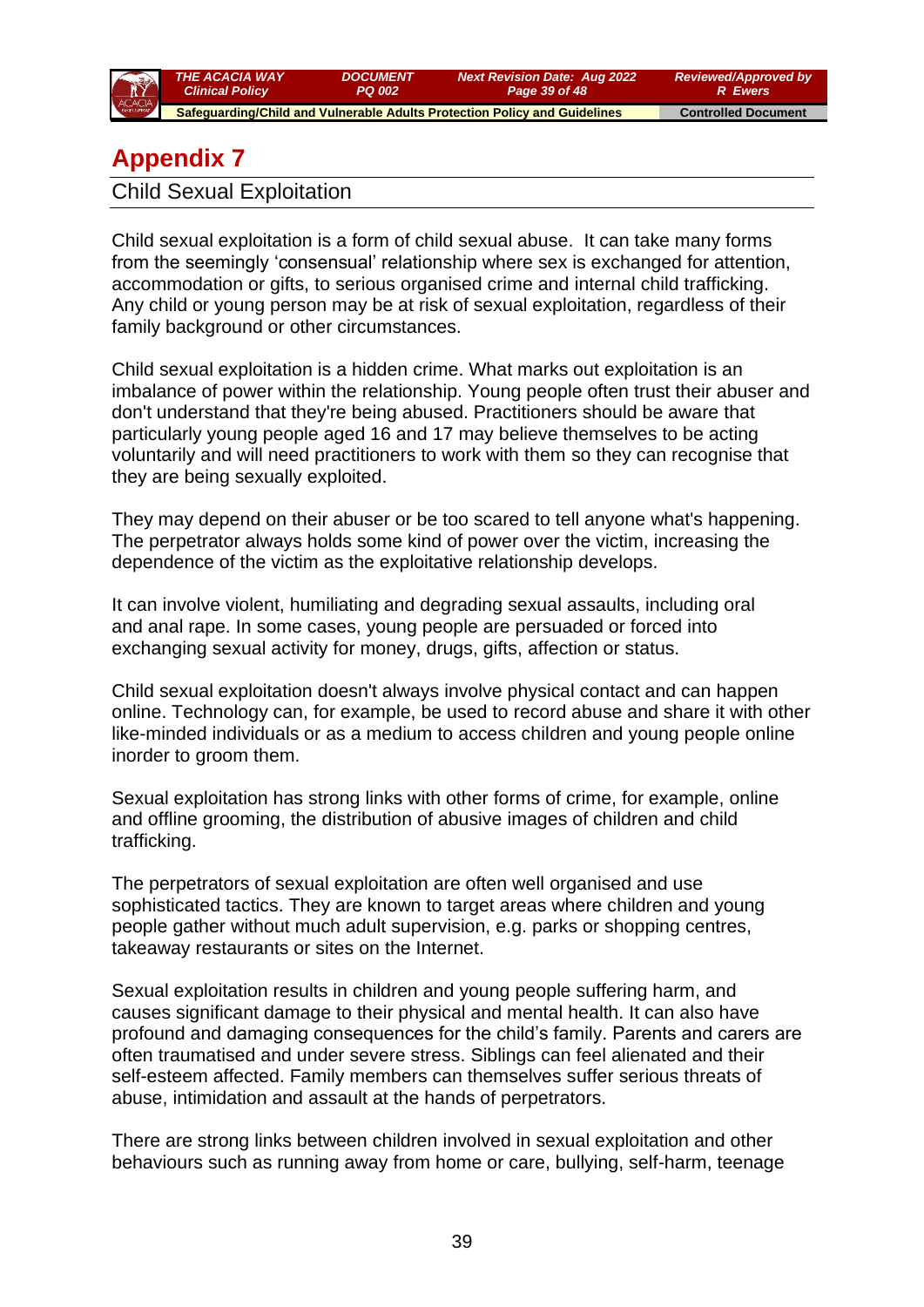

pregnancy, absence from school and substance misuse. In addition, some children are particularly vulnerable, for example, children with special needs, those in residential or foster care, those leaving care, migrant children, unaccompanied asylum seeking children and those involved in gangs.

If a client gives you reason for concern regarding themselves or others with regard to possible child sexual exploitation it is paramount that you make the safeguarding deputy/lead know as soon as possible. The deputy/lead must make a prompt assessment of risk and respond appropriately either by ringing the police immediately 999/111 or by reporting CSE through the normal safeguarding channels and processes.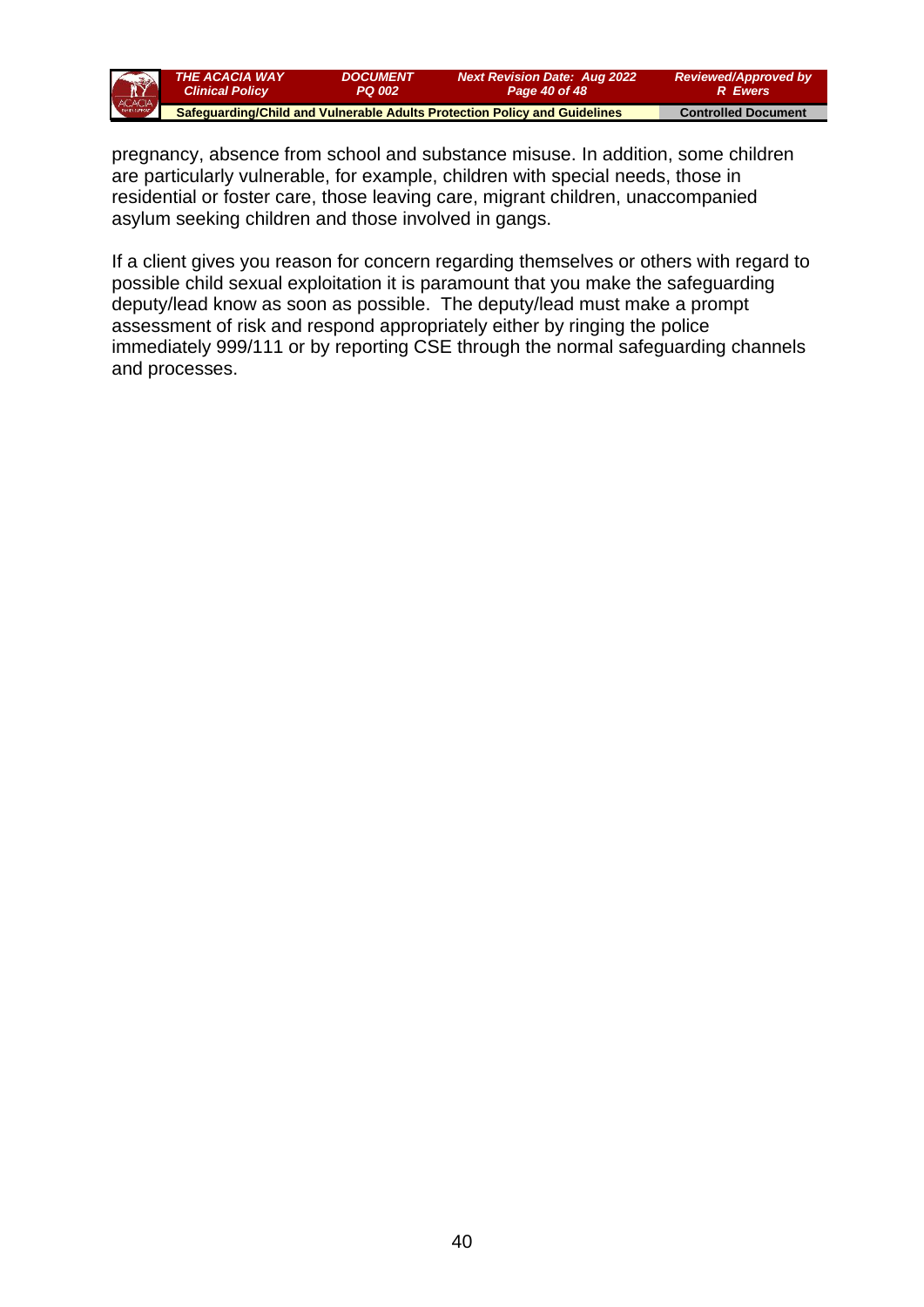

*PQ 002 Page 41 of 48*  **Safeguarding/Child and Vulnerable Adults Protection Policy and Guidelines Controlled Document** 

*Next Revision Date: Aug 2022*

*DOCUMENT*

# **Appendix 8**

Contacting MASH/CASS

## **1. Introduction**

Anyone who has concerns about a child's welfare should make a referral to the **[Multi](http://www.lscbbirmingham.org.uk/index.php/birmingham-multi-agency-safeguarding-hub-mash)  [Agency Safeguarding Hub \(MASH\)](http://www.lscbbirmingham.org.uk/index.php/birmingham-multi-agency-safeguarding-hub-mash)** (Tel: 0121 303 1888), which is part of CASS. Referrals can come from the child themselves, professionals such as teachers, the police, GPs and health visitors as well as family members and members of the public.

The MASH Team receive all referrals where there are concerns that may need a coordinated response involving more than one agency to support the child and family. The MASH Team will collate information from relevant agencies and decide the appropriate response to each referral:

- **[Early Help](http://www.lscbbirmingham.org.uk/index.php/early-help)**;
- Assessments as a **[Child in Need](http://trixresources.proceduresonline.com/nat_key/keywords/child_in_need.html)** whose health and development are likely to be impaired without the provision of services (including a child in need of protection from significant harm).

Children's social care has the responsibility to clarify with the referrer the nature of the concerns and how and why they have arisen. The Booklet **[Right Services Right](http://www.lscbbirmingham.org.uk/index.php/delivering-effective-support)  [Time](http://www.lscbbirmingham.org.uk/index.php/delivering-effective-support)** sets out the local definition of the levels of need and the types of intervention they require. The child must be seen by a qualified social worker as soon as possible following a referral and the child's needs and safety remain paramount at all times.

## **2. The Duty to Refer**

Under section 11 of the Children Act 2004 all professionals have a responsibility to refer a child to children's social care if they believe or suspect that the child:

- Has suffered significant harm;
- Is likely to suffer significant harm;
- Has a disability, developmental and welfare needs which are likely only to be met through provision of family support services (with agreement of the child's parent) under the Children Act 1989;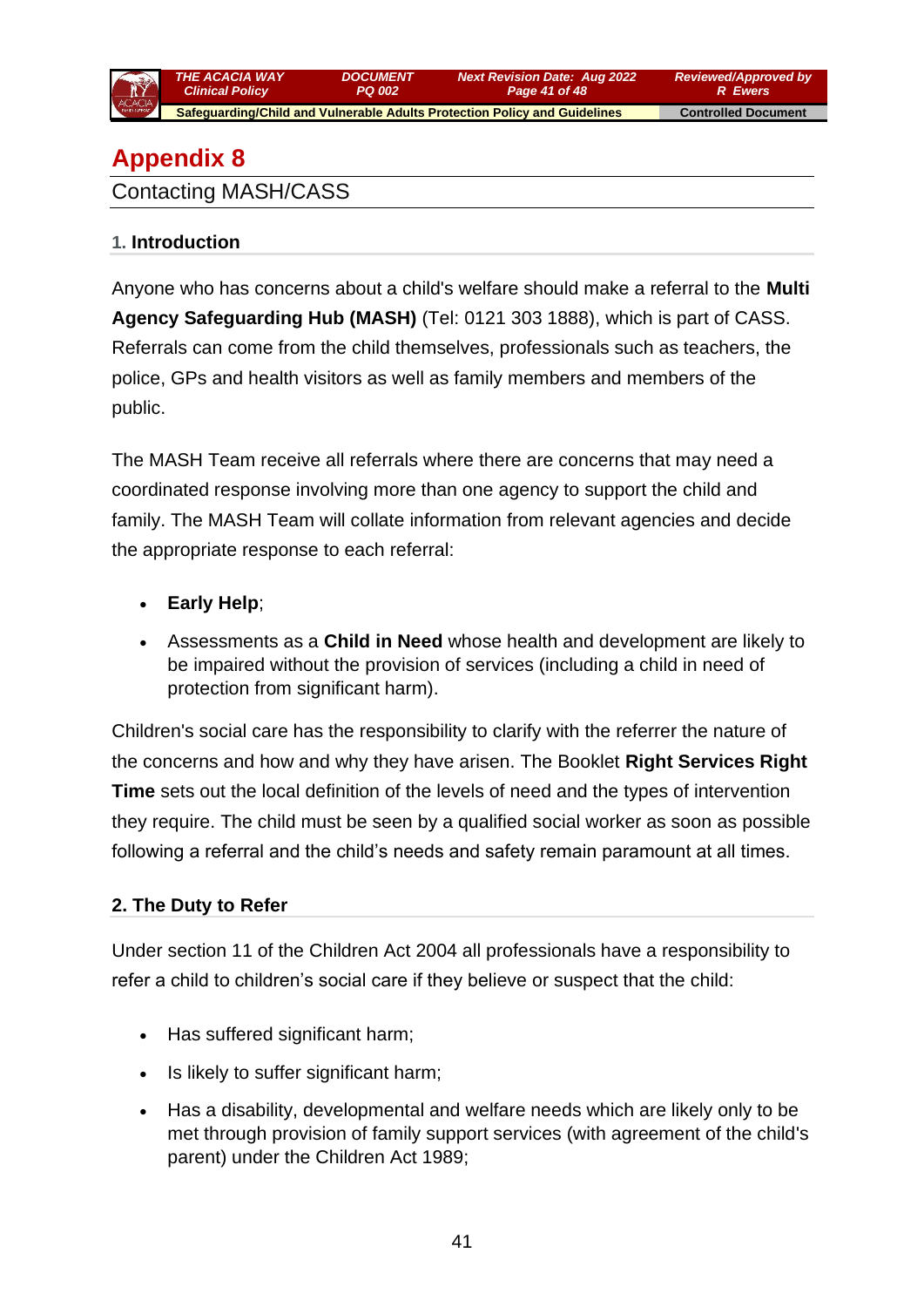

Is a Child in Need whose development would be likely to be impaired without provision of services.

When professionals make a referral to the MASH, they should include any preexisting assessments such as an early help assessment or a Common Assessment (CAF) in respect of the child. Any information they have about the child's developmental needs and the capacity of their parents and carers to meet these within the context of their wider family and environment should be provided as a part of the referral information.

## **3. Making a Referral**

The permission of the parents/carers should be sought before discussing a referral about them with other agencies, unless permission-seeking may itself place a child at risk of significant harm. Where a professional decides not to seek parental permission before making a referral to children's social care, the decision must be recorded in the child's file with reasons, dated and signed, and confirmed in the written referral.

All initial contacts in relation to children who are identified as having additional, complex or significant needs must be made to the **[Multi Agency Safeguarding Hub](http://www.lscbbirmingham.org.uk/index.php/birmingham-multi-agency-safeguarding-hub-mash)  [\(MASH\)](http://www.lscbbirmingham.org.uk/index.php/birmingham-multi-agency-safeguarding-hub-mash)** at 0121 303 1888.

New referrals and referrals on closed cases should be made to the MASH. Referrals on open cases should be made to the allocated social worker for the case (or in their absence their manager or the duty social worker).

The referrer should provide information about their concerns and any information they may have gathered in an assessment that may have taken place prior to making the referral. The referrer will be asked for information about some of the following:

- Full names (including aliases and spelling variations), date of birth and gender of all child/ren in the household;
- Family address and (where relevant) school / nursery attended;
- Identity of those with parental responsibility and any other significant adults who may be involved in caring for the child such as grandparents;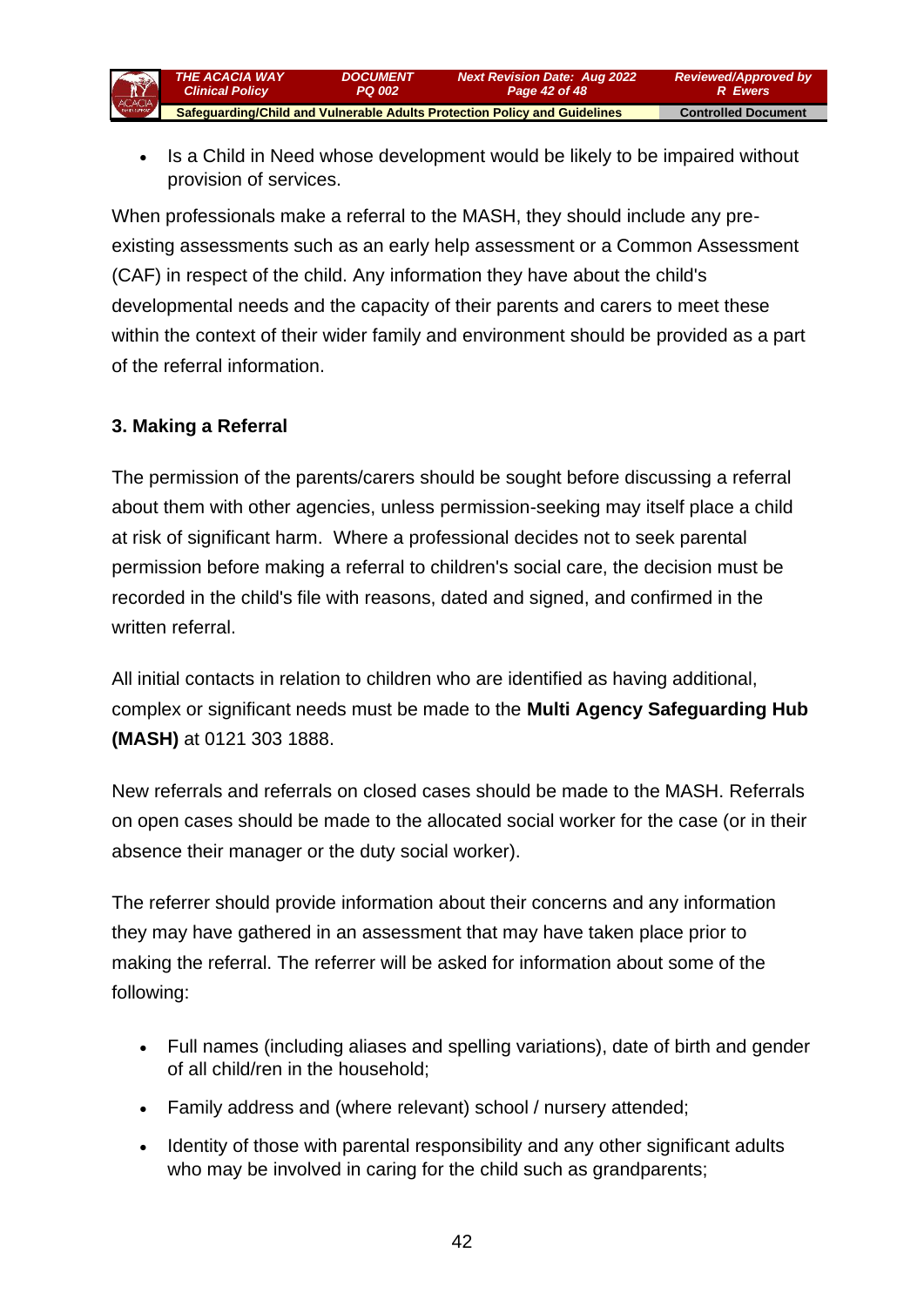

- Names and date of birth of all household members, if available;
- Where available, the child's NHS number and education UPN number;
- Ethnicity, first language and religion of children and parents/carers;
- Any special needs of children or parents/carers;
- Any significant/important recent or historical events/incidents in child or family's life;
- Cause for concern including details of any allegations, their sources, timing and location;
- Child's current location and emotional and physical condition;
- Whether the child needs immediate protection;
- Details of alleged perpetrator, if relevant;
- Referrer's relationship and knowledge of child and parents/carers;
- Known involvement of other agencies / professionals (e.g. GP);
- Whether the parents know about, and whether they have consented to, the referral;
- The child's views and wishes, if known.

Other information may be relevant and some information may not be available at the time of making the referral. However, there should not be a delay in order to collect information if the delay may place the child at risk of significant harm.

For all referrals to children's social care, the child should be regarded as potentially a child in need, and the referral should be evaluated on the same day that it was received. A decision must be made by a qualified social worker supported by line manager within **one working day** about the type of response that is required.

All referrals from professionals should be confirmed in writing, by the referrer, within 48 hours.

# *A copy of the referral must be placed in the safeguarding folder held by Rob Ewers at our Sutton Coldfield office.*

If the referrer has not received an acknowledgement within three working days, they should contact the MASH Team again.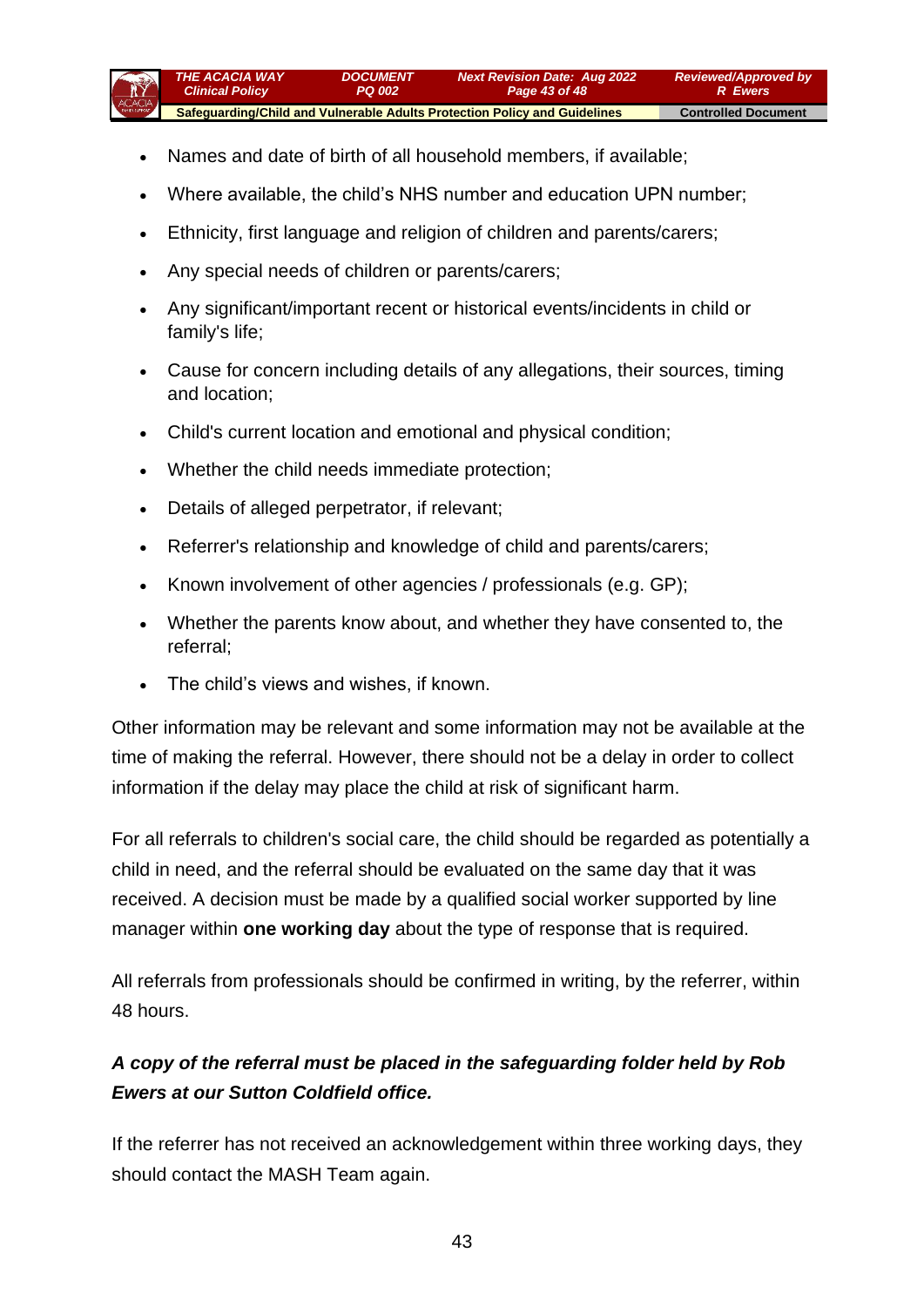## **4. Receiving a Referral**

The MASH social worker will discuss the concerns with the referrer and consider any previous records in relation to the child and family in their agency. The social worker will establish:

- The nature of the concerns:
- How and why they have arisen;
- The child's views, if known;
- What the child's and the family's needs appear to be;
- Whether the family are aware of the referral and whether they are in agreement with it or not;
- Whether the concern involves abuse or neglect; and
- Whether there is any need for urgent action to protect the child or any other children in the household or community.

A decision to discuss the referral with other agencies without parental knowledge or permission must be authorised by the MASH team manager, and the reasons recorded.

This checking and information gathering stage must involve an immediate assessment of any concerns about either the child's health and development, or actual and/or potential harm, which justify further enquiries, assessments and / or interventions.

If the child appears to be a child in need (including a child in need of protection from significant harm) the MASH team manager will refer the matter to the Assessment and Short Term Intervention Team.

Interviews with the child, if appropriate, should take place in a safe environment. All interviews with the child and family members should be undertaken in their preferred language and where appropriate for some people by using non-verbal communication methods.

The children's social care manager should be informed by a social worker of any referrals where there is reasonable cause to consider Section 47 Enquiries and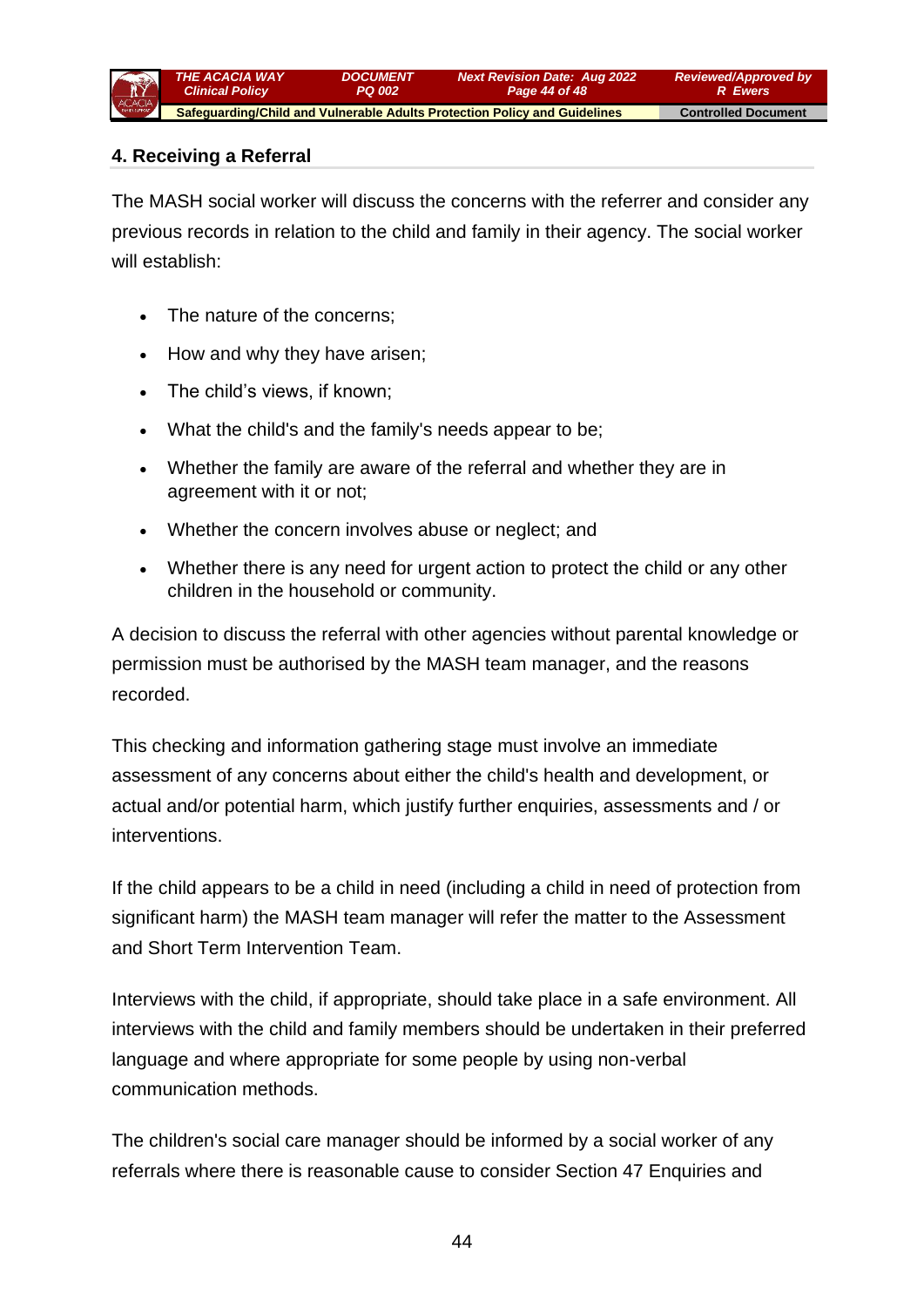

authorise the decision to initiate action. If the child and / or family are known to professional agencies or the facts clearly indicate that a Section 47 Enquiry is required, children's social care should initiate a strategy meeting/discussion immediately and, together with other agencies, determine how to proceed.

The police must be informed at the earliest opportunity if a crime may have been committed. The police should assist other agencies to carry out their responsibilities, where there are concerns about the child's welfare, whether or not a crime has been committed.

#### **5. Concluding a Referral**

At the end of the referral discussion, the referrer and children's social care should be clear about the proposed action, who will be taking it, timescales and, if no further action will be taken, the reasons for this decision.

Where there are concerns about a child, the referral will be directed into one of four pathways:

- No further action, which may include information to signpost to other agencies;
- Early help referrals for intervention and prevention services within the Common Assessment Framework and **[Early Help services](http://www.lscbbirmingham.org.uk/index.php/early-help)** range of provision;
- Child in Need services assessment to be undertaken by children's social care (Section 17 CA 1989);
- Child Protection services assessment and child protection enquiries to be undertaken by children's social care (Section 47 CA 1989) with active involvement of other agencies such as the police.

Within **one working day** a qualified social worker should have assessed the referral and the relevant line manager should have made a decision about what should happen next. The children's social care manager must approve the outcome of the referral and ensure that a record has been commenced and/or updated.

The social worker should send out written information about the decisions and, if the child is a Child in Need, about the plan for providing support. This should be sent to the child's parents/carers, all the relevant agencies and the child if appropriate.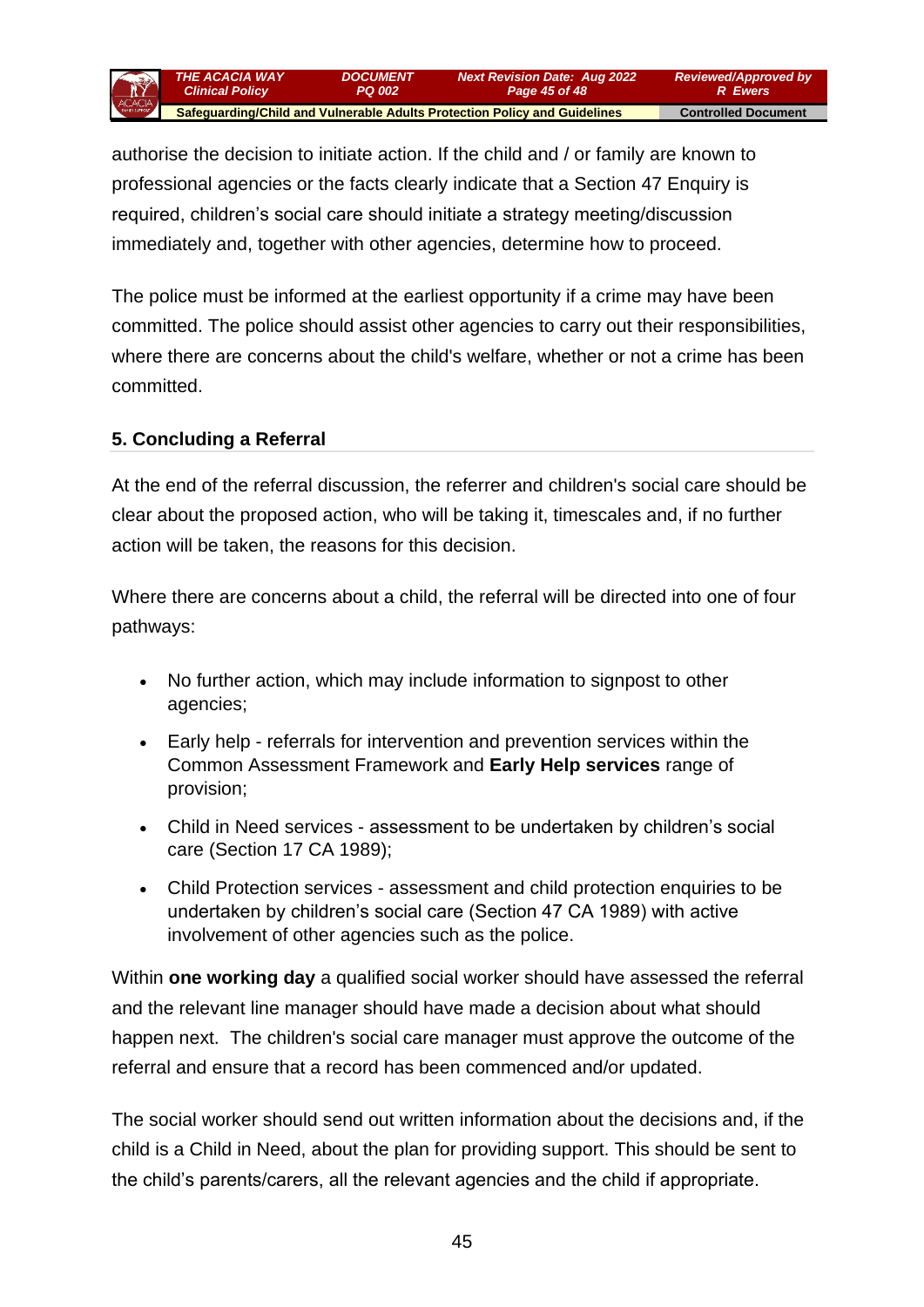

In the case of referrals from members of the public, feedback must be consistent with the rights to confidentiality of the child and their family.

If the referrer disagrees with the decisions made by children's social care about the outcome of the referral, they may consider making a complaint under the local Complaint procedure or raise the matter under the local **[Escalation Policy](http://www.proceduresonline.com/birmingham/scb/chapters/p_escalation.html)**.

The child and parents/carers should be routinely informed about local procedures for raising complaints and, if they wish to make a complaint, about local advocacy services.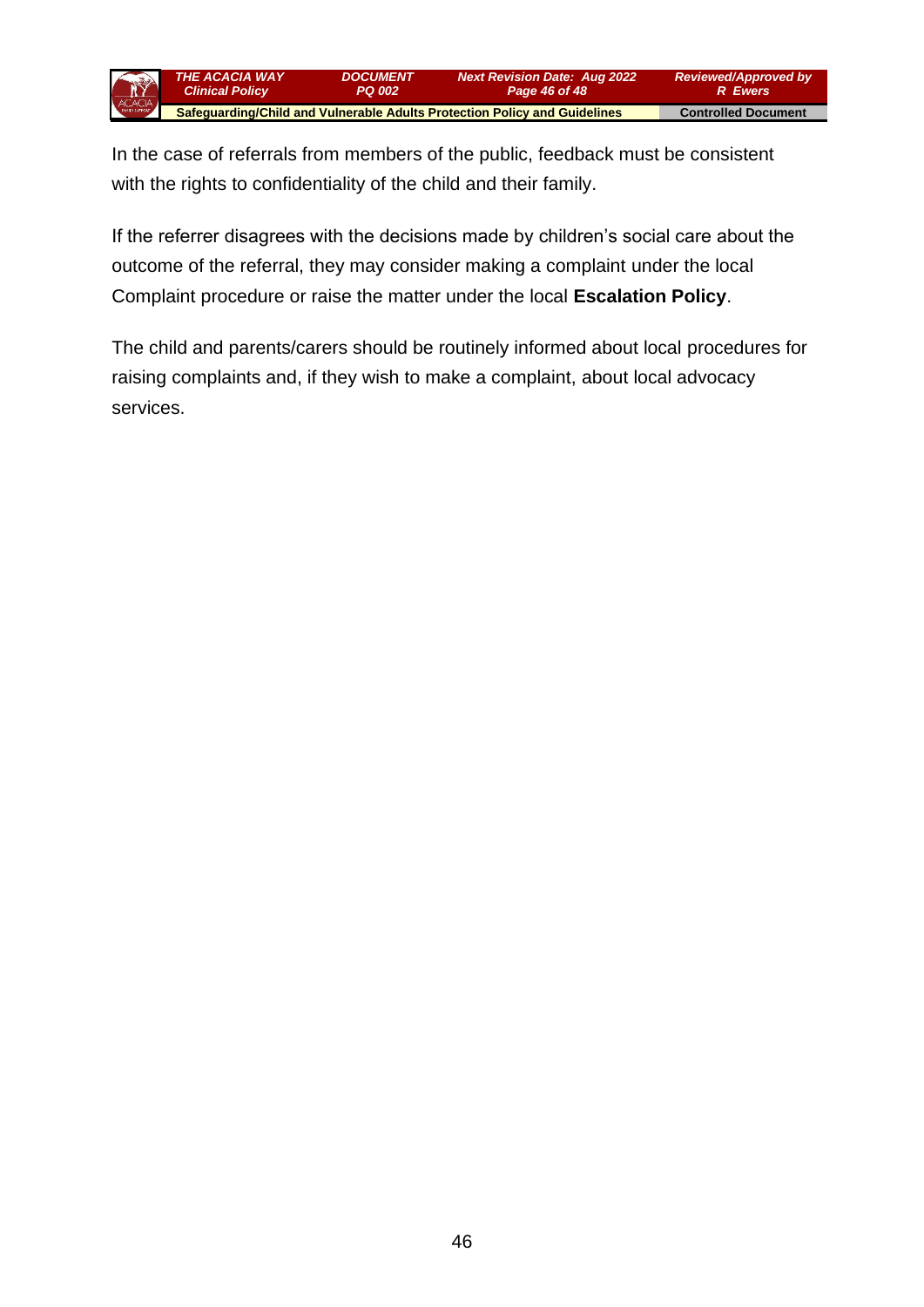

# **Appendix 9**

Contextual Safeguarding

**Contextual safeguarding** is an approach to safeguarding that recognises that young people may be at risk of significant harm not only within their home environment, but also outside it. The traditional safeguarding approach does not consider extra-familial contexts, which has led to cases of abuse and exploitation falling under the radar.

**Extra-familial contexts** include young people's peer groups, support networks, online contacts, and local community or neighbourhood. Safeguarding concerns in these contexts could consist of harassment or violence from their peers, a risk of grooming – whether online or in person – high levels of crime or gang violence in your local area, or even a local park where frequent incident reports have been made.

As well as involving wider consideration of contexts, contextual safeguarding entails a different method of intervention from the traditional approach. In the past, all interventions have taken place with the young person and their family, regardless of where the harm originated from. However, it has been shown that this is inadequate in cases of extra-familial abuse; parents do not have any control over these outside contexts, and cannot change them.

A more effective method is to intervene with the outside environment itself, to prevent harm from occurring in the first place. For example, if you know that a certain park has high levels of criminal activity, you could contact the council and ask for bushes to be cut back, higher levels of lighting, and more patrols by park wardens. This is an example of a contextual safeguarding provision in practice.

### **Why is Contextual Safeguarding Important?**

Contextual safeguarding does not just focus on one individual, but on how to protect *all* young people from environments that cause safeguarding issues. In other words, it addresses the underlying causes, not just the effects. It uses partnerships between educational settings and other public sector services, but also with retailers, transport providers, and communities, so that everyone is aware of possible warning signs and how to report them.

Additionally, this ensures that all those who have influence over extra-familial contexts – for example, bus and taxi drivers and shop owners – use their influence to make these settings safer. As a result, young people are protected by ensuring that the potential for harmful situations is reduced.